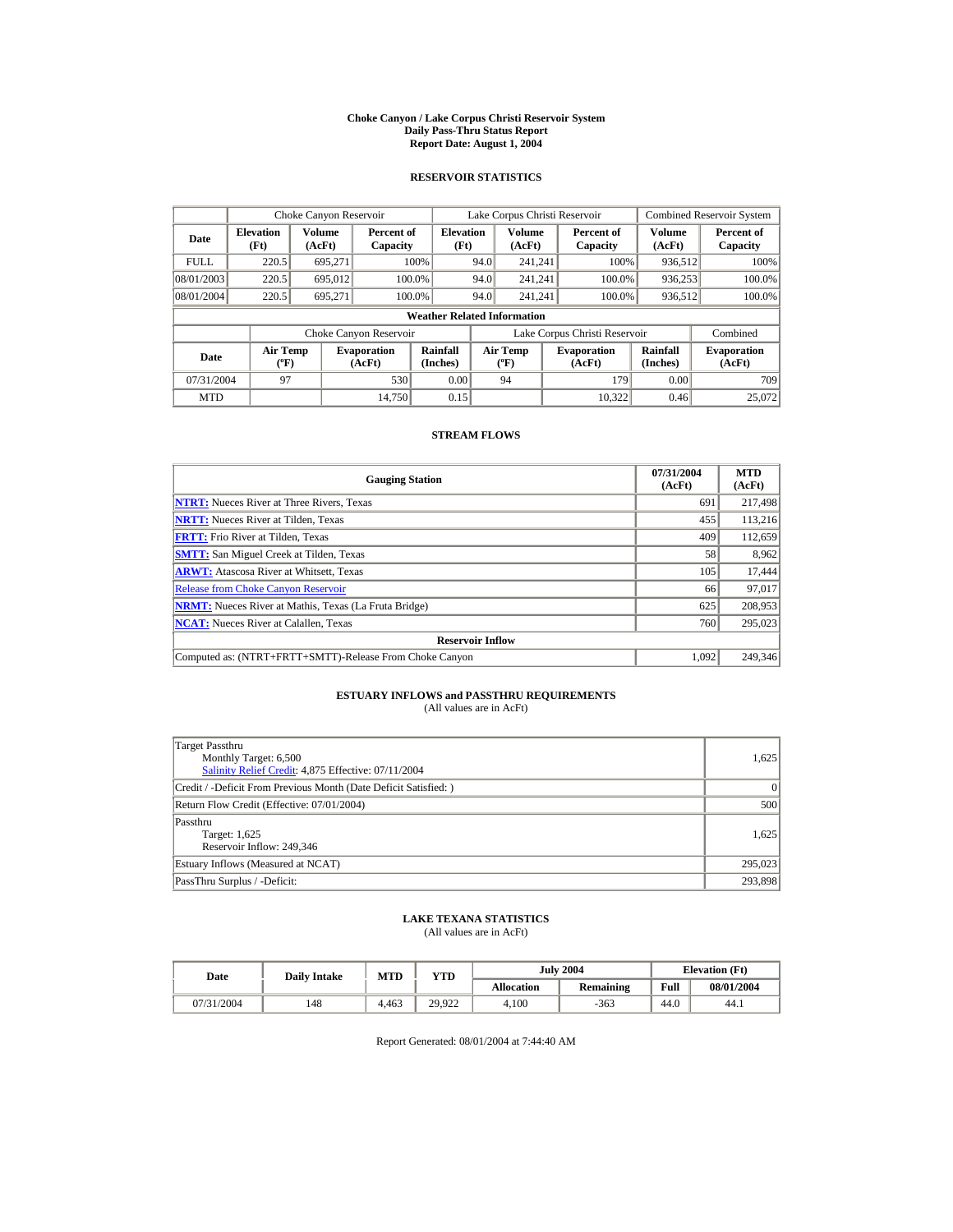#### **Choke Canyon / Lake Corpus Christi Reservoir System Daily Pass-Thru Status Report Report Date: August 2, 2004**

## **RESERVOIR STATISTICS**

|             | Choke Canyon Reservoir                      |                         |                              |                                    |      | Lake Corpus Christi Reservoir            |                               |                      | <b>Combined Reservoir System</b> |
|-------------|---------------------------------------------|-------------------------|------------------------------|------------------------------------|------|------------------------------------------|-------------------------------|----------------------|----------------------------------|
| Date        | <b>Elevation</b><br>(Ft)                    | <b>Volume</b><br>(AcFt) | Percent of<br>Capacity       | <b>Elevation</b><br>(Ft)           |      | Volume<br>(AcFt)                         | Percent of<br>Capacity        | Volume<br>(AcFt)     | Percent of<br>Capacity           |
| <b>FULL</b> | 220.5                                       | 695.271                 |                              | 100%                               | 94.0 | 241.241                                  | 100%                          | 936.512              | 100%                             |
| 08/02/2003  | 220.5                                       | 694.752                 | 99.9%                        |                                    | 94.0 | 241.241                                  | 100.0%                        | 935,993              | 99.9%                            |
| 08/02/2004  | 220.5                                       | 695.271                 | 100.0%                       |                                    | 94.0 | 241.241                                  | 100.0%                        | 936,512              | 100.0%                           |
|             |                                             |                         |                              | <b>Weather Related Information</b> |      |                                          |                               |                      |                                  |
|             |                                             |                         | Choke Canyon Reservoir       |                                    |      |                                          | Lake Corpus Christi Reservoir |                      | Combined                         |
| Date        | <b>Air Temp</b><br>$({}^{\circ}\mathrm{F})$ |                         | <b>Evaporation</b><br>(AcFt) | Rainfall<br>(Inches)               |      | <b>Air Temp</b><br>$({}^{\circ}{\rm F})$ | <b>Evaporation</b><br>(AcFt)  | Rainfall<br>(Inches) | <b>Evaporation</b><br>(AcFt)     |
| 08/01/2004  | 98                                          |                         | 545                          | 0.00                               |      | 96                                       | 325                           | 0.00                 | 870                              |
| <b>MTD</b>  |                                             |                         | 545                          | 0.00                               |      |                                          | 325                           | 0.00                 | 870                              |

## **STREAM FLOWS**

| <b>Gauging Station</b>                                       | 08/01/2004<br>(AcFt) | <b>MTD</b><br>(AcFt) |
|--------------------------------------------------------------|----------------------|----------------------|
| <b>NTRT:</b> Nueces River at Three Rivers, Texas             | 667                  | 667                  |
| <b>NRTT:</b> Nueces River at Tilden, Texas                   | 655                  | 655                  |
| <b>FRTT:</b> Frio River at Tilden, Texas                     | 397                  | 397                  |
| <b>SMTT:</b> San Miguel Creek at Tilden, Texas               | 44                   | 44                   |
| <b>ARWT:</b> Atascosa River at Whitsett, Texas               | 151                  | 151                  |
| <b>Release from Choke Canvon Reservoir</b>                   | 66                   | 66                   |
| <b>NRMT:</b> Nueces River at Mathis, Texas (La Fruta Bridge) | 611                  | 611                  |
| <b>NCAT:</b> Nueces River at Calallen, Texas                 | 734                  | 734                  |
| <b>Reservoir Inflow</b>                                      |                      |                      |
| Computed as: (NTRT+FRTT+SMTT)-Release From Choke Canyon      | 1.042                | 1.042                |

# **ESTUARY INFLOWS and PASSTHRU REQUIREMENTS**<br>(All values are in AcFt)

| Target Passthru<br>Monthly Target: 6,500<br>Salinity Relief Credit: 6,500 Effective: 08/01/2004 | 0         |
|-------------------------------------------------------------------------------------------------|-----------|
| Credit / -Deficit From Previous Month (Date Deficit Satisfied: )                                | $\vert$ 0 |
| Return Flow Credit (Effective: 08/01/2004)                                                      | 500       |
| Passthru<br>Target: 0<br>Reservoir Inflow: 1,042                                                | 0         |
| Estuary Inflows (Measured at NCAT)                                                              | 734       |
| PassThru Surplus / -Deficit:                                                                    | 0         |

## **LAKE TEXANA STATISTICS**

(All values are in AcFt)

| Date       | <b>Daily Intake</b> | <b>MTD</b> | YTD    |                   | <b>August 2004</b> | <b>Elevation</b> (Ft) |            |
|------------|---------------------|------------|--------|-------------------|--------------------|-----------------------|------------|
|            |                     |            |        | <b>Allocation</b> | <b>Remaining</b>   | Full                  | 08/02/2004 |
| 08/01/2004 | 150                 | 150        | 30.072 | 4.100             | 3.950              | 44.0                  | 44.1       |

Report Generated: 08/02/2004 at 8:04:43 AM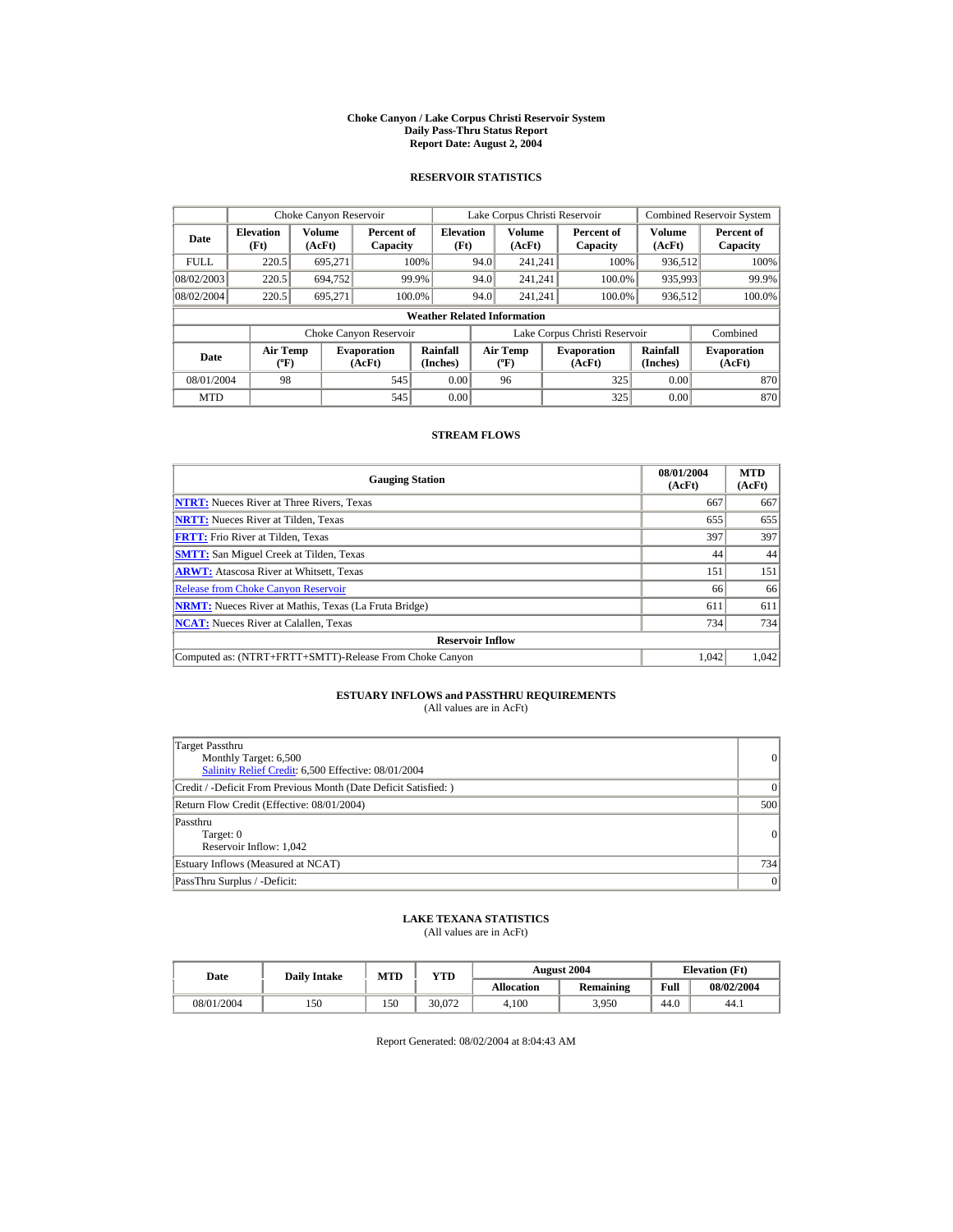#### **Choke Canyon / Lake Corpus Christi Reservoir System Daily Pass-Thru Status Report Report Date: August 3, 2004**

## **RESERVOIR STATISTICS**

|             | Choke Canyon Reservoir                      |                  |                              |                                    |      | Lake Corpus Christi Reservoir             |                               |                      | <b>Combined Reservoir System</b> |
|-------------|---------------------------------------------|------------------|------------------------------|------------------------------------|------|-------------------------------------------|-------------------------------|----------------------|----------------------------------|
| Date        | <b>Elevation</b><br>(Ft)                    | Volume<br>(AcFt) | Percent of<br>Capacity       | <b>Elevation</b><br>(Ft)           |      | Volume<br>(AcFt)                          | Percent of<br>Capacity        | Volume<br>(AcFt)     | Percent of<br>Capacity           |
| <b>FULL</b> | 220.5                                       | 695.271          |                              | 100%                               | 94.0 | 241.241                                   | 100%                          | 936,512              | 100%                             |
| 08/03/2003  | 220.5                                       | 694.493          | 99.9%                        |                                    | 94.0 | 241.241                                   | 100.0%                        | 935,734              | 99.9%                            |
| 08/03/2004  | 220.5                                       | 695.271          | 100.0%                       |                                    | 94.0 | 241.241                                   | 100.0%                        | 936,512              | 100.0%                           |
|             |                                             |                  |                              | <b>Weather Related Information</b> |      |                                           |                               |                      |                                  |
|             |                                             |                  | Choke Canyon Reservoir       |                                    |      |                                           | Lake Corpus Christi Reservoir |                      | Combined                         |
| Date        | <b>Air Temp</b><br>$({}^{\circ}\mathrm{F})$ |                  | <b>Evaporation</b><br>(AcFt) | Rainfall<br>(Inches)               |      | <b>Air Temp</b><br>$({}^{\circ}\text{F})$ | <b>Evaporation</b><br>(AcFt)  | Rainfall<br>(Inches) | <b>Evaporation</b><br>(AcFt)     |
| 08/02/2004  | 97                                          |                  | 454                          | 0.00                               |      | 95                                        | 258                           | 0.00                 | 712                              |
| <b>MTD</b>  |                                             |                  | 999                          | 0.00                               |      |                                           | 583                           | 0.00                 | 1,582                            |

## **STREAM FLOWS**

| <b>Gauging Station</b>                                       | 08/02/2004<br>(AcFt) | <b>MTD</b><br>(AcFt) |
|--------------------------------------------------------------|----------------------|----------------------|
| <b>NTRT:</b> Nueces River at Three Rivers, Texas             | 865                  | 1,532                |
| <b>NRTT:</b> Nueces River at Tilden, Texas                   | 893                  | 1,548                |
| <b>FRTT:</b> Frio River at Tilden, Texas                     | 389                  | 786                  |
| <b>SMTT:</b> San Miguel Creek at Tilden, Texas               | 30                   | 73                   |
| <b>ARWT:</b> Atascosa River at Whitsett, Texas               | 89                   | 240                  |
| <b>Release from Choke Canyon Reservoir</b>                   | 66                   | 131                  |
| <b>NRMT:</b> Nueces River at Mathis, Texas (La Fruta Bridge) | 421                  | 1.032                |
| <b>NCAT:</b> Nueces River at Calallen, Texas                 | 653                  | 1,388                |
| <b>Reservoir Inflow</b>                                      |                      |                      |
| Computed as: (NTRT+FRTT+SMTT)-Release From Choke Canyon      | 1.219                | 2,261                |

# **ESTUARY INFLOWS and PASSTHRU REQUIREMENTS**<br>(All values are in AcFt)

| Target Passthru<br>Monthly Target: 6,500<br>Salinity Relief Credit: 6,500 Effective: 08/01/2004 | 0        |
|-------------------------------------------------------------------------------------------------|----------|
| Credit / -Deficit From Previous Month (Date Deficit Satisfied: )                                | $\Omega$ |
| Return Flow Credit (Effective: 08/01/2004)                                                      | 500      |
| Passthru<br>Target: 0<br>Reservoir Inflow: 2.261                                                | 0        |
| Estuary Inflows (Measured at NCAT)                                                              | 1,388    |
| PassThru Surplus / -Deficit:                                                                    | 0        |

## **LAKE TEXANA STATISTICS**

(All values are in AcFt)

| Date |            | <b>Daily Intake</b> | <b>MTD</b><br>YTD |        |                   | <b>August 2004</b> | <b>Elevation</b> (Ft) |            |
|------|------------|---------------------|-------------------|--------|-------------------|--------------------|-----------------------|------------|
|      |            |                     |                   |        | <b>Allocation</b> | Remaining          | Full                  | 08/03/2004 |
|      | 08/02/2004 | 148                 | 298               | 30.220 | 4.100             | 3.802              | 44.0                  | 44.1       |

Report Generated: 08/03/2004 at 7:58:53 AM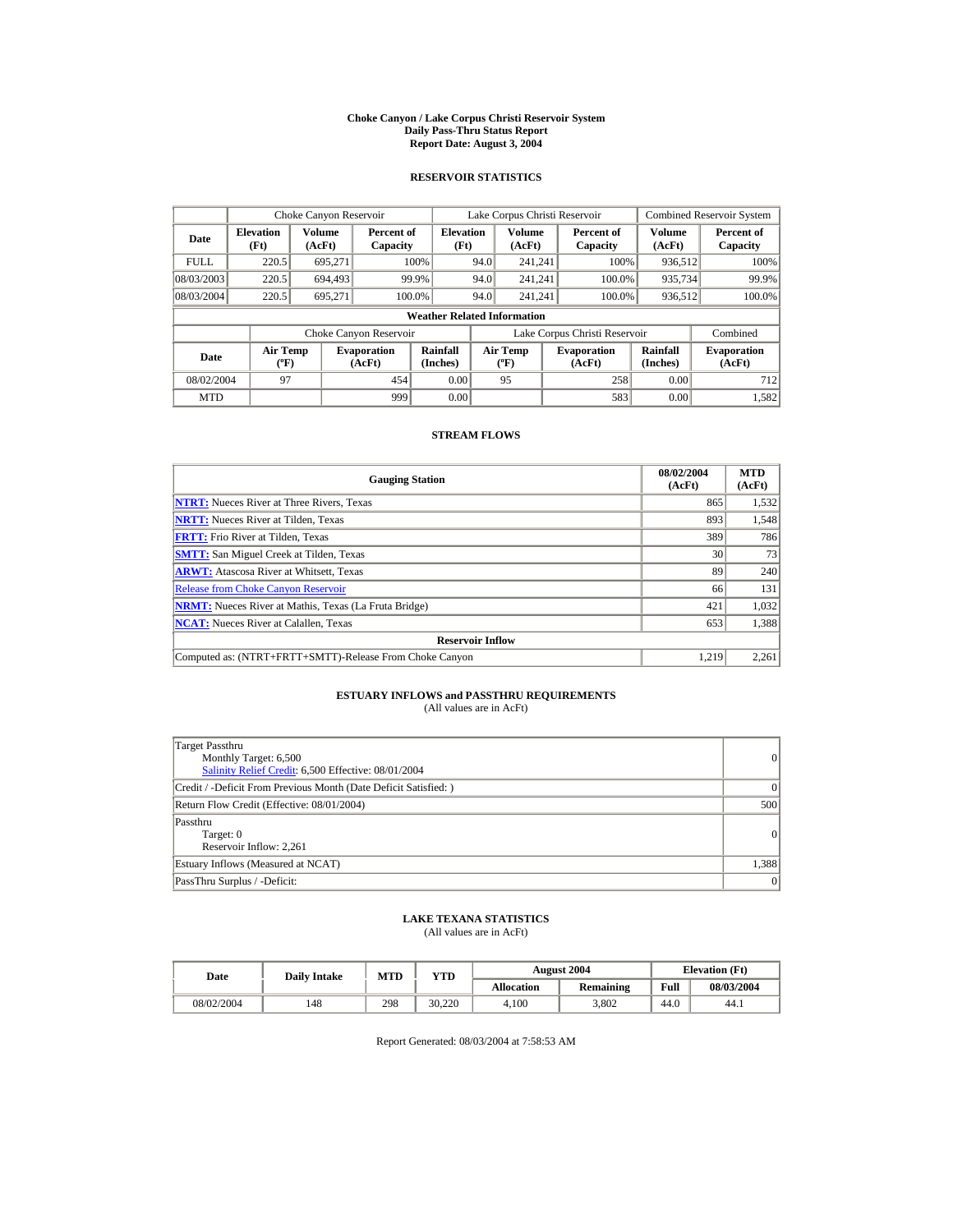#### **Choke Canyon / Lake Corpus Christi Reservoir System Daily Pass-Thru Status Report Report Date: August 4, 2004**

## **RESERVOIR STATISTICS**

|             | Choke Canyon Reservoir                      |                  |                              |                          | Lake Corpus Christi Reservoir |                                  |  |                               |                      | <b>Combined Reservoir System</b> |  |  |
|-------------|---------------------------------------------|------------------|------------------------------|--------------------------|-------------------------------|----------------------------------|--|-------------------------------|----------------------|----------------------------------|--|--|
| Date        | <b>Elevation</b><br>(Ft)                    | Volume<br>(AcFt) | Percent of<br>Capacity       | <b>Elevation</b><br>(Ft) |                               | <b>Volume</b><br>(AcFt)          |  | Percent of<br>Capacity        | Volume<br>(AcFt)     | Percent of<br>Capacity           |  |  |
| <b>FULL</b> | 220.5                                       | 695.271          |                              | 100%                     | 94.0                          | 241.241                          |  | 100%                          | 936,512              | 100%                             |  |  |
| 08/04/2003  | 220.4                                       | 693,974          |                              | 99.8%                    | 94.0                          | 241.241                          |  | 100.0%                        | 935,215              | 99.9%                            |  |  |
| 08/04/2004  | 220.5                                       | 695,012          |                              | 100.0%                   | 94.0                          | 241.241                          |  | 100.0%                        | 936,253              | 100.0%                           |  |  |
|             | <b>Weather Related Information</b>          |                  |                              |                          |                               |                                  |  |                               |                      |                                  |  |  |
|             |                                             |                  | Choke Canyon Reservoir       |                          |                               |                                  |  | Lake Corpus Christi Reservoir |                      | Combined                         |  |  |
| Date        | <b>Air Temp</b><br>$({}^{\circ}\mathrm{F})$ |                  | <b>Evaporation</b><br>(AcFt) | Rainfall<br>(Inches)     |                               | <b>Air Temp</b><br>$(^{\circ}F)$ |  | <b>Evaporation</b><br>(AcFt)  | Rainfall<br>(Inches) | <b>Evaporation</b><br>(AcFt)     |  |  |
| 08/03/2004  | 98                                          |                  | 469                          | 0.00                     |                               | 96                               |  | 460                           | 0.00                 | 929                              |  |  |
| <b>MTD</b>  |                                             |                  | 1.468                        | 0.00                     |                               |                                  |  | 1.043                         | 0.00                 | 2,511                            |  |  |

## **STREAM FLOWS**

| <b>Gauging Station</b>                                       | 08/03/2004<br>(AcFt) | <b>MTD</b><br>(AcFt) |
|--------------------------------------------------------------|----------------------|----------------------|
| <b>NTRT:</b> Nueces River at Three Rivers, Texas             | 1.038                | 2,571                |
| <b>NRTT:</b> Nueces River at Tilden, Texas                   | 588                  | 2,136                |
| <b>FRTT:</b> Frio River at Tilden, Texas                     | 381                  | 1,167                |
| <b>SMTT:</b> San Miguel Creek at Tilden, Texas               | 24                   | 97                   |
| <b>ARWT:</b> Atascosa River at Whitsett, Texas               | 64                   | 304                  |
| <b>Release from Choke Canyon Reservoir</b>                   | 66                   | 197                  |
| <b>NRMT:</b> Nueces River at Mathis, Texas (La Fruta Bridge) | 439                  | 1,471                |
| <b>NCAT:</b> Nueces River at Calallen, Texas                 | 538                  | 1,925                |
| <b>Reservoir Inflow</b>                                      |                      |                      |
| Computed as: (NTRT+FRTT+SMTT)-Release From Choke Canyon      | 1.378                | 3,639                |

# **ESTUARY INFLOWS and PASSTHRU REQUIREMENTS**<br>(All values are in AcFt)

| Target Passthru<br>Monthly Target: 6,500<br>Salinity Relief Credit: 6,500 Effective: 08/01/2004 | $\overline{0}$ |
|-------------------------------------------------------------------------------------------------|----------------|
| Credit / -Deficit From Previous Month (Date Deficit Satisfied: )                                | $\Omega$       |
| Return Flow Credit (Effective: 08/01/2004)                                                      | 500            |
| Passthru<br>Target: 0<br>Reservoir Inflow: 3,639                                                | 0              |
| Estuary Inflows (Measured at NCAT)                                                              | 1,925          |
| PassThru Surplus / -Deficit:                                                                    | 0              |

## **LAKE TEXANA STATISTICS**

(All values are in AcFt)

| Date       | <b>Daily Intake</b> | <b>MTD</b> | YTD    |                   | <b>August 2004</b> |      | <b>Elevation</b> (Ft) |
|------------|---------------------|------------|--------|-------------------|--------------------|------|-----------------------|
|            |                     |            |        | <b>Allocation</b> | Remaining          | Full | 08/04/2004            |
| 08/03/2004 | 149                 | 447        | 30.369 | 4.100             | 3.653              | 44.0 | 44.1                  |

Report Generated: 08/04/2004 at 8:28:33 AM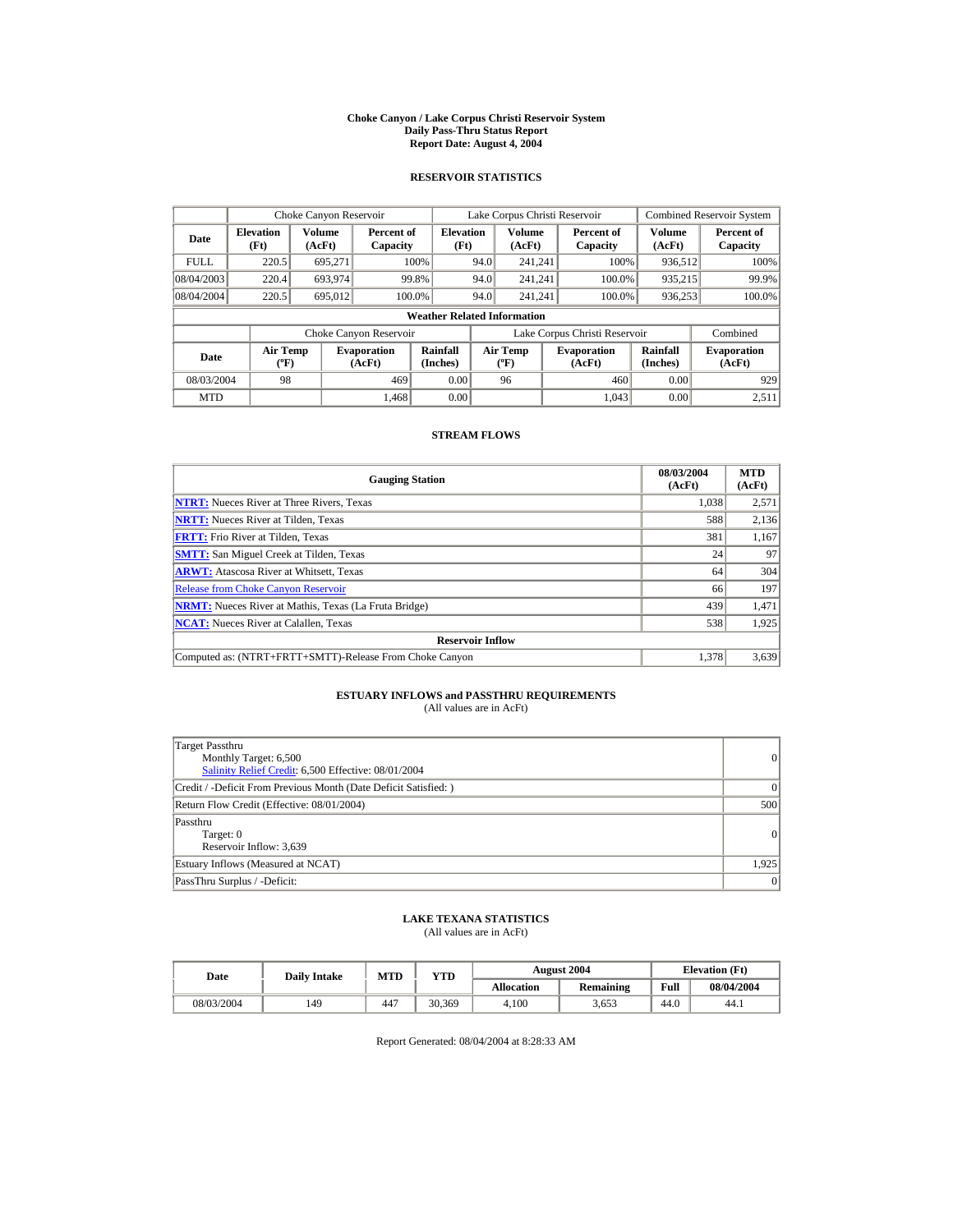#### **Choke Canyon / Lake Corpus Christi Reservoir System Daily Pass-Thru Status Report Report Date: August 5, 2004**

## **RESERVOIR STATISTICS**

|             | Choke Canyon Reservoir                           |                  |                              |                          | Lake Corpus Christi Reservoir |                                           |  |                                                      |                         | <b>Combined Reservoir System</b> |  |  |
|-------------|--------------------------------------------------|------------------|------------------------------|--------------------------|-------------------------------|-------------------------------------------|--|------------------------------------------------------|-------------------------|----------------------------------|--|--|
| Date        | <b>Elevation</b><br>(Ft)                         | Volume<br>(AcFt) | Percent of<br>Capacity       | <b>Elevation</b><br>(Ft) |                               | <b>Volume</b><br>(AcFt)                   |  | Percent of<br>Capacity                               | <b>Volume</b><br>(AcFt) | Percent of<br>Capacity           |  |  |
| <b>FULL</b> | 220.5                                            | 695,271          |                              | 100%                     | 94.0                          | 241,241                                   |  | 100%                                                 | 936,512                 | 100%                             |  |  |
| 08/05/2003  | 220.4                                            | 693,455          |                              | 99.7%                    | 94.0                          | 240,663                                   |  | 99.8%                                                | 934.118                 | 99.7%                            |  |  |
| 08/05/2004  | 220.5                                            | 694.752          |                              | 99.9%                    | 94.0                          | 241.241                                   |  | 100.0%                                               | 935,993                 | 99.9%                            |  |  |
|             | <b>Weather Related Information</b>               |                  |                              |                          |                               |                                           |  |                                                      |                         |                                  |  |  |
|             |                                                  |                  | Choke Canyon Reservoir       |                          |                               |                                           |  | Lake Corpus Christi Reservoir                        |                         | Combined                         |  |  |
| Date        | <b>Air Temp</b><br>$({}^{\mathrm{o}}\mathbf{F})$ |                  | <b>Evaporation</b><br>(AcFt) | Rainfall<br>(Inches)     |                               | Air Temp<br>$({}^{\mathrm{o}}\mathrm{F})$ |  | Rainfall<br><b>Evaporation</b><br>(AcFt)<br>(Inches) |                         | <b>Evaporation</b><br>(AcFt)     |  |  |
| 08/04/2004  | 99                                               |                  | 605                          | 0.00                     |                               | 97                                        |  | 404                                                  | 0.00                    | 1.009                            |  |  |
| <b>MTD</b>  |                                                  |                  | 2.073                        | 0.00                     |                               |                                           |  | 1.447                                                | 0.00                    | 3,520                            |  |  |

## **STREAM FLOWS**

| <b>Gauging Station</b>                                       | 08/04/2004<br>(AcFt) | <b>MTD</b><br>(AcFt) |
|--------------------------------------------------------------|----------------------|----------------------|
| <b>NTRT:</b> Nueces River at Three Rivers, Texas             | 780                  | 3,351                |
| <b>NRTT:</b> Nueces River at Tilden, Texas                   | 564                  | 2,700                |
| <b>FRTT:</b> Frio River at Tilden, Texas                     | 619                  | 1,786                |
| <b>SMTT:</b> San Miguel Creek at Tilden, Texas               | 19                   | 116                  |
| <b>ARWT:</b> Atascosa River at Whitsett, Texas               | 60                   | 363                  |
| <b>Release from Choke Canyon Reservoir</b>                   | 66                   | 262                  |
| <b>NRMT:</b> Nueces River at Mathis, Texas (La Fruta Bridge) | 584                  | 2,054                |
| <b>NCAT:</b> Nueces River at Calallen, Texas                 | 510                  | 2,436                |
| <b>Reservoir Inflow</b>                                      |                      |                      |
| Computed as: (NTRT+FRTT+SMTT)-Release From Choke Canyon      | 1,353                | 4,991                |

# **ESTUARY INFLOWS and PASSTHRU REQUIREMENTS**<br>(All values are in AcFt)

| Target Passthru<br>Monthly Target: 6,500<br>Salinity Relief Credit: 6,500 Effective: 08/01/2004 | 0              |
|-------------------------------------------------------------------------------------------------|----------------|
| Credit / -Deficit From Previous Month (Date Deficit Satisfied:)                                 | $\Omega$       |
| Return Flow Credit (Effective: 08/01/2004)                                                      | 500            |
| Passthru<br>Target: 0<br>Reservoir Inflow: 4,991                                                | $\overline{0}$ |
| Estuary Inflows (Measured at NCAT)                                                              | 2,436          |
| PassThru Surplus / -Deficit:                                                                    | 0              |

## **LAKE TEXANA STATISTICS** (All values are in AcFt)

| Date       | <b>Daily Intake</b> | MTD | VTD    |            | <b>August 2004</b> | <b>Elevation</b> (Ft) |            |
|------------|---------------------|-----|--------|------------|--------------------|-----------------------|------------|
|            |                     |     |        | Allocation | <b>Remaining</b>   | Full                  | 08/05/2004 |
| 08/04/2004 | 146                 | 593 | 30.514 | 4.100      | 3.507              | 44.0                  | 44.1       |

Report Generated: 08/05/2004 at 8:10:58 AM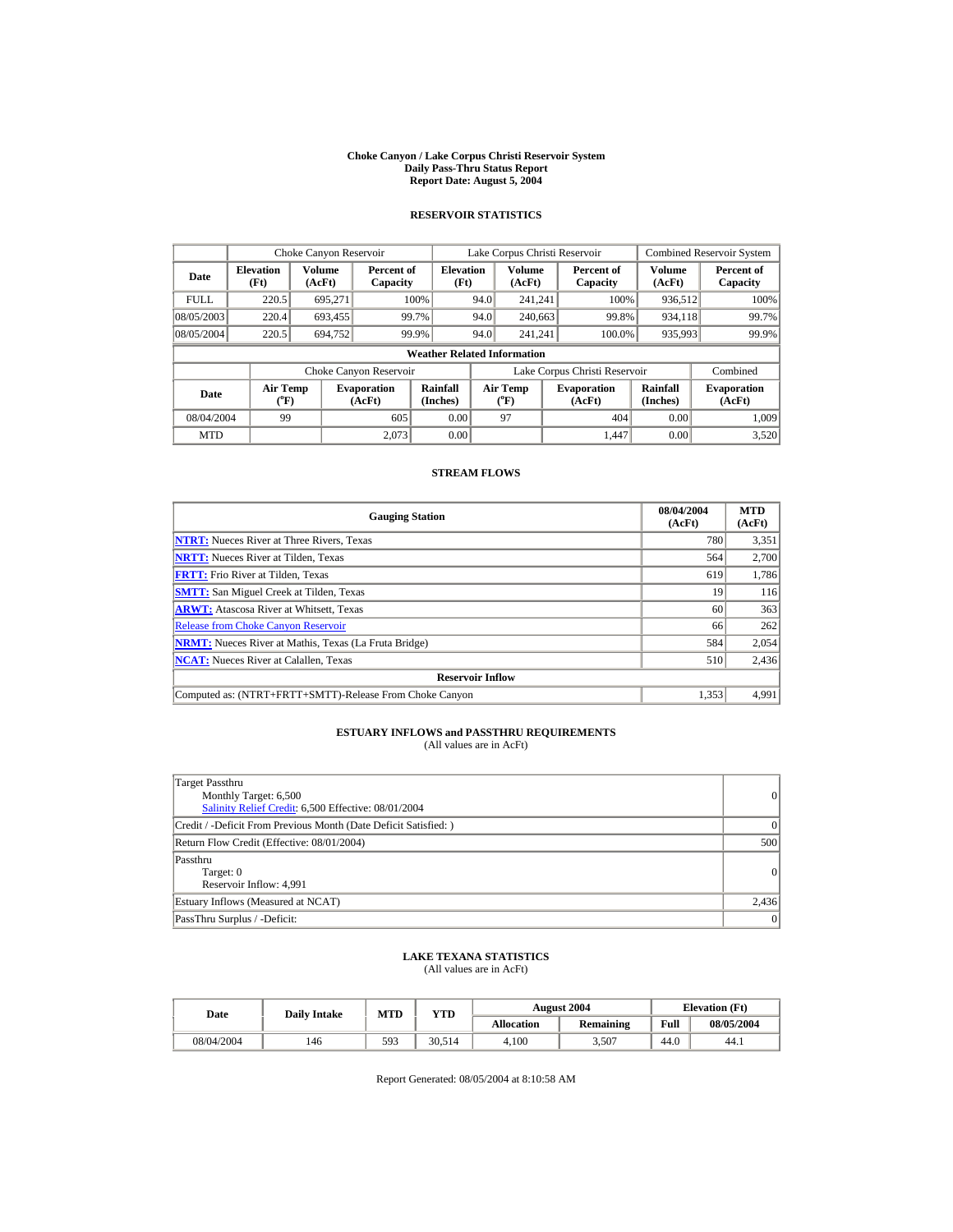#### **Choke Canyon / Lake Corpus Christi Reservoir System Daily Pass-Thru Status Report Report Date: August 6, 2004**

## **RESERVOIR STATISTICS**

|             | Choke Canyon Reservoir             |                                                                                                                                                                              |                        |                          | Lake Corpus Christi Reservoir |                         |  |                               |                  | <b>Combined Reservoir System</b> |  |  |
|-------------|------------------------------------|------------------------------------------------------------------------------------------------------------------------------------------------------------------------------|------------------------|--------------------------|-------------------------------|-------------------------|--|-------------------------------|------------------|----------------------------------|--|--|
| Date        | <b>Elevation</b><br>(Ft)           | <b>Volume</b><br>(AcFt)                                                                                                                                                      | Percent of<br>Capacity | <b>Elevation</b><br>(Ft) |                               | <b>Volume</b><br>(AcFt) |  | Percent of<br>Capacity        | Volume<br>(AcFt) | Percent of<br>Capacity           |  |  |
| <b>FULL</b> | 220.5                              | 695.271                                                                                                                                                                      |                        | 100%                     | 94.0                          | 241.241                 |  | 100%                          | 936.512          | 100%                             |  |  |
| 08/06/2003  | 220.4                              | 692.936                                                                                                                                                                      |                        | 99.7%                    | 94.0                          | 240,279                 |  | 99.6%                         | 933.215          | 99.6%                            |  |  |
| 08/06/2004  | 220.5                              | 694,493                                                                                                                                                                      |                        | 99.9%                    | 94.0                          | 241,241                 |  | 100.0%                        | 935,734          | 99.9%                            |  |  |
|             | <b>Weather Related Information</b> |                                                                                                                                                                              |                        |                          |                               |                         |  |                               |                  |                                  |  |  |
|             |                                    |                                                                                                                                                                              | Choke Canyon Reservoir |                          |                               |                         |  | Lake Corpus Christi Reservoir |                  | Combined                         |  |  |
| Date        |                                    | Rainfall<br><b>Air Temp</b><br><b>Air Temp</b><br><b>Evaporation</b><br><b>Evaporation</b><br>$({}^o\mathrm{F})$<br>(AcFt)<br>(Inches)<br>$({}^{\circ}\mathrm{F})$<br>(AcFt) |                        | Rainfall<br>(Inches)     | <b>Evaporation</b><br>(AcFt)  |                         |  |                               |                  |                                  |  |  |
| 08/05/2004  | 99                                 |                                                                                                                                                                              | 560                    | 0.00                     |                               | 98                      |  | 471                           | 0.00             | 1,031                            |  |  |
| <b>MTD</b>  |                                    |                                                                                                                                                                              | 2,633                  | 0.00                     |                               |                         |  | 1,918                         | 0.00             | 4,551                            |  |  |

### **STREAM FLOWS**

| <b>Gauging Station</b>                                       | 08/05/2004<br>(AcFt) | <b>MTD</b><br>(AcFt) |
|--------------------------------------------------------------|----------------------|----------------------|
| <b>NTRT:</b> Nueces River at Three Rivers, Texas             | 719                  | 4.069                |
| <b>NRTT:</b> Nueces River at Tilden, Texas                   | 486                  | 3,186                |
| <b>FRTT:</b> Frio River at Tilden, Texas                     | 707                  | 2,493                |
| <b>SMTT:</b> San Miguel Creek at Tilden, Texas               | 17                   | 134                  |
| <b>ARWT:</b> Atascosa River at Whitsett, Texas               | 44                   | 407                  |
| <b>Release from Choke Canyon Reservoir</b>                   | 66                   | 328                  |
| <b>NRMT:</b> Nueces River at Mathis, Texas (La Fruta Bridge) | 524                  | 2,579                |
| <b>NCAT:</b> Nueces River at Calallen, Texas                 | 669                  | 3,105                |
| <b>Reservoir Inflow</b>                                      |                      |                      |
| Computed as: (NTRT+FRTT+SMTT)-Release From Choke Canyon      | 1.377                | 6,368                |

## **ESTUARY INFLOWS and PASSTHRU REQUIREMENTS**<br>(All values are in AcFt)

| Target Passthru                                                 |           |
|-----------------------------------------------------------------|-----------|
| Monthly Target: 6,500                                           | $\vert$ 0 |
| Salinity Relief Credit: 6,500 Effective: 08/01/2004             |           |
| Credit / -Deficit From Previous Month (Date Deficit Satisfied:) | $\Omega$  |
| Return Flow Credit (Effective: 08/01/2004)                      | 500       |
| Passthru                                                        |           |
| Target: 0                                                       | $\Omega$  |
| Reservoir Inflow: 6,368                                         |           |
| Estuary Inflows (Measured at NCAT)                              | 3,105     |
| PassThru Surplus / -Deficit:                                    | 0         |

## **LAKE TEXANA STATISTICS** (All values are in AcFt)

| Date       | <b>Dailv Intake</b> | <b>MTD</b> | <b>YTD</b> |                   | <b>August 2004</b> | <b>Elevation</b> (Ft) |            |
|------------|---------------------|------------|------------|-------------------|--------------------|-----------------------|------------|
|            |                     |            |            | <b>Allocation</b> | Remaining          | Full                  | 08/06/2004 |
| 08/05/2004 | 146                 | 739        | 30.660     | 4.100             | 3.361              | 44.0                  | 44.1       |

Report Generated: 08/06/2004 at 8:45:34 AM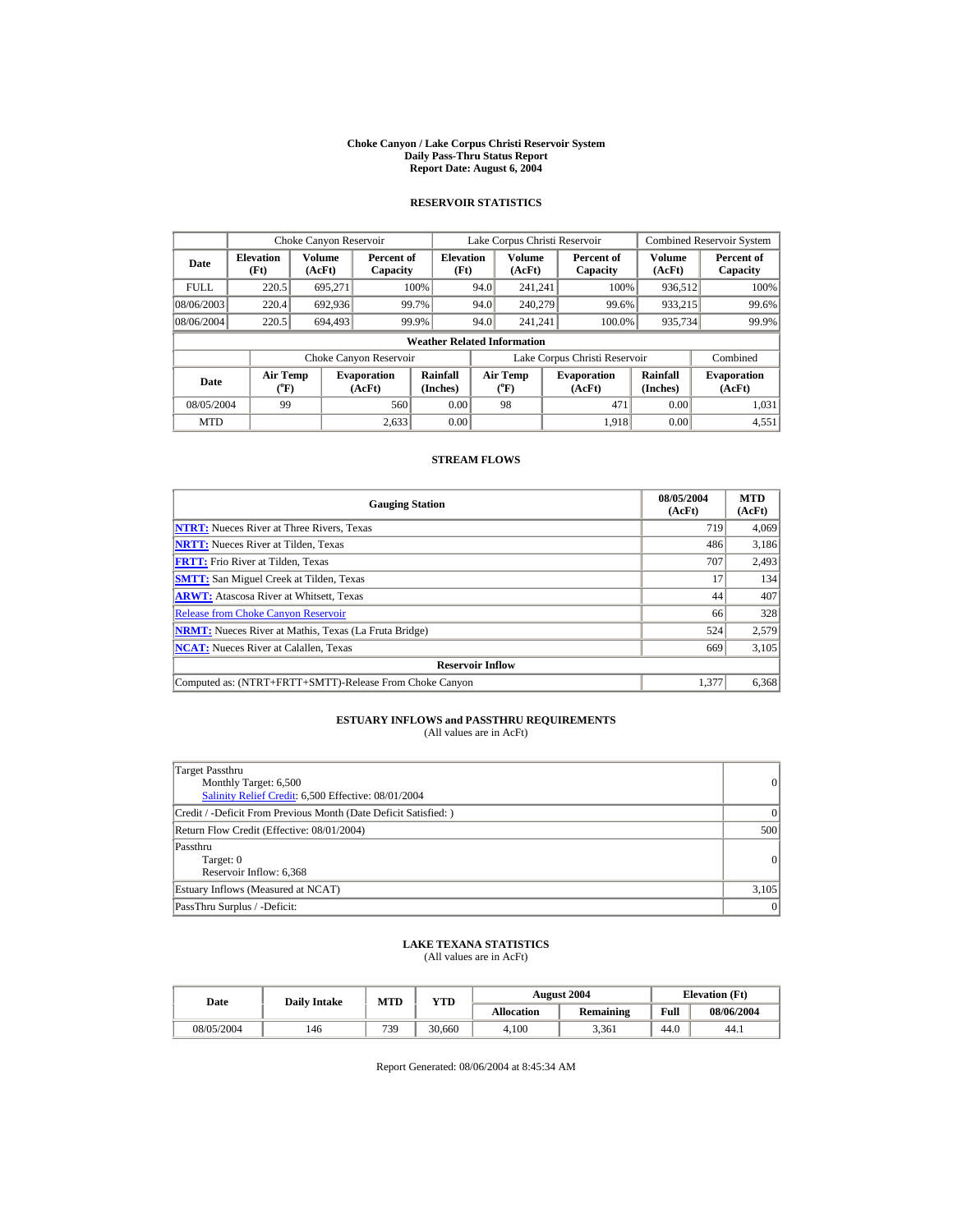#### **Choke Canyon / Lake Corpus Christi Reservoir System Daily Pass-Thru Status Report Report Date: August 7, 2004**

## **RESERVOIR STATISTICS**

|             | Choke Canyon Reservoir             |                         |                              |                          | Lake Corpus Christi Reservoir |                                |  |                               |                      | <b>Combined Reservoir System</b> |  |  |
|-------------|------------------------------------|-------------------------|------------------------------|--------------------------|-------------------------------|--------------------------------|--|-------------------------------|----------------------|----------------------------------|--|--|
| Date        | <b>Elevation</b><br>(Ft)           | <b>Volume</b><br>(AcFt) | Percent of<br>Capacity       | <b>Elevation</b><br>(Ft) |                               | Volume<br>(AcFt)               |  | Percent of<br>Capacity        | Volume<br>(AcFt)     | Percent of<br>Capacity           |  |  |
| <b>FULL</b> | 220.5                              | 695.271                 |                              | 100%                     | 94.0                          | 241,241                        |  | 100%                          | 936,512              | 100%                             |  |  |
| 08/07/2003  | 220.4                              | 692.418                 | 99.6%                        |                          | 93.9                          | 240,087                        |  | 99.5%                         | 932,505              | 99.6%                            |  |  |
| 08/07/2004  | 220.5                              | 694,493                 | 99.9%                        |                          | 94.0                          | 241.241                        |  | 100.0%                        | 935,734              | 99.9%                            |  |  |
|             | <b>Weather Related Information</b> |                         |                              |                          |                               |                                |  |                               |                      |                                  |  |  |
|             |                                    |                         | Choke Canyon Reservoir       |                          |                               |                                |  | Lake Corpus Christi Reservoir |                      | Combined                         |  |  |
| Date        | <b>Air Temp</b><br>(°F)            |                         | <b>Evaporation</b><br>(AcFt) | Rainfall<br>(Inches)     |                               | Air Temp<br>$({}^o\mathrm{F})$ |  | <b>Evaporation</b><br>(AcFt)  | Rainfall<br>(Inches) | <b>Evaporation</b><br>(AcFt)     |  |  |
| 08/06/2004  | 98                                 |                         | 454                          | 0.00                     |                               | 96                             |  | 370                           | 0.00                 | 824                              |  |  |
| <b>MTD</b>  |                                    |                         | 3.087                        | 0.00                     |                               |                                |  | 2.288                         | 0.00                 | 5,375                            |  |  |

### **STREAM FLOWS**

| <b>Gauging Station</b>                                       | 08/06/2004<br>(AcFt) | <b>MTD</b><br>(AcFt) |
|--------------------------------------------------------------|----------------------|----------------------|
| <b>NTRT:</b> Nueces River at Three Rivers, Texas             | 637                  | 4,706                |
| <b>NRTT:</b> Nueces River at Tilden, Texas                   | 415                  | 3,601                |
| <b>FRTT:</b> Frio River at Tilden, Texas                     | 584                  | 3,077                |
| <b>SMTT:</b> San Miguel Creek at Tilden, Texas               | 16                   | 149                  |
| <b>ARWT:</b> Atascosa River at Whitsett, Texas               | 42                   | 449                  |
| <b>Release from Choke Canyon Reservoir</b>                   | 66                   | 393                  |
| <b>NRMT:</b> Nueces River at Mathis, Texas (La Fruta Bridge) | 411                  | 2.989                |
| <b>NCAT:</b> Nueces River at Calallen, Texas                 | 639                  | 3,744                |
| <b>Reservoir Inflow</b>                                      |                      |                      |
| Computed as: (NTRT+FRTT+SMTT)-Release From Choke Canyon      | 1.171                | 7,539                |

# **ESTUARY INFLOWS and PASSTHRU REQUIREMENTS**<br>(All values are in AcFt)

| Target Passthru<br>Monthly Target: 6,500<br>Salinity Relief Credit: 6,500 Effective: 08/01/2004 | $\vert$   |
|-------------------------------------------------------------------------------------------------|-----------|
| Credit / -Deficit From Previous Month (Date Deficit Satisfied:)                                 | $\Omega$  |
| Return Flow Credit (Effective: 08/01/2004)                                                      | 500       |
| Passthru<br>Target: 0<br>Reservoir Inflow: 7,539                                                | 0         |
| Estuary Inflows (Measured at NCAT)                                                              | 3.744     |
| PassThru Surplus / -Deficit:                                                                    | $\vert$ 0 |

## **LAKE TEXANA STATISTICS** (All values are in AcFt)

| Date       | <b>Daily Intake</b> | <b>MTD</b> | YTD    | <b>August 2004</b> |           |      | <b>Elevation</b> (Ft) |
|------------|---------------------|------------|--------|--------------------|-----------|------|-----------------------|
|            |                     |            |        | <b>Allocation</b>  | Remaining | Full | 08/07/2004            |
| 08/06/2004 | 146                 | 884        | 30.806 | 4.100              | 3.216     | 44.0 | 44.0                  |

Report Generated: 08/07/2004 at 8:07:19 AM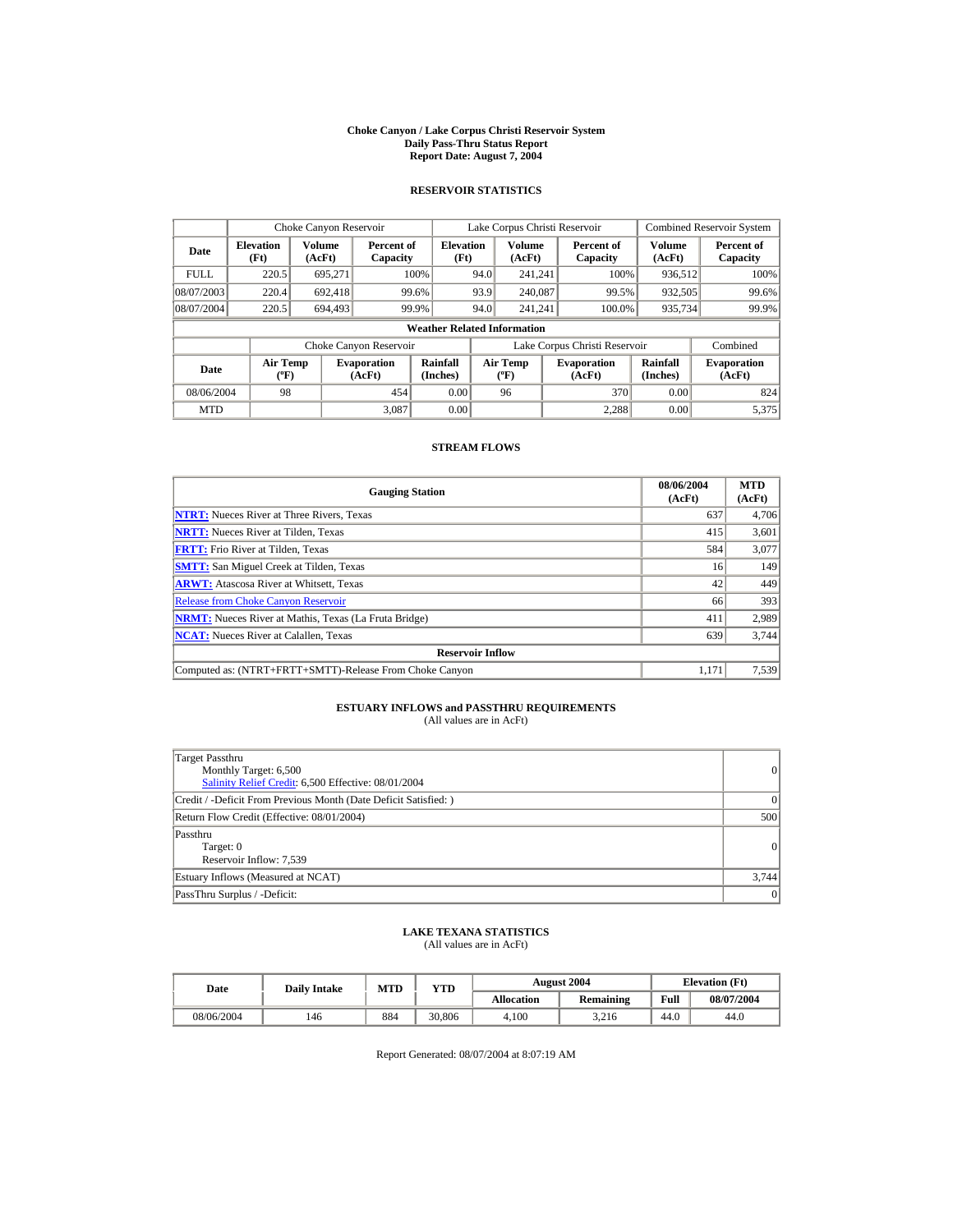#### **Choke Canyon / Lake Corpus Christi Reservoir System Daily Pass-Thru Status Report Report Date: August 8, 2004**

## **RESERVOIR STATISTICS**

|             | Choke Canyon Reservoir                      |                         |                              |                          | Lake Corpus Christi Reservoir |                                                  |  |                               |                         | <b>Combined Reservoir System</b> |  |  |  |
|-------------|---------------------------------------------|-------------------------|------------------------------|--------------------------|-------------------------------|--------------------------------------------------|--|-------------------------------|-------------------------|----------------------------------|--|--|--|
| Date        | <b>Elevation</b><br>(Ft)                    | <b>Volume</b><br>(AcFt) | Percent of<br>Capacity       | <b>Elevation</b><br>(Ft) |                               | <b>Volume</b><br>(AcFt)                          |  | Percent of<br>Capacity        | <b>Volume</b><br>(AcFt) | Percent of<br>Capacity           |  |  |  |
| <b>FULL</b> | 220.5                                       | 695.271                 |                              | 100%                     | 94.0                          | 241.241                                          |  | 100%                          | 936,512                 | 100%                             |  |  |  |
| 08/08/2003  | 220.4                                       | 691.899                 |                              | 99.5%                    | 93.9                          | 239,510                                          |  | 99.3%                         | 931.409                 | 99.5%                            |  |  |  |
| 08/08/2004  | 220.5                                       | 694.233                 |                              | 99.9%                    | 94.0                          | 241.241                                          |  | 100.0%                        | 935,474                 | 99.9%                            |  |  |  |
|             | <b>Weather Related Information</b>          |                         |                              |                          |                               |                                                  |  |                               |                         |                                  |  |  |  |
|             |                                             |                         | Choke Canyon Reservoir       |                          |                               |                                                  |  | Lake Corpus Christi Reservoir |                         | Combined                         |  |  |  |
| Date        | <b>Air Temp</b><br>$({}^{\circ}\mathrm{F})$ |                         | <b>Evaporation</b><br>(AcFt) | Rainfall<br>(Inches)     |                               | <b>Air Temp</b><br>$({}^{\mathrm{o}}\mathrm{F})$ |  | <b>Evaporation</b><br>(AcFt)  | Rainfall<br>(Inches)    | <b>Evaporation</b><br>(AcFt)     |  |  |  |
| 08/07/2004  | 96                                          |                         | 393                          | 0.00                     |                               | 92                                               |  | 258                           | 0.20                    | 651                              |  |  |  |
| <b>MTD</b>  |                                             |                         | 3.480                        | 0.00                     |                               |                                                  |  | 2.546                         | 0.20                    | 6,026                            |  |  |  |

## **STREAM FLOWS**

| <b>Gauging Station</b>                                       | 08/07/2004<br>(AcFt) | <b>MTD</b><br>(AcFt) |
|--------------------------------------------------------------|----------------------|----------------------|
| <b>NTRT:</b> Nueces River at Three Rivers. Texas             | 564                  | 5,270                |
| <b>NRTT:</b> Nueces River at Tilden, Texas                   | 359                  | 3,960                |
| <b>FRTT:</b> Frio River at Tilden, Texas                     | 496                  | 3,573                |
| <b>SMTT:</b> San Miguel Creek at Tilden, Texas               | 12                   | 162                  |
| <b>ARWT:</b> Atascosa River at Whitsett, Texas               | 36                   | 484                  |
| <b>Release from Choke Canyon Reservoir</b>                   | 66                   | 459                  |
| <b>NRMT:</b> Nueces River at Mathis, Texas (La Fruta Bridge) | 341                  | 3,331                |
| <b>NCAT:</b> Nueces River at Calallen, Texas                 | 445                  | 4,188                |
| <b>Reservoir Inflow</b>                                      |                      |                      |
| Computed as: (NTRT+FRTT+SMTT)-Release From Choke Canyon      | 1.007                | 8,546                |

# **ESTUARY INFLOWS and PASSTHRU REQUIREMENTS**<br>(All values are in AcFt)

| Target Passthru<br>Monthly Target: 6,500<br>Salinity Relief Credit: 6,500 Effective: 08/01/2004 | 0     |
|-------------------------------------------------------------------------------------------------|-------|
| Credit / -Deficit From Previous Month (Date Deficit Satisfied: )                                | 0     |
| Return Flow Credit (Effective: 08/01/2004)                                                      | 500   |
| Passthru<br>Target: 0<br>Reservoir Inflow: 8,546                                                | 0     |
| Estuary Inflows (Measured at NCAT)                                                              | 4,188 |
| PassThru Surplus / -Deficit:                                                                    | 0     |

## **LAKE TEXANA STATISTICS**

(All values are in AcFt)

| Date       | <b>Daily Intake</b> | <b>MTD</b> | VTD    |                   | <b>August 2004</b> |      | <b>Elevation</b> (Ft) |
|------------|---------------------|------------|--------|-------------------|--------------------|------|-----------------------|
|            |                     |            |        | <b>Allocation</b> | <b>Remaining</b>   | Full | 08/08/2004            |
| 08/07/2004 | 146                 | .030       | 30.952 | 4.100             | 3.070              | 44.0 | 44.0                  |

Report Generated: 08/08/2004 at 7:55:54 AM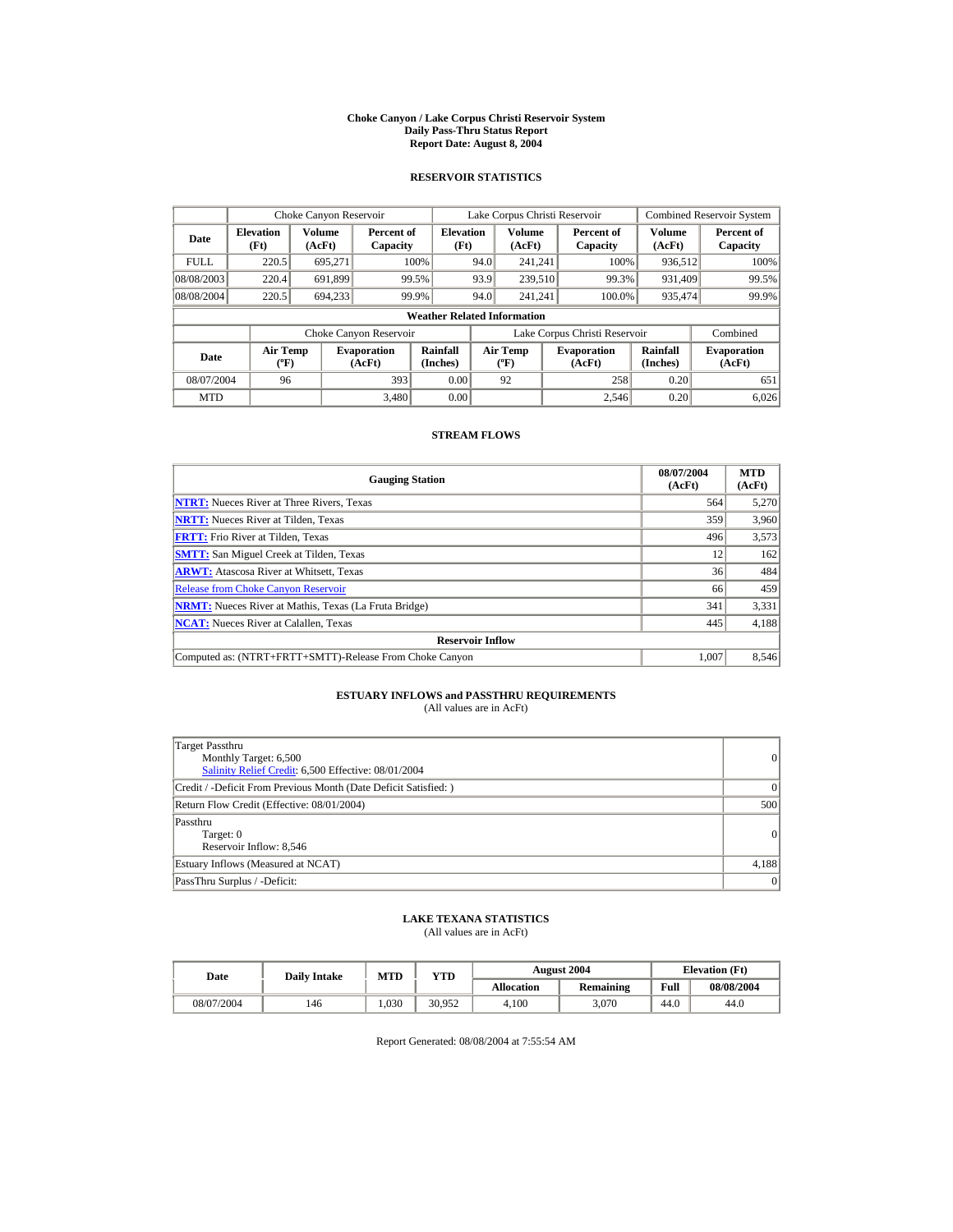#### **Choke Canyon / Lake Corpus Christi Reservoir System Daily Pass-Thru Status Report Report Date: August 9, 2004**

## **RESERVOIR STATISTICS**

|             | Choke Canyon Reservoir             |                  |                              |                          |      | Lake Corpus Christi Reservoir     |  |                               |                         | <b>Combined Reservoir System</b> |  |  |
|-------------|------------------------------------|------------------|------------------------------|--------------------------|------|-----------------------------------|--|-------------------------------|-------------------------|----------------------------------|--|--|
| Date        | <b>Elevation</b><br>(Ft)           | Volume<br>(AcFt) | Percent of<br>Capacity       | <b>Elevation</b><br>(Ft) |      | <b>Volume</b><br>(AcFt)           |  | Percent of<br>Capacity        | <b>Volume</b><br>(AcFt) | Percent of<br>Capacity           |  |  |
| <b>FULL</b> | 220.5                              | 695.271          |                              | 100%                     | 94.0 | 241.241                           |  | 100%                          | 936,512                 | 100%                             |  |  |
| 08/09/2003  | 220.4                              | 691,639          |                              | 99.5%                    | 93.9 | 239.127                           |  | 99.1%                         | 930.766                 | 99.4%                            |  |  |
| 08/09/2004  | 220.5                              | 694.233          |                              | 99.9%                    | 94.0 | 241.241                           |  | 100.0%                        | 935.474                 | 99.9%                            |  |  |
|             | <b>Weather Related Information</b> |                  |                              |                          |      |                                   |  |                               |                         |                                  |  |  |
|             |                                    |                  | Choke Canyon Reservoir       |                          |      |                                   |  | Lake Corpus Christi Reservoir |                         | Combined                         |  |  |
| Date        | Air Temp<br>$({}^o\mathrm{F})$     |                  | <b>Evaporation</b><br>(AcFt) | Rainfall<br>(Inches)     |      | Air Temp<br>$({}^{\circ}{\rm F})$ |  | <b>Evaporation</b><br>(AcFt)  | Rainfall<br>(Inches)    | <b>Evaporation</b><br>(AcFt)     |  |  |
| 08/08/2004  | 95                                 |                  | 484                          | 0.00                     |      | 94                                |  | 269                           | 0.00                    | 753                              |  |  |
| <b>MTD</b>  |                                    |                  | 3,964                        | 0.00                     |      |                                   |  | 2.815                         | 0.20                    | 6.779                            |  |  |

## **STREAM FLOWS**

| <b>Gauging Station</b>                                       | 08/08/2004<br>(AcFt) | <b>MTD</b><br>(AcFt) |
|--------------------------------------------------------------|----------------------|----------------------|
| <b>NTRT:</b> Nueces River at Three Rivers. Texas             | 524                  | 5,794                |
| <b>NRTT:</b> Nueces River at Tilden, Texas                   | 328                  | 4,288                |
| <b>FRTT:</b> Frio River at Tilden, Texas                     | 461                  | 4,034                |
| <b>SMTT:</b> San Miguel Creek at Tilden, Texas               | 10                   | 172                  |
| <b>ARWT:</b> Atascosa River at Whitsett, Texas               | 175                  | 659                  |
| <b>Release from Choke Canyon Reservoir</b>                   | 66                   | 524                  |
| <b>NRMT:</b> Nueces River at Mathis, Texas (La Fruta Bridge) | 333                  | 3,664                |
| <b>NCAT:</b> Nueces River at Calallen, Texas                 | 288                  | 4,476                |
| <b>Reservoir Inflow</b>                                      |                      |                      |
| Computed as: (NTRT+FRTT+SMTT)-Release From Choke Canyon      | 929                  | 9,476                |

## **ESTUARY INFLOWS and PASSTHRU REQUIREMENTS**<br>(All values are in AcFt)

| Target Passthru<br>Monthly Target: 6,500<br>Salinity Relief Credit: 6,500 Effective: 08/01/2004 | $\overline{0}$ |
|-------------------------------------------------------------------------------------------------|----------------|
| Credit / -Deficit From Previous Month (Date Deficit Satisfied: )                                | $\Omega$       |
| Return Flow Credit (Effective: 08/01/2004)                                                      | 500            |
| Passthru<br>Target: 0<br>Reservoir Inflow: 9,476                                                | $\Omega$       |
| Estuary Inflows (Measured at NCAT)                                                              | 4,476          |
| PassThru Surplus / -Deficit:                                                                    | 0              |

## **LAKE TEXANA STATISTICS**

(All values are in AcFt)

| Date       | <b>Daily Intake</b> | <b>MTD</b>   | $_{\rm VTD}$ |                   | <b>August 2004</b> |      | <b>Elevation</b> (Ft) |
|------------|---------------------|--------------|--------------|-------------------|--------------------|------|-----------------------|
|            |                     |              |              | <b>Allocation</b> | <b>Remaining</b>   | Full | 08/09/2004            |
| 08/08/2004 | 145                 | $-$<br>1.111 | 31.097       | 4.100             | 2.925              | 44.0 | 44.0                  |

Report Generated: 08/09/2004 at 8:08:48 AM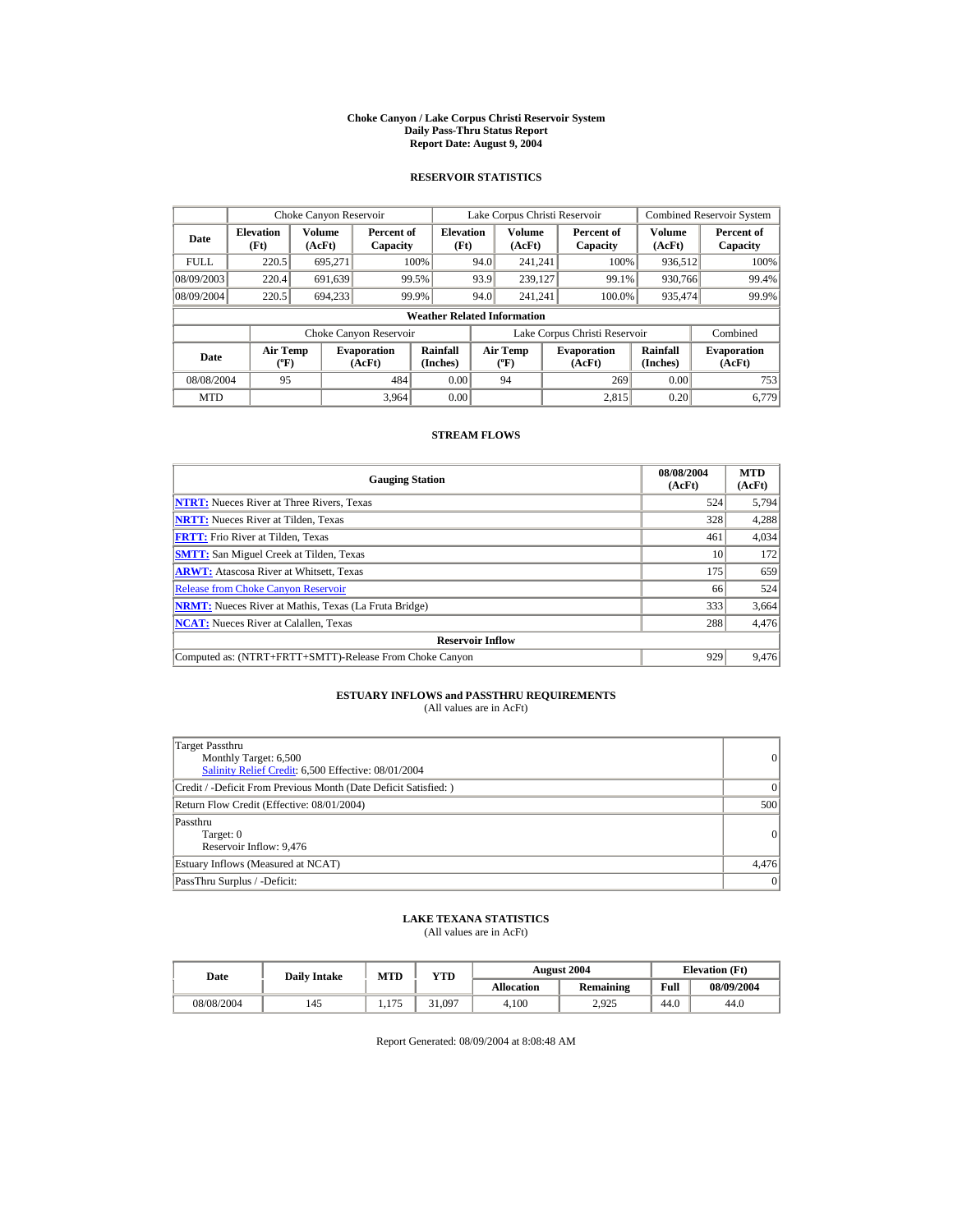#### **Choke Canyon / Lake Corpus Christi Reservoir System Daily Pass-Thru Status Report Report Date: August 10, 2004**

## **RESERVOIR STATISTICS**

|             | Choke Canyon Reservoir             |                  |                              |                          |      | Lake Corpus Christi Reservoir     |  |                               |                      | <b>Combined Reservoir System</b> |  |  |  |
|-------------|------------------------------------|------------------|------------------------------|--------------------------|------|-----------------------------------|--|-------------------------------|----------------------|----------------------------------|--|--|--|
| Date        | <b>Elevation</b><br>(Ft)           | Volume<br>(AcFt) | Percent of<br>Capacity       | <b>Elevation</b><br>(Ft) |      | <b>Volume</b><br>(AcFt)           |  | Percent of<br>Capacity        | Volume<br>(AcFt)     | Percent of<br>Capacity           |  |  |  |
| <b>FULL</b> | 220.5                              | 695.271          |                              | 100%                     | 94.0 | 241.241                           |  | 100%                          | 936,512              | 100%                             |  |  |  |
| 08/10/2003  | 220.3                              | 691.121          |                              | 99.4%                    | 93.8 | 238,360                           |  | 98.8%                         | 929,481              | 99.2%                            |  |  |  |
| 08/10/2004  | 220.4                              | 693,715          |                              | 99.8%                    | 94.0 | 240,856                           |  | 99.8%                         | 934,571              | 99.8%                            |  |  |  |
|             | <b>Weather Related Information</b> |                  |                              |                          |      |                                   |  |                               |                      |                                  |  |  |  |
|             |                                    |                  | Choke Canyon Reservoir       |                          |      |                                   |  | Lake Corpus Christi Reservoir |                      | Combined                         |  |  |  |
| Date        | Air Temp<br>$({}^o\mathrm{F})$     |                  | <b>Evaporation</b><br>(AcFt) | Rainfall<br>(Inches)     |      | Air Temp<br>$({}^{\circ}{\rm F})$ |  | <b>Evaporation</b><br>(AcFt)  | Rainfall<br>(Inches) | <b>Evaporation</b><br>(AcFt)     |  |  |  |
| 08/09/2004  | 96                                 |                  | 438                          | 0.00                     |      | 94                                |  | 314                           | 0.00                 | 752                              |  |  |  |
| <b>MTD</b>  |                                    |                  | 4.402                        | 0.00                     |      |                                   |  | 3.129                         | 0.20                 | 7,531                            |  |  |  |

## **STREAM FLOWS**

| <b>Gauging Station</b>                                       | 08/09/2004<br>(AcFt) | <b>MTD</b><br>(AcFt) |
|--------------------------------------------------------------|----------------------|----------------------|
| <b>NTRT:</b> Nueces River at Three Rivers, Texas             | 586                  | 6,380                |
| <b>NRTT:</b> Nueces River at Tilden, Texas                   | 290                  | 4,577                |
| <b>FRTT:</b> Frio River at Tilden, Texas                     | 437                  | 4,470                |
| <b>SMTT:</b> San Miguel Creek at Tilden, Texas               |                      | 181                  |
| <b>ARWT:</b> Atascosa River at Whitsett, Texas               | 111                  | 770                  |
| <b>Release from Choke Canyon Reservoir</b>                   | 66                   | 590                  |
| <b>NRMT:</b> Nueces River at Mathis, Texas (La Fruta Bridge) | 345                  | 4.010                |
| <b>NCAT:</b> Nueces River at Calallen, Texas                 | 284                  | 4,760                |
| <b>Reservoir Inflow</b>                                      |                      |                      |
| Computed as: (NTRT+FRTT+SMTT)-Release From Choke Canyon      | 966                  | 10,441               |

## **ESTUARY INFLOWS and PASSTHRU REQUIREMENTS**<br>(All values are in AcFt)

| Target Passthru<br>Monthly Target: 6,500<br>Salinity Relief Credit: 6,500 Effective: 08/01/2004 | 0        |
|-------------------------------------------------------------------------------------------------|----------|
| Credit / -Deficit From Previous Month (Date Deficit Satisfied: )                                | $\Omega$ |
| Return Flow Credit (Effective: 08/01/2004)                                                      | 500      |
| Passthru<br>Target: 0<br>Reservoir Inflow: 10,441                                               | 0        |
| Estuary Inflows (Measured at NCAT)                                                              | 4,760    |
| PassThru Surplus / -Deficit:                                                                    | 0        |

## **LAKE TEXANA STATISTICS**

(All values are in AcFt)

| Date       | <b>Daily Intake</b> | <b>MTD</b>  | $_{\rm VTD}$ |                   | <b>August 2004</b> | <b>Elevation</b> (Ft) |            |
|------------|---------------------|-------------|--------------|-------------------|--------------------|-----------------------|------------|
|            |                     |             |              | <b>Allocation</b> | <b>Remaining</b>   | Full                  | 08/10/2004 |
| 08/09/2004 | 145                 | 22<br>1.941 | 31.242       | 4.100             | 2.779<br><u>.</u>  | 44.0                  | 44.0       |

Report Generated: 08/10/2004 at 8:01:57 AM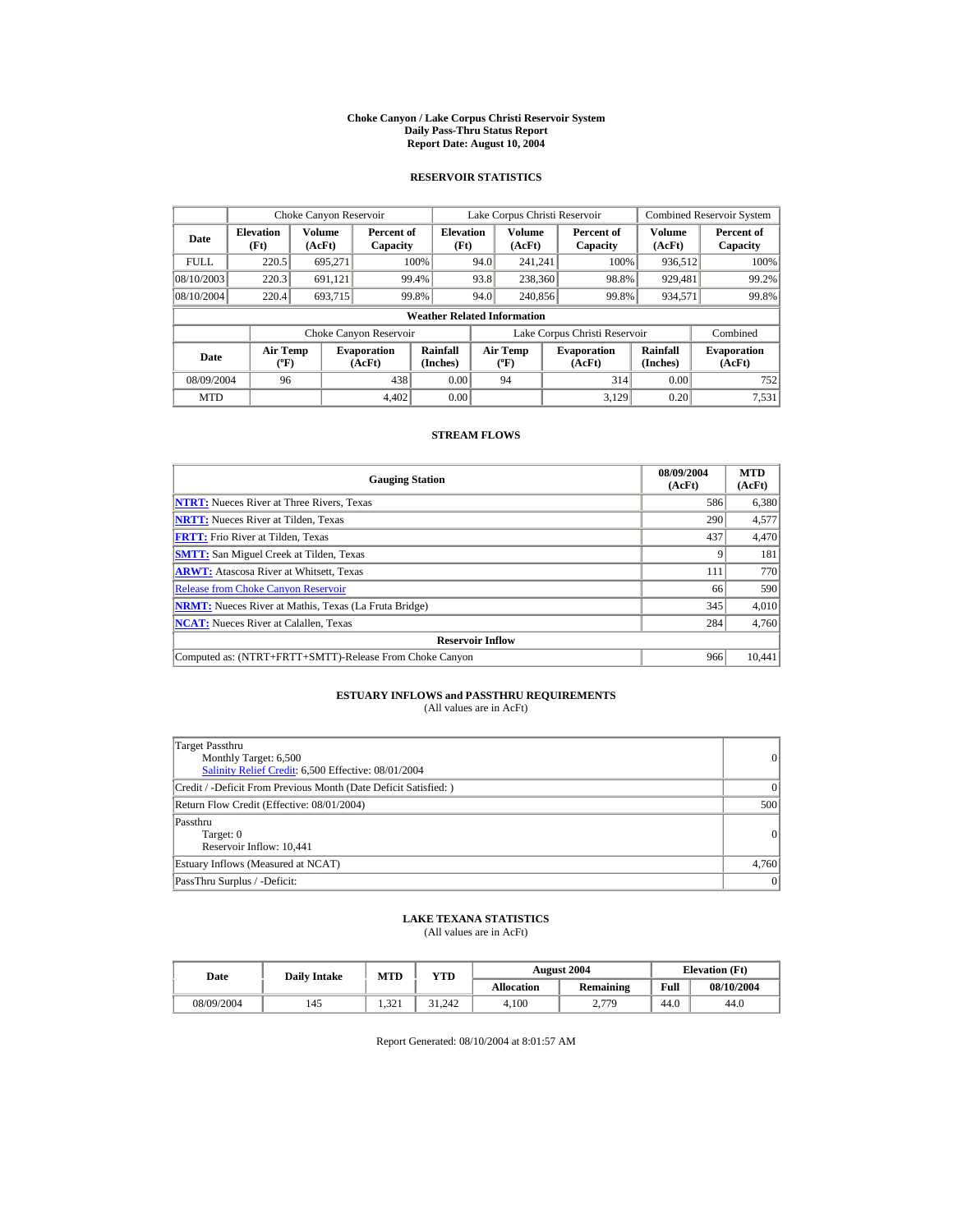#### **Choke Canyon / Lake Corpus Christi Reservoir System Daily Pass-Thru Status Report Report Date: August 11, 2004**

## **RESERVOIR STATISTICS**

|             | Choke Canyon Reservoir               |                  |                              |                          |      | Lake Corpus Christi Reservoir    |  |                               |                      | <b>Combined Reservoir System</b> |  |  |
|-------------|--------------------------------------|------------------|------------------------------|--------------------------|------|----------------------------------|--|-------------------------------|----------------------|----------------------------------|--|--|
| Date        | <b>Elevation</b><br>(Ft)             | Volume<br>(AcFt) | Percent of<br>Capacity       | <b>Elevation</b><br>(Ft) |      | Volume<br>(AcFt)                 |  | Percent of<br>Capacity        | Volume<br>(AcFt)     | Percent of<br>Capacity           |  |  |
| <b>FULL</b> | 220.5                                | 695.271          |                              | 100%                     | 94.0 | 241.241                          |  | 100%                          | 936,512              | 100%                             |  |  |
| 08/11/2003  | 220.3                                | 690,602          |                              | 99.3%                    | 93.8 | 237,977                          |  | 98.6%                         | 928,579              | 99.2%                            |  |  |
| 08/11/2004  | 220.4                                | 693.196          |                              | 99.7%                    | 94.0 | 241,048                          |  | 99.9%                         | 934.244              | 99.8%                            |  |  |
|             | <b>Weather Related Information</b>   |                  |                              |                          |      |                                  |  |                               |                      |                                  |  |  |
|             |                                      |                  | Choke Canyon Reservoir       |                          |      |                                  |  | Lake Corpus Christi Reservoir |                      | Combined                         |  |  |
| Date        | Air Temp<br>$({}^{\circ}\mathrm{F})$ |                  | <b>Evaporation</b><br>(AcFt) | Rainfall<br>(Inches)     |      | <b>Air Temp</b><br>$(^{\circ}F)$ |  | <b>Evaporation</b><br>(AcFt)  | Rainfall<br>(Inches) | <b>Evaporation</b><br>(AcFt)     |  |  |
| 08/10/2004  | 93                                   |                  | 408                          | 0.00                     |      | 96                               |  | 381                           | 0.65                 | 789                              |  |  |
| <b>MTD</b>  |                                      |                  | 4.810                        | 0.00                     |      |                                  |  | 3.510                         | 0.85                 | 8,320                            |  |  |

## **STREAM FLOWS**

| <b>Gauging Station</b>                                       | 08/10/2004<br>(AcFt) | <b>MTD</b><br>(AcFt) |
|--------------------------------------------------------------|----------------------|----------------------|
| <b>NTRT:</b> Nueces River at Three Rivers, Texas             | 516                  | 6,896                |
| <b>NRTT:</b> Nueces River at Tilden. Texas                   | 260                  | 4,837                |
| <b>FRTT:</b> Frio River at Tilden, Texas                     | 423                  | 4,893                |
| <b>SMTT:</b> San Miguel Creek at Tilden, Texas               |                      | 188                  |
| <b>ARWT:</b> Atascosa River at Whitsett, Texas               | 62                   | 832                  |
| <b>Release from Choke Canyon Reservoir</b>                   | 66                   | 655                  |
| <b>NRMT:</b> Nueces River at Mathis, Texas (La Fruta Bridge) | 282                  | 4,292                |
| <b>NCAT:</b> Nueces River at Calallen, Texas                 | 284                  | 5,044                |
| <b>Reservoir Inflow</b>                                      |                      |                      |
| Computed as: (NTRT+FRTT+SMTT)-Release From Choke Canyon      | 881                  | 11,322               |

## **ESTUARY INFLOWS and PASSTHRU REQUIREMENTS**<br>(All values are in AcFt)

| Target Passthru<br>Monthly Target: 6,500<br>Salinity Relief Credit: 6,500 Effective: 08/01/2004 | 0        |
|-------------------------------------------------------------------------------------------------|----------|
| Credit / -Deficit From Previous Month (Date Deficit Satisfied: )                                | $\Omega$ |
| Return Flow Credit (Effective: 08/01/2004)                                                      | 500      |
| Passthru<br>Target: 0<br>Reservoir Inflow: 11,322                                               | 0        |
| Estuary Inflows (Measured at NCAT)                                                              | 5,044    |
| PassThru Surplus / -Deficit:                                                                    | 0        |

## **LAKE TEXANA STATISTICS**

(All values are in AcFt)

| Date       | <b>Daily Intake</b> | <b>MTD</b> | VTD    |                   | <b>August 2004</b> | <b>Elevation</b> (Ft) |            |
|------------|---------------------|------------|--------|-------------------|--------------------|-----------------------|------------|
|            |                     |            |        | <b>Allocation</b> | <b>Remaining</b>   | Full                  | 08/11/2004 |
| 08/10/2004 | 146                 | .466       | 1.388د | 4.100             | 2.634              | 44.0                  | 44.0       |

Report Generated: 08/11/2004 at 8:19:40 AM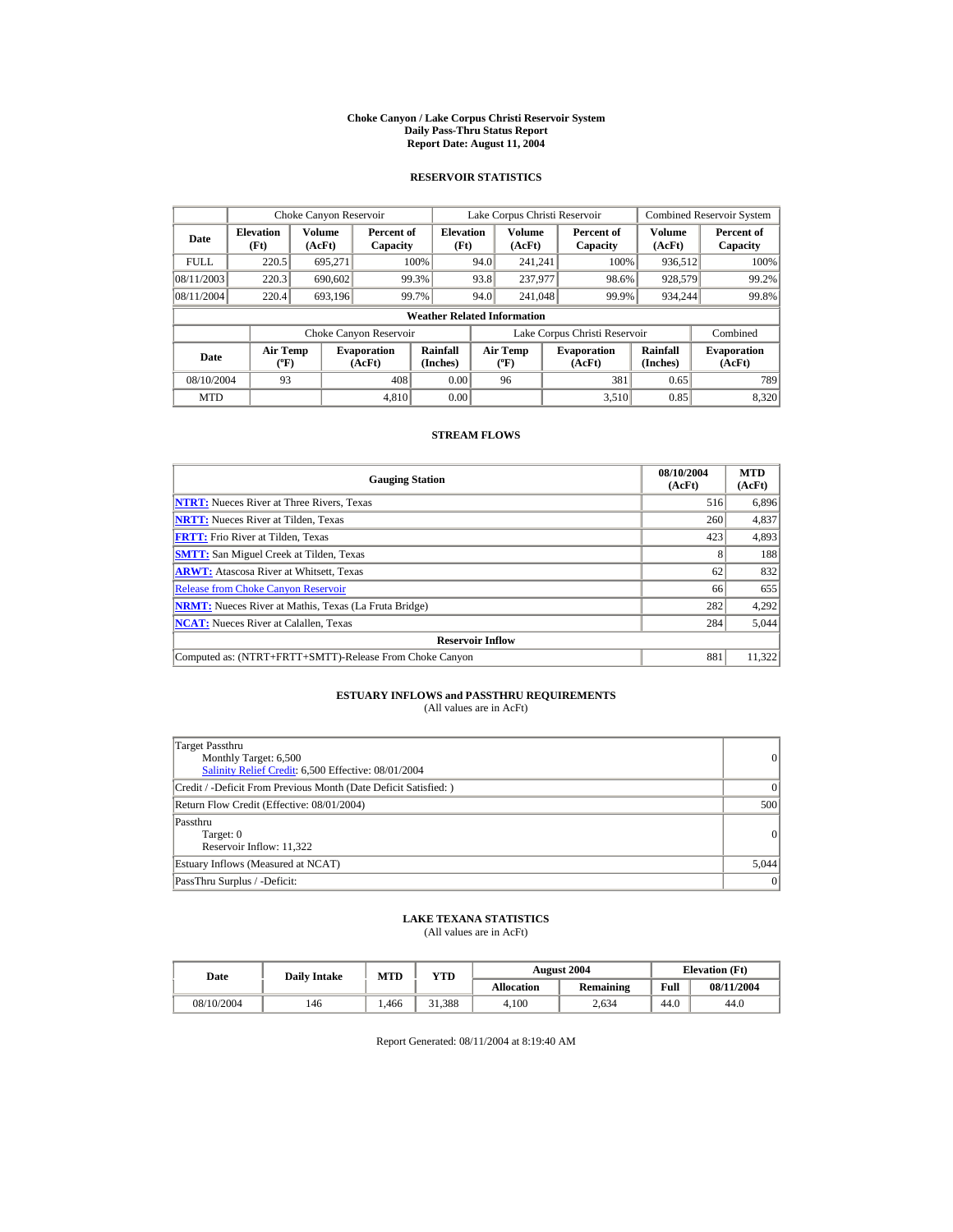#### **Choke Canyon / Lake Corpus Christi Reservoir System Daily Pass-Thru Status Report Report Date: August 12, 2004**

## **RESERVOIR STATISTICS**

|             | Choke Canyon Reservoir             |                  |                              |                          |      | Lake Corpus Christi Reservoir     |  |                               |                         | <b>Combined Reservoir System</b> |  |  |  |
|-------------|------------------------------------|------------------|------------------------------|--------------------------|------|-----------------------------------|--|-------------------------------|-------------------------|----------------------------------|--|--|--|
| Date        | <b>Elevation</b><br>(Ft)           | Volume<br>(AcFt) | Percent of<br>Capacity       | <b>Elevation</b><br>(Ft) |      | <b>Volume</b><br>(AcFt)           |  | Percent of<br>Capacity        | <b>Volume</b><br>(AcFt) | Percent of<br>Capacity           |  |  |  |
| <b>FULL</b> | 220.5                              | 695.271          |                              | 100%                     | 94.0 | 241.241                           |  | 100%                          | 936,512                 | 100%                             |  |  |  |
| 08/12/2003  | 220.3                              | 689,569          |                              | 99.2%                    | 93.8 | 237.494                           |  | 98.4%                         | 927,063                 | 99.0%                            |  |  |  |
| 08/12/2004  | 220.4                              | 693,715          |                              | 99.8%                    | 94.0 | 241.241                           |  | 100.0%                        | 934,956                 | 99.8%                            |  |  |  |
|             | <b>Weather Related Information</b> |                  |                              |                          |      |                                   |  |                               |                         |                                  |  |  |  |
|             |                                    |                  | Choke Canyon Reservoir       |                          |      |                                   |  | Lake Corpus Christi Reservoir |                         | Combined                         |  |  |  |
| Date        | Air Temp<br>$({}^o\mathrm{F})$     |                  | <b>Evaporation</b><br>(AcFt) | Rainfall<br>(Inches)     |      | Air Temp<br>$({}^{\circ}{\rm F})$ |  | <b>Evaporation</b><br>(AcFt)  | Rainfall<br>(Inches)    | <b>Evaporation</b><br>(AcFt)     |  |  |  |
| 08/11/2004  | 98                                 |                  | 453                          | 1.01                     |      | 93                                |  | 370                           | 0.45                    | 823                              |  |  |  |
| <b>MTD</b>  |                                    |                  | 5,263                        | 1.01                     |      |                                   |  | 3.880                         | 1.30                    | 9.143                            |  |  |  |

## **STREAM FLOWS**

| <b>Gauging Station</b>                                       | 08/11/2004<br>(AcFt) | <b>MTD</b><br>(AcFt) |
|--------------------------------------------------------------|----------------------|----------------------|
| <b>NTRT:</b> Nueces River at Three Rivers, Texas             | 463                  | 7,358                |
| <b>NRTT:</b> Nueces River at Tilden, Texas                   | 244                  | 5,082                |
| <b>FRTT:</b> Frio River at Tilden, Texas                     | 411                  | 5,304                |
| <b>SMTT:</b> San Miguel Creek at Tilden, Texas               |                      | 197                  |
| <b>ARWT:</b> Atascosa River at Whitsett, Texas               | 48                   | 879                  |
| <b>Release from Choke Canvon Reservoir</b>                   | 66                   | 721                  |
| <b>NRMT:</b> Nueces River at Mathis, Texas (La Fruta Bridge) | 254                  | 4,546                |
| <b>NCAT:</b> Nueces River at Calallen, Texas                 | 282                  | 5,326                |
| <b>Reservoir Inflow</b>                                      |                      |                      |
| Computed as: (NTRT+FRTT+SMTT)-Release From Choke Canyon      | 817                  | 12,139               |

## **ESTUARY INFLOWS and PASSTHRU REQUIREMENTS**<br>(All values are in AcFt)

| Target Passthru<br>Monthly Target: 6,500<br>Salinity Relief Credit: 6,500 Effective: 08/01/2004 | $\overline{0}$ |
|-------------------------------------------------------------------------------------------------|----------------|
| Credit / -Deficit From Previous Month (Date Deficit Satisfied:)                                 | $\Omega$       |
| Return Flow Credit (Effective: 08/01/2004)                                                      | 500            |
| Passthru<br>Target: 0<br>Reservoir Inflow: 12,139                                               | 0              |
| Estuary Inflows (Measured at NCAT)                                                              | 5,326          |
| PassThru Surplus / -Deficit:                                                                    | 0              |

## **LAKE TEXANA STATISTICS**

(All values are in AcFt)

| Date       | <b>Daily Intake</b> | <b>MTD</b> | YTD   |                   | <b>August 2004</b> |      | <b>Elevation</b> (Ft) |
|------------|---------------------|------------|-------|-------------------|--------------------|------|-----------------------|
|            |                     |            |       | <b>Allocation</b> | Remaining          | Full | 08/12/2004            |
| 08/11/2004 | 142                 | 608        | 1,530 | 4.100             | 2.492              | 44.0 | 44.0                  |

Report Generated: 08/12/2004 at 8:14:29 AM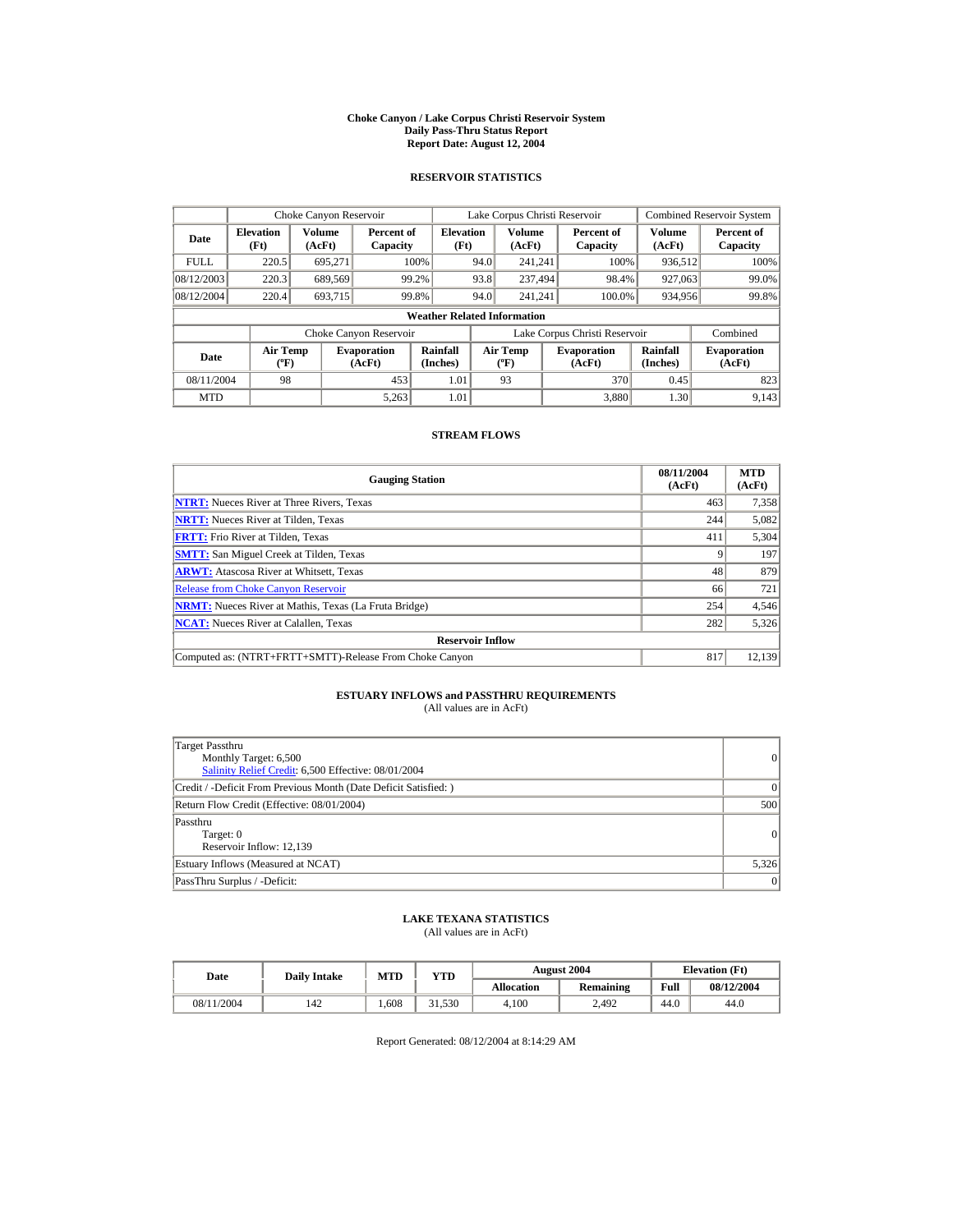#### **Choke Canyon / Lake Corpus Christi Reservoir System Daily Pass-Thru Status Report Report Date: August 13, 2004**

## **RESERVOIR STATISTICS**

|             | Choke Canyon Reservoir               |                  |                              |                          | Lake Corpus Christi Reservoir |                                                  |  |                               |                      | <b>Combined Reservoir System</b> |  |
|-------------|--------------------------------------|------------------|------------------------------|--------------------------|-------------------------------|--------------------------------------------------|--|-------------------------------|----------------------|----------------------------------|--|
| Date        | <b>Elevation</b><br>(Ft)             | Volume<br>(AcFt) | Percent of<br>Capacity       | <b>Elevation</b><br>(Ft) |                               | <b>Volume</b><br>(AcFt)                          |  | Percent of<br>Capacity        | Volume<br>(AcFt)     | Percent of<br>Capacity           |  |
| <b>FULL</b> | 220.5                                | 695,271          |                              | 100%                     | 94.0                          | 241.241                                          |  | 100%                          | 936,512              | 100%                             |  |
| 08/13/2003  | 220.3                                | 689,054          |                              | 99.1%                    | 93.8                          | 237.211                                          |  | 98.3%                         | 926,265              | 98.9%                            |  |
| 08/13/2004  | 220.4                                | 692,677          |                              | 99.6%                    | 94.0                          | 241.241                                          |  | 100.0%                        | 933,918              | 99.7%                            |  |
|             | <b>Weather Related Information</b>   |                  |                              |                          |                               |                                                  |  |                               |                      |                                  |  |
|             |                                      |                  | Choke Canyon Reservoir       |                          |                               |                                                  |  | Lake Corpus Christi Reservoir |                      | Combined                         |  |
| Date        | Air Temp<br>$({}^{\circ}\mathrm{F})$ |                  | <b>Evaporation</b><br>(AcFt) | Rainfall<br>(Inches)     |                               | <b>Air Temp</b><br>$({}^{\mathrm{o}}\mathrm{F})$ |  | <b>Evaporation</b><br>(AcFt)  | Rainfall<br>(Inches) | <b>Evaporation</b><br>(AcFt)     |  |
| 08/12/2004  | 89                                   |                  | 528                          | 0.00                     |                               | 85                                               |  | 393                           | 0.00                 | 921                              |  |
| <b>MTD</b>  |                                      |                  | 5.791                        | 1.01                     |                               |                                                  |  | 4.273                         | 1.30                 | 10.064                           |  |

## **STREAM FLOWS**

| <b>Gauging Station</b>                                       | 08/12/2004<br>(AcFt) | <b>MTD</b><br>(AcFt) |
|--------------------------------------------------------------|----------------------|----------------------|
| <b>NTRT:</b> Nueces River at Three Rivers, Texas             | 470                  | 7,829                |
| <b>NRTT:</b> Nueces River at Tilden, Texas                   | 304                  | 5,385                |
| <b>FRTT:</b> Frio River at Tilden, Texas                     | 417                  | 5,721                |
| <b>SMTT:</b> San Miguel Creek at Tilden, Texas               | 13                   | 210                  |
| <b>ARWT:</b> Atascosa River at Whitsett, Texas               | 42                   | 921                  |
| <b>Release from Choke Canyon Reservoir</b>                   | 66                   | 786                  |
| <b>NRMT:</b> Nueces River at Mathis, Texas (La Fruta Bridge) | 379                  | 4,925                |
| <b>NCAT:</b> Nueces River at Calallen, Texas                 | 339                  | 5,665                |
| <b>Reservoir Inflow</b>                                      |                      |                      |
| Computed as: (NTRT+FRTT+SMTT)-Release From Choke Canyon      | 835                  | 12.974               |

## **ESTUARY INFLOWS and PASSTHRU REQUIREMENTS**<br>(All values are in AcFt)

| Target Passthru<br>Monthly Target: 6,500<br>Salinity Relief Credit: 6,500 Effective: 08/01/2004 | 0        |
|-------------------------------------------------------------------------------------------------|----------|
| Credit / -Deficit From Previous Month (Date Deficit Satisfied: )                                | $\Omega$ |
| Return Flow Credit (Effective: 08/01/2004)                                                      | 500      |
| Passthru<br>Target: 0<br>Reservoir Inflow: 12,974                                               | 0        |
| Estuary Inflows (Measured at NCAT)                                                              | 5,665    |
| PassThru Surplus / -Deficit:                                                                    | 0        |

## **LAKE TEXANA STATISTICS**

(All values are in AcFt)

| Date       | <b>Daily Intake</b> | <b>MTD</b> | YTD    |                   | <b>August 2004</b> | <b>Elevation</b> (Ft) |            |
|------------|---------------------|------------|--------|-------------------|--------------------|-----------------------|------------|
|            |                     |            |        | <b>Allocation</b> | Remaining          | Full                  | 08/13/2004 |
| 08/12/2004 | 141                 | 1.750      | 31.671 | 4.100             | 2.350              | 44.0                  | 44.1       |

Report Generated: 08/13/2004 at 8:23:20 AM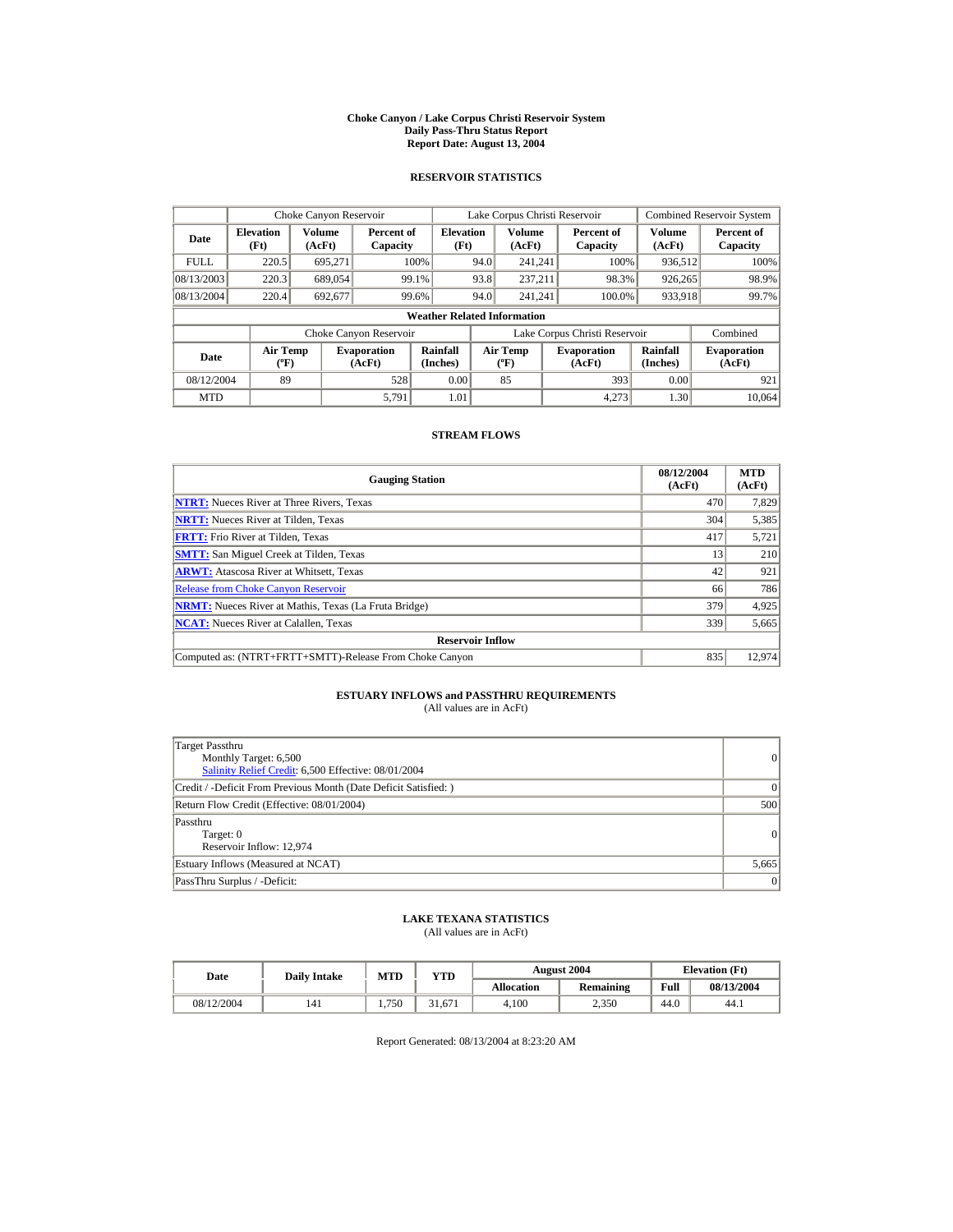#### **Choke Canyon / Lake Corpus Christi Reservoir System Daily Pass-Thru Status Report Report Date: August 14, 2004**

## **RESERVOIR STATISTICS**

|             | Choke Canyon Reservoir               |                  |                              |                          | Lake Corpus Christi Reservoir |                                           |  |                               |                      | Combined Reservoir System    |  |  |
|-------------|--------------------------------------|------------------|------------------------------|--------------------------|-------------------------------|-------------------------------------------|--|-------------------------------|----------------------|------------------------------|--|--|
| Date        | <b>Elevation</b><br>(Ft)             | Volume<br>(AcFt) | Percent of<br>Capacity       | <b>Elevation</b><br>(Ft) |                               | Volume<br>(AcFt)                          |  | Percent of<br>Capacity        | Volume<br>(AcFt)     | Percent of<br>Capacity       |  |  |
| <b>FULL</b> | 220.5                                | 695.271          |                              | 100%                     | 94.0                          | 241.241                                   |  | 100%                          | 936,512              | 100%                         |  |  |
| 08/14/2003  | 220.2                                | 688,540          |                              | 99.0%                    | 93.8                          | 237.211                                   |  | 98.3%                         | 925,751              | 98.9%                        |  |  |
| 08/14/2004  | 220.4                                | 692.158          |                              | 99.6%                    | 94.0                          | 241.241                                   |  | 100.0%                        | 933,399              | 99.7%                        |  |  |
|             | <b>Weather Related Information</b>   |                  |                              |                          |                               |                                           |  |                               |                      |                              |  |  |
|             |                                      |                  | Choke Canyon Reservoir       |                          |                               |                                           |  | Lake Corpus Christi Reservoir |                      | Combined                     |  |  |
| Date        | Air Temp<br>$({}^{\circ}\mathrm{F})$ |                  | <b>Evaporation</b><br>(AcFt) | Rainfall<br>(Inches)     |                               | <b>Air Temp</b><br>$({}^{\circ}\text{F})$ |  | <b>Evaporation</b><br>(AcFt)  | Rainfall<br>(Inches) | <b>Evaporation</b><br>(AcFt) |  |  |
| 08/13/2004  | 90                                   |                  | 498                          | 0.00                     |                               | 87                                        |  | 381                           | 0.00                 | 879                          |  |  |
| <b>MTD</b>  |                                      |                  | 6.289                        | 1.01                     |                               |                                           |  | 4.654                         | 1.30                 | 10.943                       |  |  |

## **STREAM FLOWS**

| <b>Gauging Station</b>                                       | 08/13/2004<br>(AcFt) | <b>MTD</b><br>(AcFt) |
|--------------------------------------------------------------|----------------------|----------------------|
| <b>NTRT:</b> Nueces River at Three Rivers, Texas             | 466                  | 8,295                |
| <b>NRTT:</b> Nueces River at Tilden, Texas                   | 230                  | 5,616                |
| <b>FRTT:</b> Frio River at Tilden, Texas                     | 409                  | 6,130                |
| <b>SMTT:</b> San Miguel Creek at Tilden, Texas               | 12                   | 223                  |
| <b>ARWT:</b> Atascosa River at Whitsett, Texas               | 38                   | 959                  |
| <b>Release from Choke Canyon Reservoir</b>                   | 66                   | 852                  |
| <b>NRMT:</b> Nueces River at Mathis, Texas (La Fruta Bridge) | 214                  | 5,139                |
| <b>NCAT:</b> Nueces River at Calallen, Texas                 | 379                  | 6,044                |
| <b>Reservoir Inflow</b>                                      |                      |                      |
| Computed as: (NTRT+FRTT+SMTT)-Release From Choke Canyon      | 822                  | 13,796               |

# **ESTUARY INFLOWS and PASSTHRU REQUIREMENTS**<br>(All values are in AcFt)

| Target Passthru<br>Monthly Target: 6,500<br>Salinity Relief Credit: 6,500 Effective: 08/01/2004 | 0               |
|-------------------------------------------------------------------------------------------------|-----------------|
| Credit / -Deficit From Previous Month (Date Deficit Satisfied: )                                | $\Omega$        |
| Return Flow Credit (Effective: 08/01/2004)                                                      | 500             |
| Passthru<br>Target: 0<br>Reservoir Inflow: 13,796                                               | 0               |
| Estuary Inflows (Measured at NCAT)                                                              | 6,044           |
| PassThru Surplus / -Deficit:                                                                    | $\vert 0 \vert$ |

## **LAKE TEXANA STATISTICS**

(All values are in AcFt)

| Date       | <b>Daily Intake</b> | <b>MTD</b> | YTD    |                   | <b>August 2004</b> | <b>Elevation</b> (Ft) |            |
|------------|---------------------|------------|--------|-------------------|--------------------|-----------------------|------------|
|            |                     |            |        | <b>Allocation</b> | Remaining          | Full                  | 08/14/2004 |
| 08/13/2004 | 150                 | .399       | 31.821 | 4.100             | 2.201              | 44.0                  | 44.0       |

Report Generated: 08/14/2004 at 7:57:02 AM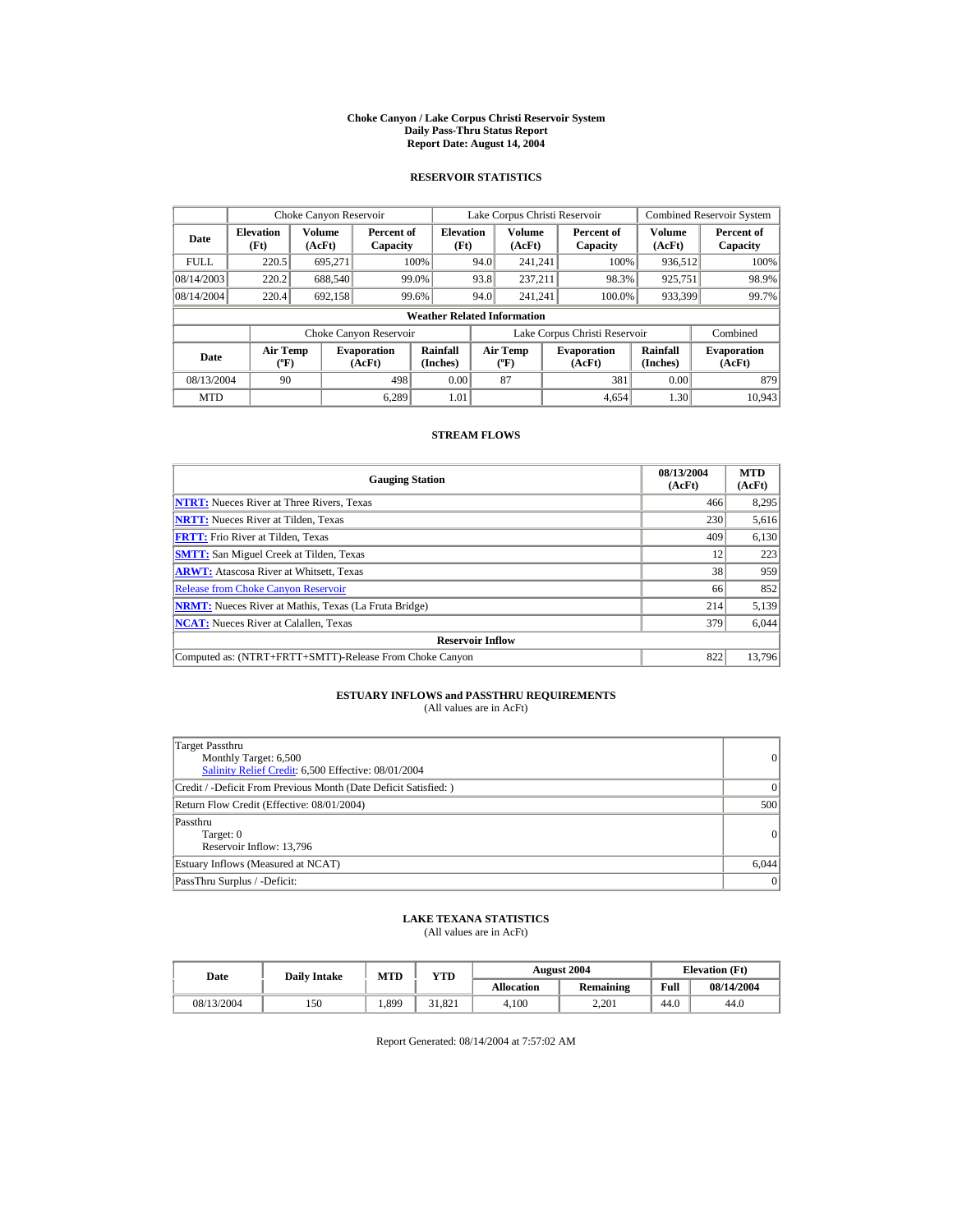#### **Choke Canyon / Lake Corpus Christi Reservoir System Daily Pass-Thru Status Report Report Date: August 15, 2004**

## **RESERVOIR STATISTICS**

|             | Choke Canyon Reservoir                      |                  |                              |                          | Lake Corpus Christi Reservoir |                                                  |  |                               |                         | <b>Combined Reservoir System</b> |  |  |
|-------------|---------------------------------------------|------------------|------------------------------|--------------------------|-------------------------------|--------------------------------------------------|--|-------------------------------|-------------------------|----------------------------------|--|--|
| Date        | <b>Elevation</b><br>(Ft)                    | Volume<br>(AcFt) | Percent of<br>Capacity       | <b>Elevation</b><br>(Ft) |                               | <b>Volume</b><br>(AcFt)                          |  | Percent of<br>Capacity        | <b>Volume</b><br>(AcFt) | Percent of<br>Capacity           |  |  |
| <b>FULL</b> | 220.5                                       | 695.271          |                              | 100%                     | 94.0                          | 241.241                                          |  | 100%                          | 936,512                 | 100%                             |  |  |
| 08/15/2003  | 220.2                                       | 688,025          | 99.0%                        |                          | 93.8                          | 237,403                                          |  | 98.4%                         | 925,428                 | 98.8%                            |  |  |
| 08/15/2004  | 220.4                                       | 691.639          | 99.5%                        |                          | 94.0                          | 241.241                                          |  | 100.0%                        | 932,880                 | 99.6%                            |  |  |
|             | <b>Weather Related Information</b>          |                  |                              |                          |                               |                                                  |  |                               |                         |                                  |  |  |
|             |                                             |                  | Choke Canyon Reservoir       |                          |                               |                                                  |  | Lake Corpus Christi Reservoir |                         | Combined                         |  |  |
| Date        | <b>Air Temp</b><br>$({}^{\circ}\mathrm{F})$ |                  | <b>Evaporation</b><br>(AcFt) | Rainfall<br>(Inches)     |                               | <b>Air Temp</b><br>$({}^{\mathrm{o}}\mathrm{F})$ |  | <b>Evaporation</b><br>(AcFt)  | Rainfall<br>(Inches)    | <b>Evaporation</b><br>(AcFt)     |  |  |
| 08/14/2004  | 90                                          |                  | 513                          | 0.00                     |                               | 87                                               |  | 359                           | 0.00                    | 872                              |  |  |
| <b>MTD</b>  |                                             |                  | 6.802                        | 1.01                     |                               |                                                  |  | 5.013                         | 1.30                    | 11.815                           |  |  |

## **STREAM FLOWS**

| <b>Gauging Station</b>                                       | 08/14/2004<br>(AcFt) | <b>MTD</b><br>(AcFt) |
|--------------------------------------------------------------|----------------------|----------------------|
| <b>NTRT:</b> Nueces River at Three Rivers, Texas             | 429                  | 8.724                |
| <b>NRTT:</b> Nueces River at Tilden, Texas                   | 220                  | 5,836                |
| <b>FRTT:</b> Frio River at Tilden, Texas                     | 395                  | 6,525                |
| <b>SMTT:</b> San Miguel Creek at Tilden, Texas               |                      | 229                  |
| <b>ARWT:</b> Atascosa River at Whitsett, Texas               | 34                   | 992                  |
| <b>Release from Choke Canyon Reservoir</b>                   | 66                   | 917                  |
| <b>NRMT:</b> Nueces River at Mathis, Texas (La Fruta Bridge) | 212                  | 5,352                |
| <b>NCAT:</b> Nueces River at Calallen, Texas                 | 193                  | 6,237                |
| <b>Reservoir Inflow</b>                                      |                      |                      |
| Computed as: (NTRT+FRTT+SMTT)-Release From Choke Canyon      | 765                  | 14,561               |

## **ESTUARY INFLOWS and PASSTHRU REQUIREMENTS**<br>(All values are in AcFt)

| Target Passthru<br>Monthly Target: 6,500<br>Salinity Relief Credit: 6,500 Effective: 08/01/2004 | 0     |
|-------------------------------------------------------------------------------------------------|-------|
| Credit / -Deficit From Previous Month (Date Deficit Satisfied: )                                | 0     |
| Return Flow Credit (Effective: 08/01/2004)                                                      | 500   |
| Passthru<br>Target: 0<br>Reservoir Inflow: 14,561                                               | 0     |
| Estuary Inflows (Measured at NCAT)                                                              | 6,237 |
| PassThru Surplus / -Deficit:                                                                    | 0     |

## **LAKE TEXANA STATISTICS**

(All values are in AcFt)

| Date       | <b>Daily Intake</b> | <b>MTD</b> | VTD    |                   | <b>August 2004</b> | <b>Elevation</b> (Ft) |            |
|------------|---------------------|------------|--------|-------------------|--------------------|-----------------------|------------|
|            |                     |            |        | <b>Allocation</b> | <b>Remaining</b>   | Full                  | 08/15/2004 |
| 08/14/2004 | 150                 | 2.049      | 31.970 | 4.100             | 2.051              | 44.0                  | 44.0       |

Report Generated: 08/15/2004 at 7:45:07 AM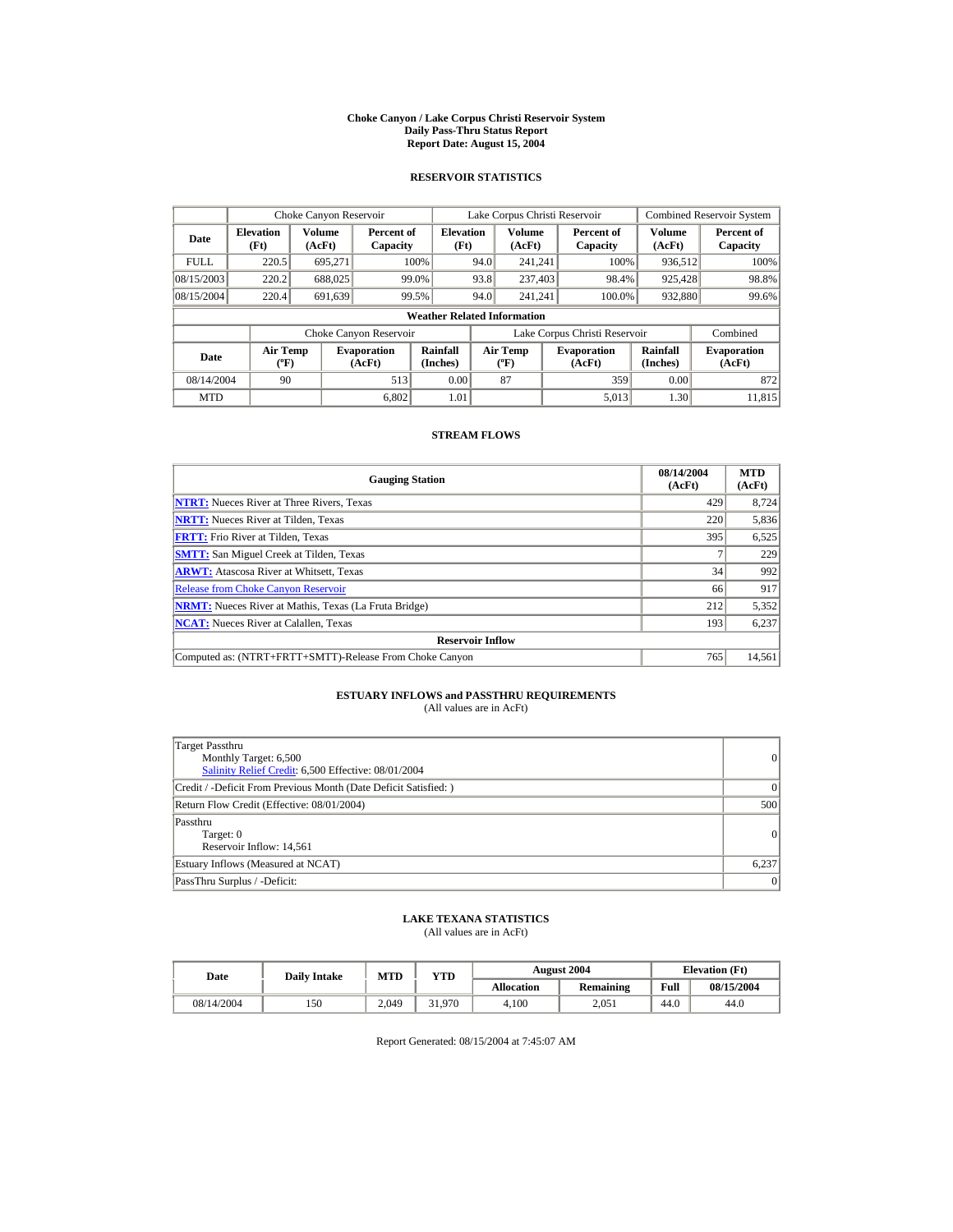#### **Choke Canyon / Lake Corpus Christi Reservoir System Daily Pass-Thru Status Report Report Date: August 16, 2004**

## **RESERVOIR STATISTICS**

|                                                                                     | Choke Canyon Reservoir |                      |                                  |                                    |                               | Lake Corpus Christi Reservoir |                      |                              |                  | Combined Reservoir System |
|-------------------------------------------------------------------------------------|------------------------|----------------------|----------------------------------|------------------------------------|-------------------------------|-------------------------------|----------------------|------------------------------|------------------|---------------------------|
| <b>Elevation</b><br>Date<br>(Ft)                                                    |                        | Volume<br>(AcFt)     | Percent of<br>Capacity           | <b>Elevation</b><br>(Ft)           |                               | Volume<br>(AcFt)              |                      | Percent of<br>Capacity       | Volume<br>(AcFt) | Percent of<br>Capacity    |
| <b>FULL</b>                                                                         | 220.5                  | 695.271              |                                  | 100%                               | 94.0                          | 241.241                       |                      | 100%                         | 936,512          | 100%                      |
| 08/16/2003                                                                          | 220.2                  | 687,511              |                                  | 98.9%                              | 93.8                          | 237,403                       |                      | 98.4%                        | 924,914          | 98.8%                     |
| 08/16/2004                                                                          | 220.3                  | 691.121              |                                  | 99.4%                              | 94.0                          | 241.241                       |                      | 100.0%                       | 932,362          | 99.6%                     |
|                                                                                     |                        |                      |                                  | <b>Weather Related Information</b> |                               |                               |                      |                              |                  |                           |
|                                                                                     |                        |                      | Choke Canyon Reservoir           |                                    | Lake Corpus Christi Reservoir |                               |                      |                              | Combined         |                           |
| <b>Air Temp</b><br><b>Evaporation</b><br>Date<br>$({}^{\circ}\mathrm{F})$<br>(AcFt) |                        | Rainfall<br>(Inches) | <b>Air Temp</b><br>$(^{\circ}F)$ |                                    |                               | <b>Evaporation</b><br>(AcFt)  | Rainfall<br>(Inches) | <b>Evaporation</b><br>(AcFt) |                  |                           |
| 08/15/2004                                                                          | 89                     |                      | 528                              | 0.00                               |                               | 88                            |                      | 415                          | 0.00             | 943                       |
| <b>MTD</b>                                                                          |                        |                      | 7.330                            | 1.01                               |                               |                               |                      | 5.428                        | 1.30             | 12.758                    |

## **STREAM FLOWS**

| <b>Gauging Station</b>                                       | 08/15/2004<br>(AcFt) | <b>MTD</b><br>(AcFt) |
|--------------------------------------------------------------|----------------------|----------------------|
| <b>NTRT:</b> Nueces River at Three Rivers, Texas             | 403                  | 9,127                |
| <b>NRTT:</b> Nueces River at Tilden, Texas                   | 193                  | 6,028                |
| <b>FRTT:</b> Frio River at Tilden, Texas                     | 377                  | 6,902                |
| <b>SMTT:</b> San Miguel Creek at Tilden, Texas               |                      | 235                  |
| <b>ARWT:</b> Atascosa River at Whitsett, Texas               | 30 <sup>1</sup>      | 1,022                |
| <b>Release from Choke Canyon Reservoir</b>                   | 66                   | 983                  |
| <b>NRMT:</b> Nueces River at Mathis, Texas (La Fruta Bridge) | 212                  | 5,564                |
| <b>NCAT:</b> Nueces River at Calallen, Texas                 | 129                  | 6,366                |
| <b>Reservoir Inflow</b>                                      |                      |                      |
| Computed as: (NTRT+FRTT+SMTT)-Release From Choke Canyon      | 720                  | 15,281               |

# **ESTUARY INFLOWS and PASSTHRU REQUIREMENTS**<br>(All values are in AcFt)

| Target Passthru<br>Monthly Target: 6,500<br>Salinity Relief Credit: 6,500 Effective: 08/01/2004 | 0         |
|-------------------------------------------------------------------------------------------------|-----------|
| Credit / -Deficit From Previous Month (Date Deficit Satisfied: )                                | $\vert$ 0 |
| Return Flow Credit (Effective: 08/01/2004)                                                      | 500       |
| Passthru<br>Target: 0<br>Reservoir Inflow: 15,281                                               | 0         |
| Estuary Inflows (Measured at NCAT)                                                              | 6,366     |
| PassThru Surplus / -Deficit:                                                                    | 0         |

## **LAKE TEXANA STATISTICS**

(All values are in AcFt)

| Date       | <b>Daily Intake</b> | <b>MTD</b> | VTD          |                   | <b>August 2004</b> |      | <b>Elevation</b> (Ft) |
|------------|---------------------|------------|--------------|-------------------|--------------------|------|-----------------------|
|            |                     |            |              | <b>Allocation</b> | <b>Remaining</b>   | Full | 08/16/2004            |
| 08/15/2004 | 150                 | 2.199      | 22<br>32.120 | 4.100             | .901               | 44.0 | 44.0                  |

Report Generated: 08/16/2004 at 8:15:35 AM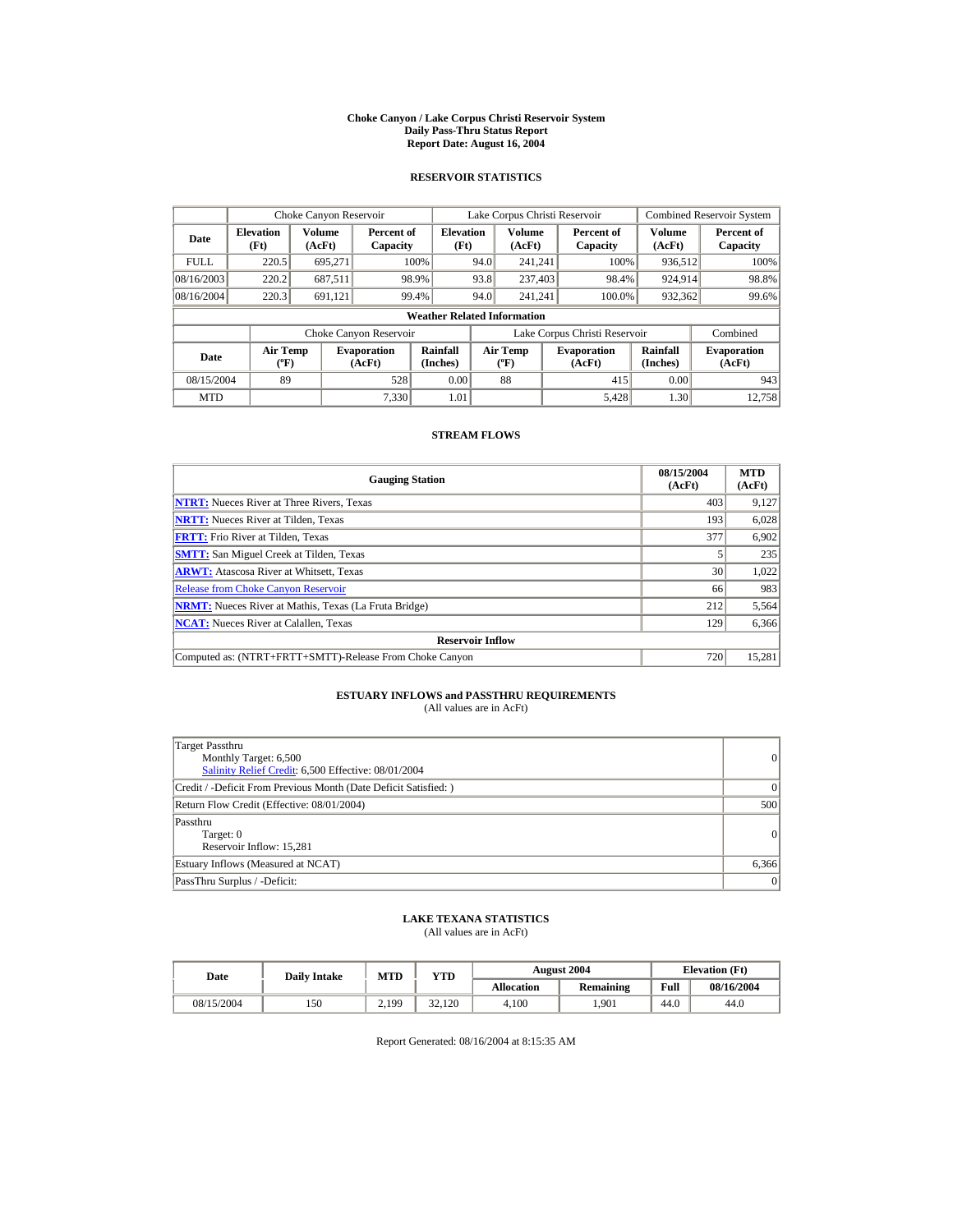#### **Choke Canyon / Lake Corpus Christi Reservoir System Daily Pass-Thru Status Report Report Date: August 17, 2004**

## **RESERVOIR STATISTICS**

|                                                     | Choke Canyon Reservoir |                              |                        |                                                    |                                           | Lake Corpus Christi Reservoir |                               |                              | <b>Combined Reservoir System</b> |
|-----------------------------------------------------|------------------------|------------------------------|------------------------|----------------------------------------------------|-------------------------------------------|-------------------------------|-------------------------------|------------------------------|----------------------------------|
| <b>Elevation</b><br>Date<br>(Ft)                    |                        | Volume<br>(AcFt)             |                        | <b>Elevation</b><br>Percent of<br>(Ft)<br>Capacity |                                           | <b>Volume</b><br>(AcFt)       | Percent of<br>Capacity        | <b>Volume</b><br>(AcFt)      | Percent of<br>Capacity           |
| <b>FULL</b>                                         | 220.5                  | 695,271                      |                        | 100%                                               | 94.0                                      | 241.241                       | 100%                          | 936,512                      | 100%                             |
| 08/17/2003                                          | 220.2                  | 687,252                      |                        | 98.8%                                              | 93.8                                      | 236,638                       | 98.1%                         | 923,890                      | 98.7%                            |
| 08/17/2004                                          | 220.3                  | 690,602                      |                        | 99.3%                                              | 94.0                                      | 240,856                       | 99.8%                         | 931,458                      | 99.5%                            |
|                                                     |                        |                              |                        | <b>Weather Related Information</b>                 |                                           |                               |                               |                              |                                  |
|                                                     |                        |                              | Choke Canyon Reservoir |                                                    |                                           |                               | Lake Corpus Christi Reservoir |                              | Combined                         |
| <b>Air Temp</b><br>Date<br>$({}^{\circ}\mathrm{F})$ |                        | <b>Evaporation</b><br>(AcFt) | Rainfall<br>(Inches)   |                                                    | <b>Air Temp</b><br>$({}^{\circ}\text{F})$ | <b>Evaporation</b><br>(AcFt)  | Rainfall<br>(Inches)          | <b>Evaporation</b><br>(AcFt) |                                  |
| 08/16/2004                                          | 90                     |                              | 467                    | 0.00                                               |                                           | 87                            | 247                           | 0.00                         | 714                              |
| <b>MTD</b>                                          |                        |                              | 7.797                  | 1.01                                               |                                           |                               | 5,675                         | 1.30                         | 13.472                           |

## **STREAM FLOWS**

| <b>Gauging Station</b>                                       | 08/16/2004<br>(AcFt) | <b>MTD</b><br>(AcFt) |
|--------------------------------------------------------------|----------------------|----------------------|
| <b>NTRT:</b> Nueces River at Three Rivers, Texas             | 375                  | 9,502                |
| <b>NRTT:</b> Nueces River at Tilden, Texas                   | 183                  | 6,211                |
| <b>FRTT:</b> Frio River at Tilden, Texas                     | 365                  | 7,267                |
| <b>SMTT:</b> San Miguel Creek at Tilden, Texas               |                      | 239                  |
| <b>ARWT:</b> Atascosa River at Whitsett, Texas               | 24                   | 1,046                |
| <b>Release from Choke Canyon Reservoir</b>                   | 66                   | 1,048                |
| <b>NRMT:</b> Nueces River at Mathis, Texas (La Fruta Bridge) | 206                  | 5,770                |
| <b>NCAT:</b> Nueces River at Calallen, Texas                 | 101                  | 6,467                |
| <b>Reservoir Inflow</b>                                      |                      |                      |
| Computed as: (NTRT+FRTT+SMTT)-Release From Choke Canyon      | 679                  | 15,960               |

## **ESTUARY INFLOWS and PASSTHRU REQUIREMENTS**<br>(All values are in AcFt)

| Target Passthru<br>Monthly Target: 6,500<br>Salinity Relief Credit: 6,500 Effective: 08/01/2004 | 0        |
|-------------------------------------------------------------------------------------------------|----------|
| Credit / -Deficit From Previous Month (Date Deficit Satisfied: )                                | $\Omega$ |
| Return Flow Credit (Effective: 08/01/2004)                                                      | 500      |
| Passthru<br>Target: 0<br>Reservoir Inflow: 15,960                                               | 0        |
| Estuary Inflows (Measured at NCAT)                                                              | 6,467    |
| PassThru Surplus / -Deficit:                                                                    | 0        |

## **LAKE TEXANA STATISTICS**

(All values are in AcFt)

|            | Date |       | <b>MTD</b><br>VTD<br><b>Daily Intake</b> |                   |                  | <b>August 2004</b> | <b>Elevation</b> (Ft) |  |
|------------|------|-------|------------------------------------------|-------------------|------------------|--------------------|-----------------------|--|
|            |      |       |                                          | <b>Allocation</b> | <b>Remaining</b> | Full               | 08/17/2004            |  |
| 08/16/2004 | 150  | 2.349 | 32,270                                   | 4.100             | 1.751            | 44.0               | 44.0                  |  |

Report Generated: 08/17/2004 at 8:45:51 AM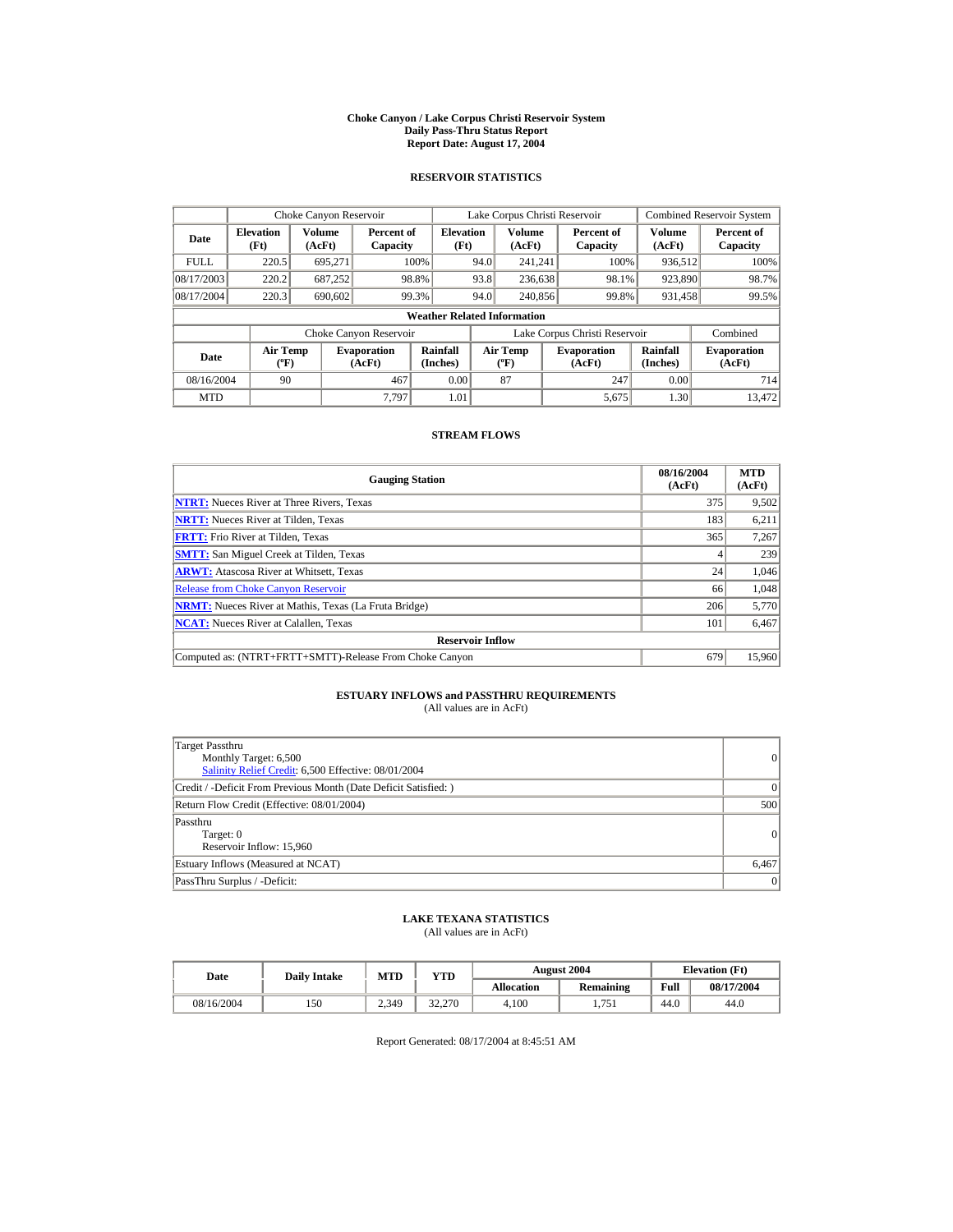#### **Choke Canyon / Lake Corpus Christi Reservoir System Daily Pass-Thru Status Report Report Date: August 18, 2004**

## **RESERVOIR STATISTICS**

|                                              | Choke Canyon Reservoir |                              |                        |                                    |                                                  | Lake Corpus Christi Reservoir |                              |                        |                              | <b>Combined Reservoir System</b> |
|----------------------------------------------|------------------------|------------------------------|------------------------|------------------------------------|--------------------------------------------------|-------------------------------|------------------------------|------------------------|------------------------------|----------------------------------|
| <b>Elevation</b><br>Date<br>(Ft)             |                        | Volume<br>(AcFt)             | Percent of<br>Capacity | <b>Elevation</b><br>(Ft)           |                                                  | <b>Volume</b><br>(AcFt)       |                              | Percent of<br>Capacity | Volume<br>(AcFt)             | Percent of<br>Capacity           |
| <b>FULL</b>                                  | 220.5                  | 695,271                      |                        | 100%                               | 94.0                                             | 241.241                       |                              | 100%                   | 936,512                      | 100%                             |
| 08/18/2003                                   | 220.2                  | 686,992                      |                        | 98.8%                              | 93.7                                             | 235.684                       |                              | 97.7%                  | 922.676                      | 98.5%                            |
| 08/18/2004                                   | 220.3                  | 690,342                      |                        | 99.3%                              | 94.0                                             | 240,471                       |                              | 99.7%                  | 930,813                      | 99.4%                            |
|                                              |                        |                              |                        | <b>Weather Related Information</b> |                                                  |                               |                              |                        |                              |                                  |
|                                              |                        |                              | Choke Canyon Reservoir |                                    | Lake Corpus Christi Reservoir                    |                               |                              |                        | Combined                     |                                  |
| Air Temp<br>Date<br>$({}^{\circ}\mathrm{F})$ |                        | <b>Evaporation</b><br>(AcFt) | Rainfall<br>(Inches)   |                                    | <b>Air Temp</b><br>$({}^{\mathrm{o}}\mathrm{F})$ |                               | <b>Evaporation</b><br>(AcFt) | Rainfall<br>(Inches)   | <b>Evaporation</b><br>(AcFt) |                                  |
| 08/17/2004                                   | 92                     |                              | 437                    | 0.00                               |                                                  | 89                            |                              | 347                    | 0.00                         | 784                              |
| <b>MTD</b>                                   |                        |                              | 8.234                  | 1.01                               |                                                  |                               |                              | 6.022                  | 1.30                         | 14.256                           |

## **STREAM FLOWS**

| <b>Gauging Station</b>                                       | 08/17/2004<br>(AcFt) | <b>MTD</b><br>(AcFt) |
|--------------------------------------------------------------|----------------------|----------------------|
| <b>NTRT:</b> Nueces River at Three Rivers, Texas             | 363                  | 9,865                |
| <b>NRTT:</b> Nueces River at Tilden, Texas                   | 175                  | 6,386                |
| <b>FRTT:</b> Frio River at Tilden, Texas                     | 357                  | 7,624                |
| <b>SMTT:</b> San Miguel Creek at Tilden, Texas               |                      | 243                  |
| <b>ARWT:</b> Atascosa River at Whitsett, Texas               | 24                   | 1,070                |
| <b>Release from Choke Canyon Reservoir</b>                   | 66                   | 1,114                |
| <b>NRMT:</b> Nueces River at Mathis, Texas (La Fruta Bridge) | 250                  | 6,021                |
| <b>NCAT:</b> Nueces River at Calallen, Texas                 | 105                  | 6,572                |
| <b>Reservoir Inflow</b>                                      |                      |                      |
| Computed as: (NTRT+FRTT+SMTT)-Release From Choke Canyon      | 659                  | 16,619               |

# **ESTUARY INFLOWS and PASSTHRU REQUIREMENTS**<br>(All values are in AcFt)

| Target Passthru<br>Monthly Target: 6,500<br>Salinity Relief Credit: 6,500 Effective: 08/01/2004 | $\overline{0}$ |
|-------------------------------------------------------------------------------------------------|----------------|
| Credit / -Deficit From Previous Month (Date Deficit Satisfied: )                                | $\Omega$       |
| Return Flow Credit (Effective: 08/01/2004)                                                      | 500            |
| Passthru<br>Target: 0<br>Reservoir Inflow: 16,619                                               | 0              |
| Estuary Inflows (Measured at NCAT)                                                              | 6,572          |
| PassThru Surplus / -Deficit:                                                                    | 0              |

## **LAKE TEXANA STATISTICS**

(All values are in AcFt)

| Date       | <b>Daily Intake</b> | <b>MTD</b> | YTD    |                   | <b>August 2004</b> | <b>Elevation</b> (Ft) |            |
|------------|---------------------|------------|--------|-------------------|--------------------|-----------------------|------------|
|            |                     |            |        | <b>Allocation</b> | <b>Remaining</b>   | Full                  | 08/18/2004 |
| 08/17/2004 |                     | 2.499      | 32.421 | 4.100             | .601               | 44.0                  | 43.9       |

Report Generated: 08/18/2004 at 8:30:08 AM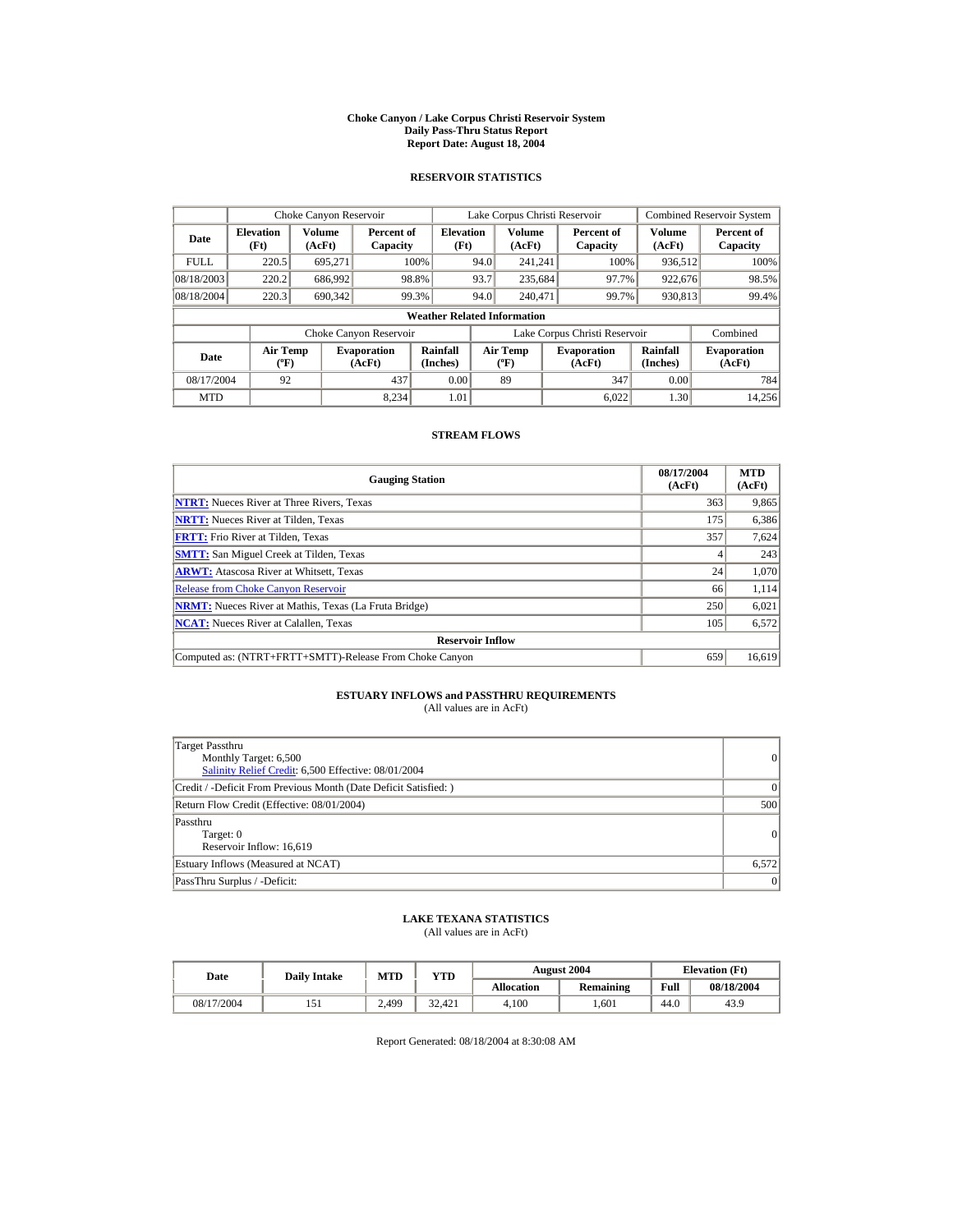#### **Choke Canyon / Lake Corpus Christi Reservoir System Daily Pass-Thru Status Report Report Date: August 19, 2004**

## **RESERVOIR STATISTICS**

|             | Choke Canyon Reservoir               |                  |                              |                          | Lake Corpus Christi Reservoir |                                                  |  |                               |                         | <b>Combined Reservoir System</b> |  |  |
|-------------|--------------------------------------|------------------|------------------------------|--------------------------|-------------------------------|--------------------------------------------------|--|-------------------------------|-------------------------|----------------------------------|--|--|
| Date        | <b>Elevation</b><br>(Ft)             | Volume<br>(AcFt) | Percent of<br>Capacity       | <b>Elevation</b><br>(Ft) |                               | <b>Volume</b><br>(AcFt)                          |  | Percent of<br>Capacity        | <b>Volume</b><br>(AcFt) | Percent of<br>Capacity           |  |  |
| <b>FULL</b> | 220.5                                | 695,271          |                              | 100%                     | 94.0                          | 241.241                                          |  | 100%                          | 936,512                 | 100%                             |  |  |
| 08/19/2003  | 220.2                                | 686,733          |                              | 98.8%                    | 93.7                          | 235.112                                          |  | 97.5%                         | 921,845                 | 98.4%                            |  |  |
| 08/19/2004  | 220.3                                | 690,083          |                              | 99.3%                    | 93.9                          | 239,510                                          |  | 99.3%                         | 929,593                 | 99.3%                            |  |  |
|             | <b>Weather Related Information</b>   |                  |                              |                          |                               |                                                  |  |                               |                         |                                  |  |  |
|             |                                      |                  | Choke Canyon Reservoir       |                          |                               |                                                  |  | Lake Corpus Christi Reservoir |                         | Combined                         |  |  |
| Date        | Air Temp<br>$({}^{\circ}\mathrm{F})$ |                  | <b>Evaporation</b><br>(AcFt) | Rainfall<br>(Inches)     |                               | <b>Air Temp</b><br>$({}^{\mathrm{o}}\mathrm{F})$ |  | <b>Evaporation</b><br>(AcFt)  | Rainfall<br>(Inches)    | <b>Evaporation</b><br>(AcFt)     |  |  |
| 08/18/2004  | 95                                   |                  | 527                          | 0.00                     |                               | 91                                               |  | 335                           | 0.01                    | 862                              |  |  |
| <b>MTD</b>  |                                      |                  | 8.761                        | 1.01                     |                               |                                                  |  | 6,357                         | 1.31                    | 15.118                           |  |  |

## **STREAM FLOWS**

| <b>Gauging Station</b>                                       | 08/18/2004<br>(AcFt) | <b>MTD</b><br>(AcFt) |
|--------------------------------------------------------------|----------------------|----------------------|
| <b>NTRT:</b> Nueces River at Three Rivers, Texas             | 347                  | 10,213               |
| <b>NRTT:</b> Nueces River at Tilden, Texas                   | 177                  | 6,562                |
| <b>FRTT:</b> Frio River at Tilden, Texas                     | 349                  | 7,974                |
| <b>SMTT:</b> San Miguel Creek at Tilden, Texas               |                      | 246                  |
| <b>ARWT:</b> Atascosa River at Whitsett, Texas               | 24                   | 1,094                |
| <b>Release from Choke Canyon Reservoir</b>                   | 66                   | 1,179                |
| <b>NRMT:</b> Nueces River at Mathis, Texas (La Fruta Bridge) | 232                  | 6,253                |
| <b>NCAT:</b> Nueces River at Calallen, Texas                 | 149                  | 6,721                |
| <b>Reservoir Inflow</b>                                      |                      |                      |
| Computed as: (NTRT+FRTT+SMTT)-Release From Choke Canyon      | 635                  | 17,254               |

## **ESTUARY INFLOWS and PASSTHRU REQUIREMENTS**<br>(All values are in AcFt)

| Target Passthru<br>Monthly Target: 6,500<br>Salinity Relief Credit: 6,500 Effective: 08/01/2004 | $\overline{0}$ |
|-------------------------------------------------------------------------------------------------|----------------|
| Credit / -Deficit From Previous Month (Date Deficit Satisfied:)                                 | $\Omega$       |
| Return Flow Credit (Effective: 08/01/2004)                                                      | 500            |
| Passthru<br>Target: 0<br>Reservoir Inflow: 17,254                                               | 0              |
| Estuary Inflows (Measured at NCAT)                                                              | 6,721          |
| PassThru Surplus / -Deficit:                                                                    | 0              |

## **LAKE TEXANA STATISTICS**

(All values are in AcFt)

| Date       | <b>Daily Intake</b> | <b>MTD</b> | YTD                    |                   | <b>August 2004</b> | <b>Elevation</b> (Ft) |            |
|------------|---------------------|------------|------------------------|-------------------|--------------------|-----------------------|------------|
|            |                     |            |                        | <b>Allocation</b> | Remaining          | Full                  | 08/19/2004 |
| 08/18/2004 |                     | 2.650      | $22^{\circ}$<br>32.572 | 4.100             | .450               | 44.0                  | 43.8       |

Report Generated: 08/19/2004 at 8:28:21 AM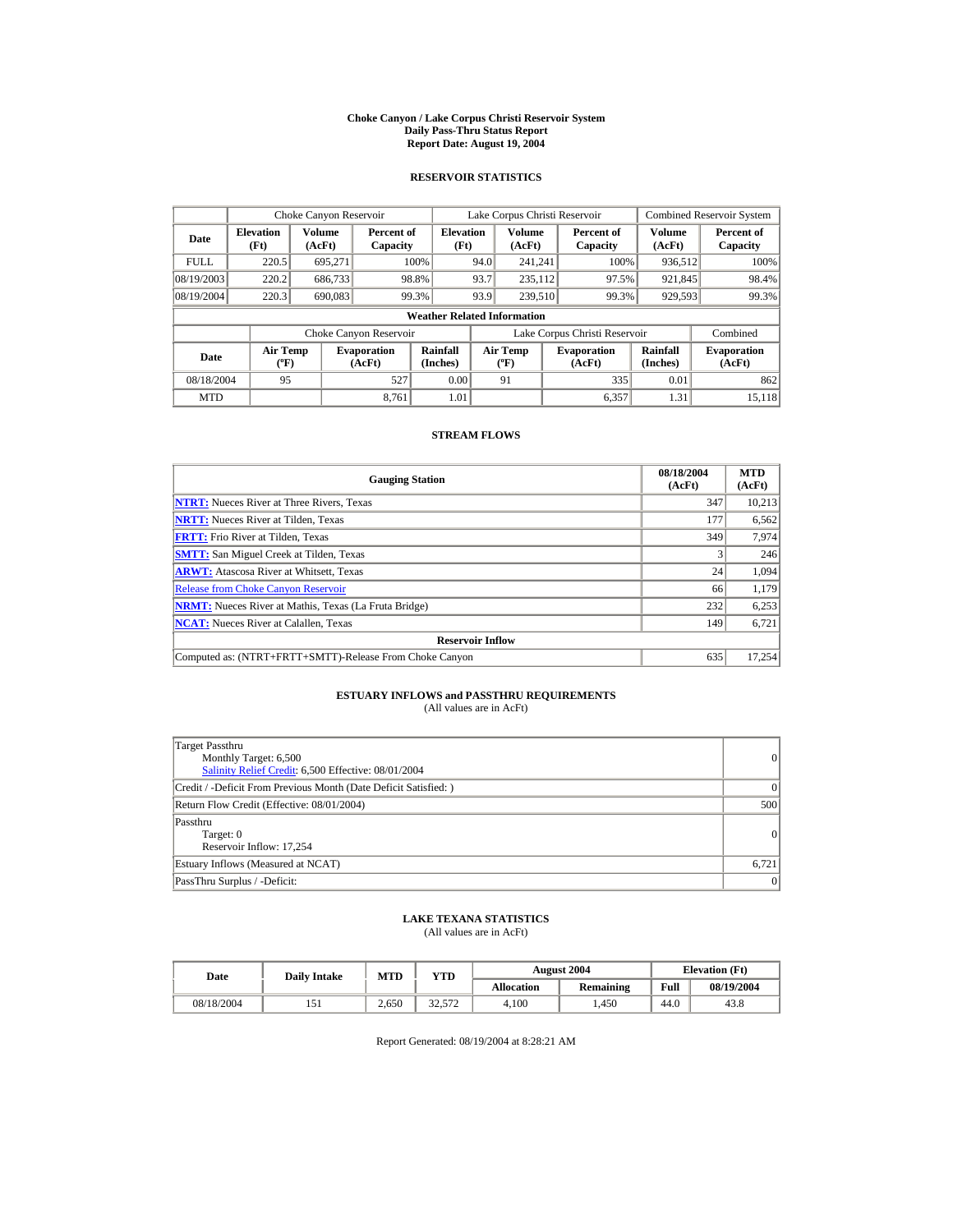#### **Choke Canyon / Lake Corpus Christi Reservoir System Daily Pass-Thru Status Report Report Date: August 20, 2004**

## **RESERVOIR STATISTICS**

|             | Choke Canyon Reservoir                      |                  |                              |                          | Lake Corpus Christi Reservoir |                                                  |  |                               |                         | <b>Combined Reservoir System</b> |  |  |
|-------------|---------------------------------------------|------------------|------------------------------|--------------------------|-------------------------------|--------------------------------------------------|--|-------------------------------|-------------------------|----------------------------------|--|--|
| Date        | <b>Elevation</b><br>(Ft)                    | Volume<br>(AcFt) | Percent of<br>Capacity       | <b>Elevation</b><br>(Ft) |                               | <b>Volume</b><br>(AcFt)                          |  | Percent of<br>Capacity        | <b>Volume</b><br>(AcFt) | Percent of<br>Capacity           |  |  |
| <b>FULL</b> | 220.5                                       | 695.271          |                              | 100%                     | 94.0                          | 241.241                                          |  | 100%                          | 936,512                 | 100%                             |  |  |
| 08/20/2003  | 220.2                                       | 686,473          |                              | 98.7%                    | 93.7                          | 234,731                                          |  | 97.3%                         | 921.204                 | 98.4%                            |  |  |
| 08/20/2004  | 220.3                                       | 689,826          |                              | 99.2%                    | 93.9                          | 239,127                                          |  | 99.1%                         | 928,953                 | 99.2%                            |  |  |
|             | <b>Weather Related Information</b>          |                  |                              |                          |                               |                                                  |  |                               |                         |                                  |  |  |
|             |                                             |                  | Choke Canyon Reservoir       |                          |                               |                                                  |  | Lake Corpus Christi Reservoir |                         | Combined                         |  |  |
| Date        | <b>Air Temp</b><br>$({}^{\circ}\mathrm{F})$ |                  | <b>Evaporation</b><br>(AcFt) | Rainfall<br>(Inches)     |                               | <b>Air Temp</b><br>$({}^{\mathrm{o}}\mathrm{F})$ |  | <b>Evaporation</b><br>(AcFt)  | Rainfall<br>(Inches)    | <b>Evaporation</b><br>(AcFt)     |  |  |
| 08/19/2004  | 97                                          |                  | 542                          | 0.00                     |                               | 93                                               |  | 380                           | 0.00                    | 922                              |  |  |
| <b>MTD</b>  |                                             |                  | 9.303                        | 1.01                     |                               |                                                  |  | 6.737                         | 1.31                    | 16.040                           |  |  |

## **STREAM FLOWS**

| <b>Gauging Station</b>                                       | 08/19/2004<br>(AcFt) | <b>MTD</b><br>(AcFt) |
|--------------------------------------------------------------|----------------------|----------------------|
| <b>NTRT:</b> Nueces River at Three Rivers, Texas             | 345                  | 10,558               |
| <b>NRTT:</b> Nueces River at Tilden, Texas                   | 181                  | 6,743                |
| <b>FRTT:</b> Frio River at Tilden, Texas                     | 341                  | 8,315                |
| <b>SMTT:</b> San Miguel Creek at Tilden, Texas               |                      | 249                  |
| <b>ARWT:</b> Atascosa River at Whitsett, Texas               | 24                   | 1,118                |
| <b>Release from Choke Canyon Reservoir</b>                   | 66                   | 1,245                |
| <b>NRMT:</b> Nueces River at Mathis, Texas (La Fruta Bridge) | 208                  | 6,461                |
| <b>NCAT:</b> Nueces River at Calallen, Texas                 | 119                  | 6,840                |
| <b>Reservoir Inflow</b>                                      |                      |                      |
| Computed as: (NTRT+FRTT+SMTT)-Release From Choke Canyon      | 624                  | 17,878               |

## **ESTUARY INFLOWS and PASSTHRU REQUIREMENTS**<br>(All values are in AcFt)

| Target Passthru<br>Monthly Target: 6,500<br>Salinity Relief Credit: 6,500 Effective: 08/01/2004 | 0         |
|-------------------------------------------------------------------------------------------------|-----------|
| Credit / -Deficit From Previous Month (Date Deficit Satisfied:)                                 | $\vert$ 0 |
| Return Flow Credit (Effective: 08/01/2004)                                                      | 500       |
| Passthru<br>Target: 0<br>Reservoir Inflow: 17,878                                               | 0         |
| Estuary Inflows (Measured at NCAT)                                                              | 6,840     |
| PassThru Surplus / -Deficit:                                                                    | 0         |

## **LAKE TEXANA STATISTICS**

(All values are in AcFt)

| Date       | <b>Daily Intake</b> | <b>MTD</b> | YTD                |                   | <b>August 2004</b> | <b>Elevation</b> (Ft) |            |
|------------|---------------------|------------|--------------------|-------------------|--------------------|-----------------------|------------|
|            |                     |            |                    | <b>Allocation</b> | Remaining          | Full                  | 08/20/2004 |
| 08/19/2004 |                     | 2.801      | 22.722<br>د ۱۷ د ک | 4.100             | 1.299              | 44.0                  | 43.8       |

Report Generated: 08/20/2004 at 8:20:40 AM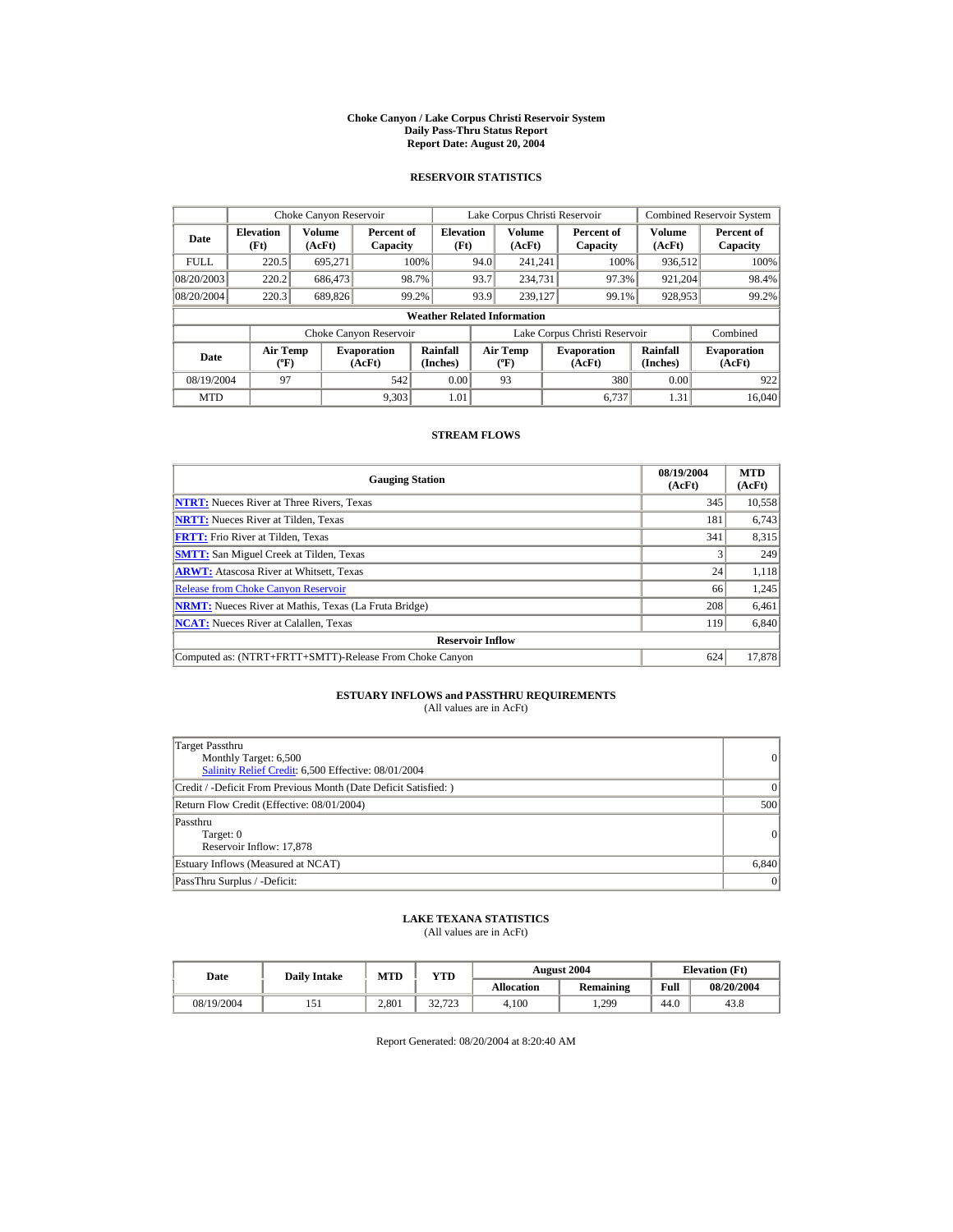#### **Choke Canyon / Lake Corpus Christi Reservoir System Daily Pass-Thru Status Report Report Date: August 21, 2004**

## **RESERVOIR STATISTICS**

|             | Choke Canyon Reservoir                      |                  |                              |                          | Lake Corpus Christi Reservoir |                                             |  |                               |                      | <b>Combined Reservoir System</b> |  |  |
|-------------|---------------------------------------------|------------------|------------------------------|--------------------------|-------------------------------|---------------------------------------------|--|-------------------------------|----------------------|----------------------------------|--|--|
| Date        | <b>Elevation</b><br>(Ft)                    | Volume<br>(AcFt) | Percent of<br>Capacity       | <b>Elevation</b><br>(Ft) |                               | Volume<br>(AcFt)                            |  | Percent of<br>Capacity        | Volume<br>(AcFt)     | Percent of<br>Capacity           |  |  |
| <b>FULL</b> | 220.5                                       | 695.271          |                              | 100%                     | 94.0                          | 241.241                                     |  | 100%                          | 936,512              | 100%                             |  |  |
| 08/21/2003  | 220.2                                       | 686.214          |                              | 98.7%                    | 93.6                          | 234,540                                     |  | 97.2%                         | 920,754              | 98.3%                            |  |  |
| 08/21/2004  | 220.2                                       | 688.797          |                              | 99.1%                    | 93.9                          | 238,935                                     |  | 99.0%                         | 927,732              | 99.1%                            |  |  |
|             | <b>Weather Related Information</b>          |                  |                              |                          |                               |                                             |  |                               |                      |                                  |  |  |
|             |                                             |                  | Choke Canyon Reservoir       |                          |                               |                                             |  | Lake Corpus Christi Reservoir |                      | Combined                         |  |  |
| Date        | <b>Air Temp</b><br>$({}^{\circ}\mathrm{F})$ |                  | <b>Evaporation</b><br>(AcFt) | Rainfall<br>(Inches)     |                               | <b>Air Temp</b><br>$({}^{\circ}\mathbf{F})$ |  | <b>Evaporation</b><br>(AcFt)  | Rainfall<br>(Inches) | <b>Evaporation</b><br>(AcFt)     |  |  |
| 08/20/2004  | 98                                          |                  | 587                          | 0.00                     |                               | 95                                          |  | 436                           | 0.00                 | 1.023                            |  |  |
| <b>MTD</b>  |                                             |                  | 9.890                        | 1.01                     |                               |                                             |  | 7.173                         | 1.31                 | 17,063                           |  |  |

## **STREAM FLOWS**

| <b>Gauging Station</b>                                       | 08/20/2004<br>(AcFt) | <b>MTD</b><br>(AcFt) |
|--------------------------------------------------------------|----------------------|----------------------|
| <b>NTRT:</b> Nueces River at Three Rivers, Texas             | 349                  | 10,908               |
| <b>NRTT:</b> Nueces River at Tilden, Texas                   | 179                  | 6.922                |
| <b>FRTT:</b> Frio River at Tilden, Texas                     | 335                  | 8,651                |
| <b>SMTT:</b> San Miguel Creek at Tilden, Texas               |                      | 252                  |
| <b>ARWT:</b> Atascosa River at Whitsett, Texas               | 22                   | 1,139                |
| <b>Release from Choke Canvon Reservoir</b>                   | 66                   | 1,310                |
| <b>NRMT:</b> Nueces River at Mathis, Texas (La Fruta Bridge) | 195                  | 6,656                |
| <b>NCAT:</b> Nueces River at Calallen, Texas                 | 69                   | 6,910                |
| <b>Reservoir Inflow</b>                                      |                      |                      |
| Computed as: (NTRT+FRTT+SMTT)-Release From Choke Canyon      | 622                  | 18.500               |

## **ESTUARY INFLOWS and PASSTHRU REQUIREMENTS**<br>(All values are in AcFt)

| Target Passthru<br>Monthly Target: 6,500<br>Salinity Relief Credit: 6,500 Effective: 08/01/2004 | 0        |
|-------------------------------------------------------------------------------------------------|----------|
| Credit / -Deficit From Previous Month (Date Deficit Satisfied: )                                | $\Omega$ |
| Return Flow Credit (Effective: 08/01/2004)                                                      | 500      |
| Passthru<br>Target: 0<br>Reservoir Inflow: 18,500                                               | 0        |
| Estuary Inflows (Measured at NCAT)                                                              | 6,910    |
| PassThru Surplus / -Deficit:                                                                    | 0        |

## **LAKE TEXANA STATISTICS**

(All values are in AcFt)

| Date       | <b>Daily Intake</b> | <b>MTD</b>      | YTD    |                   | <b>August 2004</b> | <b>Elevation</b> (Ft) |            |
|------------|---------------------|-----------------|--------|-------------------|--------------------|-----------------------|------------|
|            |                     |                 |        | <b>Allocation</b> | Remaining          | Full                  | 08/21/2004 |
| 08/20/2004 |                     | 2.952<br>ے رومہ | 32,873 | 4.100             | .148               | 44.0                  | 43.7       |

Report Generated: 08/21/2004 at 8:13:31 AM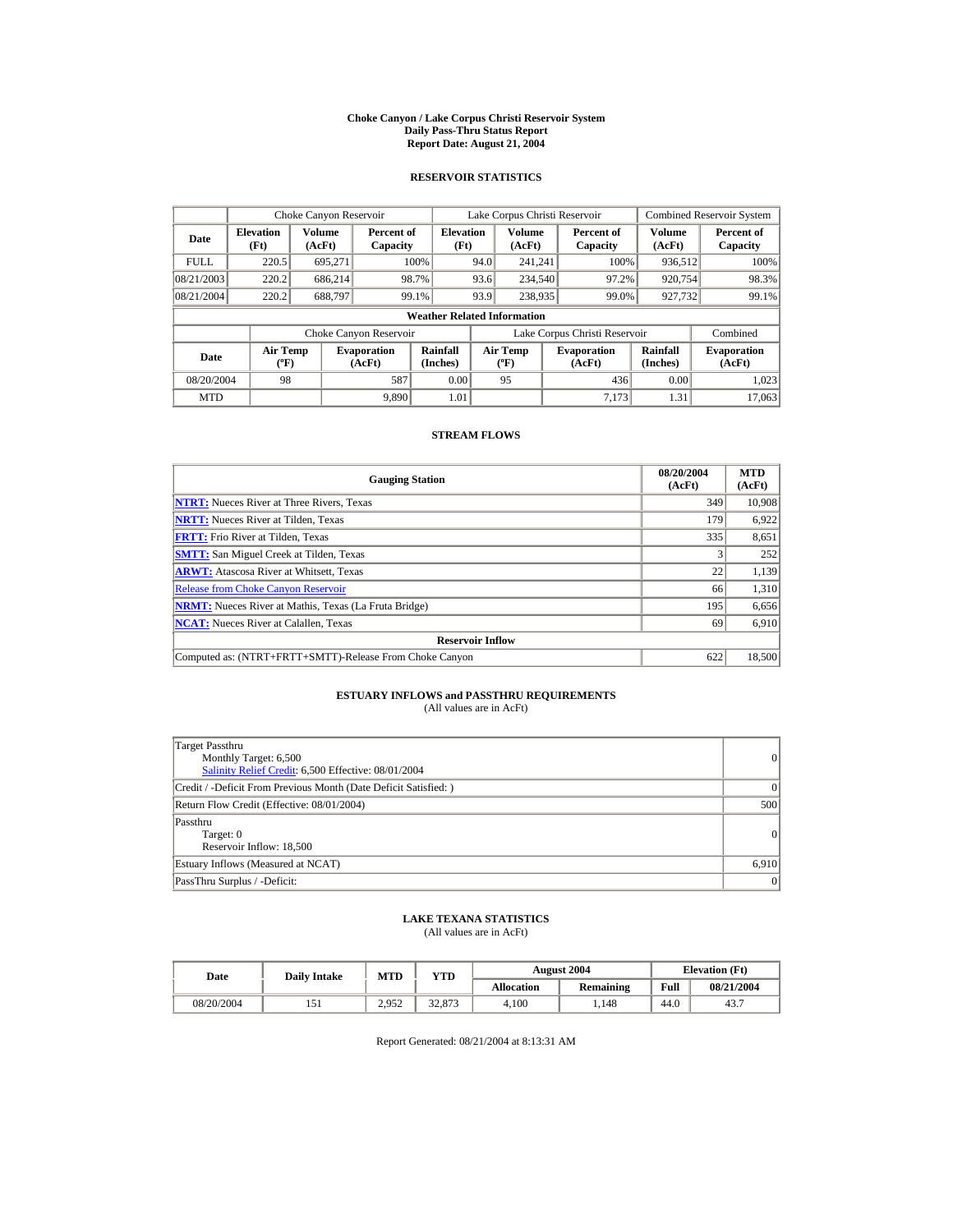#### **Choke Canyon / Lake Corpus Christi Reservoir System Daily Pass-Thru Status Report Report Date: August 22, 2004**

## **RESERVOIR STATISTICS**

|             | Choke Canyon Reservoir                      |                  |                              |                          | Lake Corpus Christi Reservoir               |                  |  |                               |                      | Combined Reservoir System    |  |  |
|-------------|---------------------------------------------|------------------|------------------------------|--------------------------|---------------------------------------------|------------------|--|-------------------------------|----------------------|------------------------------|--|--|
| Date        | <b>Elevation</b><br>(Ft)                    | Volume<br>(AcFt) | Percent of<br>Capacity       | <b>Elevation</b><br>(Ft) |                                             | Volume<br>(AcFt) |  | Percent of<br>Capacity        | Volume<br>(AcFt)     | Percent of<br>Capacity       |  |  |
| <b>FULL</b> | 220.5                                       | 695.271          |                              | 100%                     | 94.0                                        | 241.241          |  | 100%                          | 936,512              | 100%                         |  |  |
| 08/22/2003  | 220.1                                       | 685,955          |                              | 98.7%                    | 93.6                                        | 234,350          |  | 97.1%                         | 920,305              | 98.3%                        |  |  |
| 08/22/2004  | 220.2                                       | 688.797          |                              | 99.1%                    | 93.8                                        | 238,360          |  | 98.8%                         | 927,157              | 99.0%                        |  |  |
|             | <b>Weather Related Information</b>          |                  |                              |                          |                                             |                  |  |                               |                      |                              |  |  |
|             |                                             |                  | Choke Canyon Reservoir       |                          |                                             |                  |  | Lake Corpus Christi Reservoir |                      | Combined                     |  |  |
| Date        | <b>Air Temp</b><br>$({}^{\circ}\mathrm{F})$ |                  | <b>Evaporation</b><br>(AcFt) | Rainfall<br>(Inches)     | <b>Air Temp</b><br>$({}^{\circ}\mathbf{F})$ |                  |  | <b>Evaporation</b><br>(AcFt)  | Rainfall<br>(Inches) | <b>Evaporation</b><br>(AcFt) |  |  |
| 08/21/2004  | 97                                          |                  | 421                          | 0.00                     |                                             | 96               |  | 335                           | 0.00                 | 756                          |  |  |
| <b>MTD</b>  |                                             |                  | 10.311                       | 1.01                     |                                             |                  |  | 7.508                         | 1.31                 | 17.819                       |  |  |

## **STREAM FLOWS**

| <b>Gauging Station</b>                                       | 08/21/2004<br>(AcFt) | <b>MTD</b><br>(AcFt) |
|--------------------------------------------------------------|----------------------|----------------------|
| <b>NTRT:</b> Nueces River at Three Rivers, Texas             | 345                  | 11,253               |
| <b>NRTT:</b> Nueces River at Tilden, Texas                   | 173                  | 7,094                |
| <b>FRTT:</b> Frio River at Tilden, Texas                     | 337                  | 8,988                |
| <b>SMTT:</b> San Miguel Creek at Tilden, Texas               |                      | 254                  |
| <b>ARWT:</b> Atascosa River at Whitsett, Texas               | 20                   | 1,159                |
| <b>Release from Choke Canyon Reservoir</b>                   | 66                   | 1,376                |
| <b>NRMT:</b> Nueces River at Mathis, Texas (La Fruta Bridge) | 195                  | 6,850                |
| <b>NCAT:</b> Nueces River at Calallen, Texas                 | 73                   | 6,983                |
| <b>Reservoir Inflow</b>                                      |                      |                      |
| Computed as: (NTRT+FRTT+SMTT)-Release From Choke Canyon      | 620                  | 19,120               |

## **ESTUARY INFLOWS and PASSTHRU REQUIREMENTS**<br>(All values are in AcFt)

| Target Passthru<br>Monthly Target: 6,500<br>Salinity Relief Credit: 6,500 Effective: 08/01/2004 | 0        |
|-------------------------------------------------------------------------------------------------|----------|
| Credit / -Deficit From Previous Month (Date Deficit Satisfied: )                                | $\Omega$ |
| Return Flow Credit (Effective: 08/01/2004)                                                      | 500      |
| Passthru<br>Target: 0<br>Reservoir Inflow: 19,120                                               | 0        |
| Estuary Inflows (Measured at NCAT)                                                              | 6,983    |
| PassThru Surplus / -Deficit:                                                                    | 0        |

## **LAKE TEXANA STATISTICS**

(All values are in AcFt)

| Date       | <b>Daily Intake</b> | <b>MTD</b> | YTD    |                   | <b>August 2004</b> | <b>Elevation</b> (Ft) |            |
|------------|---------------------|------------|--------|-------------------|--------------------|-----------------------|------------|
|            |                     |            |        | <b>Allocation</b> | Remaining          | Full                  | 08/22/2004 |
| 08/21/2004 |                     | 3.102      | 33.024 | 4.100             | 998                | 44.0                  | 43.7       |

Report Generated: 08/22/2004 at 8:21:05 AM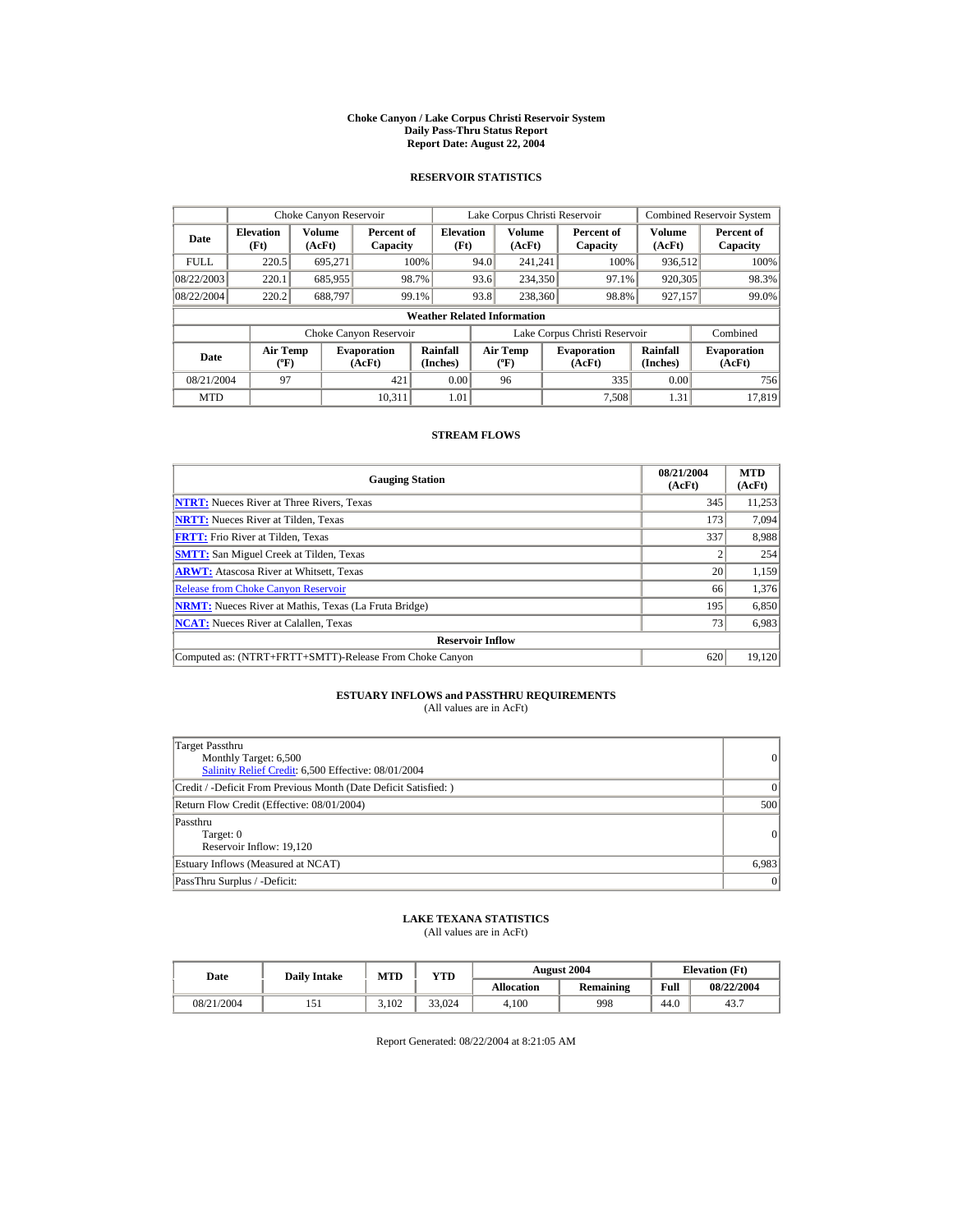#### **Choke Canyon / Lake Corpus Christi Reservoir System Daily Pass-Thru Status Report Report Date: August 23, 2004**

## **RESERVOIR STATISTICS**

|             | Choke Canyon Reservoir                      |                  |                              |                          | Lake Corpus Christi Reservoir               |                  |  |                               |                      | Combined Reservoir System    |  |  |
|-------------|---------------------------------------------|------------------|------------------------------|--------------------------|---------------------------------------------|------------------|--|-------------------------------|----------------------|------------------------------|--|--|
| Date        | <b>Elevation</b><br>(Ft)                    | Volume<br>(AcFt) | Percent of<br>Capacity       | <b>Elevation</b><br>(Ft) |                                             | Volume<br>(AcFt) |  | Percent of<br>Capacity        | Volume<br>(AcFt)     | Percent of<br>Capacity       |  |  |
| <b>FULL</b> | 220.5                                       | 695.271          |                              | 100%                     | 94.0                                        | 241.241          |  | 100%                          | 936,512              | 100%                         |  |  |
| 08/23/2003  | 220.1                                       | 685,695          |                              | 98.6%                    | 93.6                                        | 233,780          |  | 96.9%                         | 919,475              | 98.2%                        |  |  |
| 08/23/2004  | 220.4                                       | 691.380          |                              | 99.4%                    | 93.9                                        | 238,935          |  | 99.0%                         | 930.315              | 99.3%                        |  |  |
|             | <b>Weather Related Information</b>          |                  |                              |                          |                                             |                  |  |                               |                      |                              |  |  |
|             |                                             |                  | Choke Canyon Reservoir       |                          |                                             |                  |  | Lake Corpus Christi Reservoir |                      | Combined                     |  |  |
| Date        | <b>Air Temp</b><br>$({}^{\circ}\mathrm{F})$ |                  | <b>Evaporation</b><br>(AcFt) | Rainfall<br>(Inches)     | <b>Air Temp</b><br>$({}^{\circ}\mathbf{F})$ |                  |  | <b>Evaporation</b><br>(AcFt)  | Rainfall<br>(Inches) | <b>Evaporation</b><br>(AcFt) |  |  |
| 08/22/2004  | 98                                          |                  | 362                          | 0.73                     |                                             | 97               |  | 413                           | 0.00                 | 775                          |  |  |
| <b>MTD</b>  |                                             |                  | 10.673                       | 1.74                     |                                             |                  |  | 7.921                         | 1.31                 | 18,594                       |  |  |

## **STREAM FLOWS**

| <b>Gauging Station</b>                                       | 08/22/2004<br>(AcFt) | <b>MTD</b><br>(AcFt) |
|--------------------------------------------------------------|----------------------|----------------------|
| <b>NTRT:</b> Nueces River at Three Rivers, Texas             | 341                  | 11.594               |
| <b>NRTT:</b> Nueces River at Tilden, Texas                   | 167                  | 7,261                |
| <b>FRTT:</b> Frio River at Tilden, Texas                     | 343                  | 9,331                |
| <b>SMTT:</b> San Miguel Creek at Tilden, Texas               |                      | 257                  |
| <b>ARWT:</b> Atascosa River at Whitsett, Texas               | 22                   | 1,181                |
| <b>Release from Choke Canyon Reservoir</b>                   | 66                   | 1,441                |
| <b>NRMT:</b> Nueces River at Mathis, Texas (La Fruta Bridge) | 195                  | 7.045                |
| <b>NCAT:</b> Nueces River at Calallen, Texas                 | 83                   | 7,067                |
| <b>Reservoir Inflow</b>                                      |                      |                      |
| Computed as: (NTRT+FRTT+SMTT)-Release From Choke Canyon      | 622                  | 19.742               |

# **ESTUARY INFLOWS and PASSTHRU REQUIREMENTS**<br>(All values are in AcFt)

| Target Passthru<br>Monthly Target: 6,500<br>Salinity Relief Credit: 6,500 Effective: 08/01/2004 | 0        |
|-------------------------------------------------------------------------------------------------|----------|
| Credit / -Deficit From Previous Month (Date Deficit Satisfied: )                                | $\Omega$ |
| Return Flow Credit (Effective: 08/01/2004)                                                      | 500      |
| Passthru<br>Target: 0<br>Reservoir Inflow: 19,742                                               | 0        |
| Estuary Inflows (Measured at NCAT)                                                              | 7,067    |
| PassThru Surplus / -Deficit:                                                                    | 0        |

## **LAKE TEXANA STATISTICS**

(All values are in AcFt)

| Date       | <b>Daily Intake</b> | <b>MTD</b>       | YTD                                      |                   | <b>August 2004</b> | <b>Elevation</b> (Ft) |            |
|------------|---------------------|------------------|------------------------------------------|-------------------|--------------------|-----------------------|------------|
|            |                     |                  |                                          | <b>Allocation</b> | Remaining          | Full                  | 08/23/2004 |
| 08/22/2004 |                     | 2752<br>… ب بے د | 33 <sup>2</sup><br>175<br><i>JJ</i> ,11J | 4.100             | 847                | 44.0                  | 43.7       |

Report Generated: 08/23/2004 at 8:21:48 AM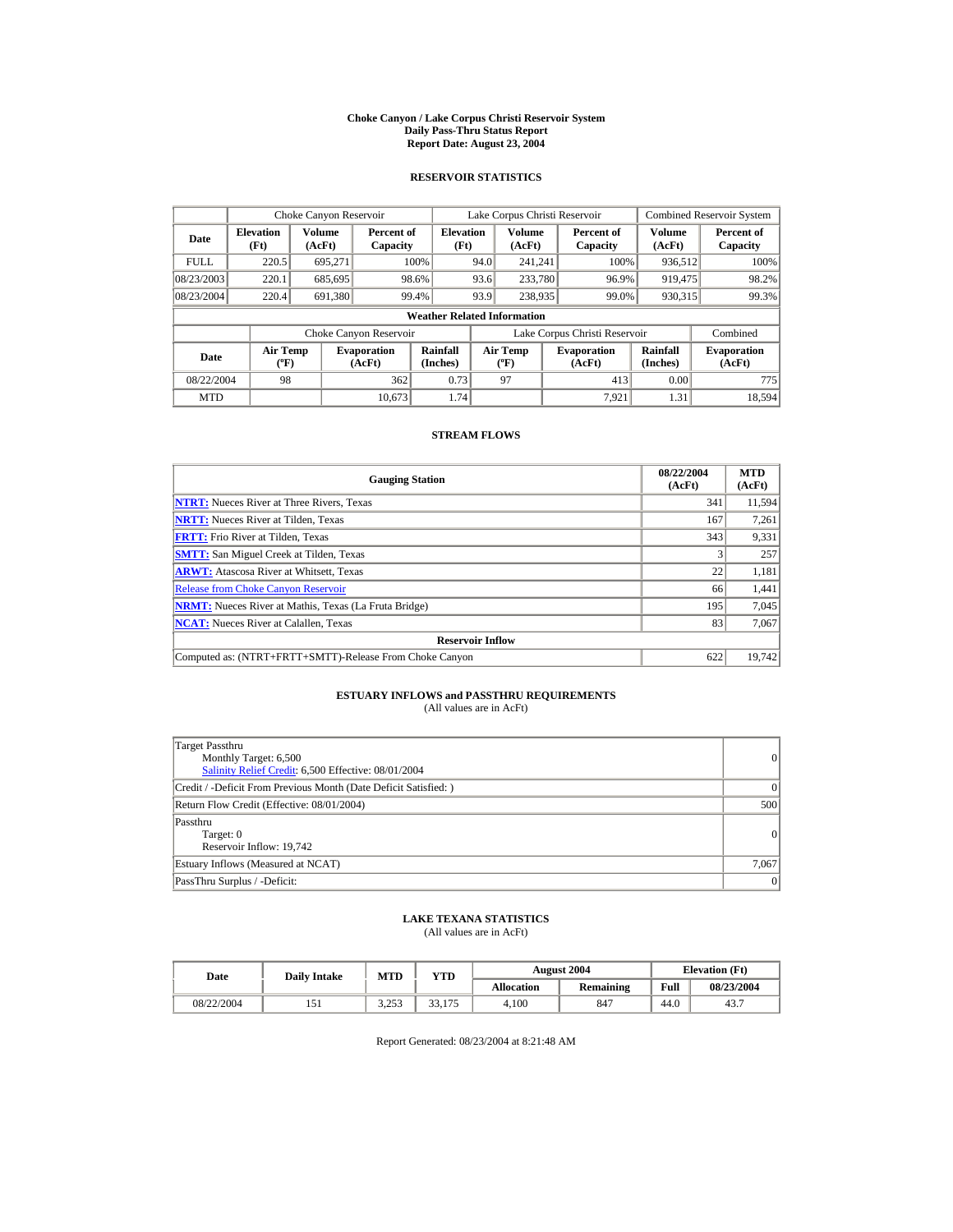#### **Choke Canyon / Lake Corpus Christi Reservoir System Daily Pass-Thru Status Report Report Date: August 24, 2004**

## **RESERVOIR STATISTICS**

|             | Choke Canyon Reservoir                      |                  |                              |                          | Lake Corpus Christi Reservoir               |                  |  |                               |                      | Combined Reservoir System    |  |  |
|-------------|---------------------------------------------|------------------|------------------------------|--------------------------|---------------------------------------------|------------------|--|-------------------------------|----------------------|------------------------------|--|--|
| Date        | <b>Elevation</b><br>(Ft)                    | Volume<br>(AcFt) | Percent of<br>Capacity       | <b>Elevation</b><br>(Ft) |                                             | Volume<br>(AcFt) |  | Percent of<br>Capacity        | Volume<br>(AcFt)     | Percent of<br>Capacity       |  |  |
| <b>FULL</b> | 220.5                                       | 695.271          |                              | 100%                     | 94.0                                        | 241.241          |  | 100%                          | 936,512              | 100%                         |  |  |
| 08/24/2003  | 220.1                                       | 685,436          |                              | 98.6%                    | 93.6                                        | 233,209          |  | 96.7%                         | 918,645              | 98.1%                        |  |  |
| 08/24/2004  | 220.4                                       | 692,677          |                              | 99.6%                    | 93.8                                        | 238,360          |  | 98.8%                         | 931,037              | 99.4%                        |  |  |
|             | <b>Weather Related Information</b>          |                  |                              |                          |                                             |                  |  |                               |                      |                              |  |  |
|             |                                             |                  | Choke Canyon Reservoir       |                          |                                             |                  |  | Lake Corpus Christi Reservoir |                      | Combined                     |  |  |
| Date        | <b>Air Temp</b><br>$({}^{\circ}\mathrm{F})$ |                  | <b>Evaporation</b><br>(AcFt) | Rainfall<br>(Inches)     | <b>Air Temp</b><br>$({}^{\circ}\mathbf{F})$ |                  |  | <b>Evaporation</b><br>(AcFt)  | Rainfall<br>(Inches) | <b>Evaporation</b><br>(AcFt) |  |  |
| 08/23/2004  | 90                                          |                  | 181                          | 0.41                     |                                             | 93               |  | 246                           | 0.10                 | 427                          |  |  |
| <b>MTD</b>  |                                             |                  | 10.854                       | 2.15                     |                                             |                  |  | 8.167                         | 1.41                 | 19.021                       |  |  |

## **STREAM FLOWS**

| <b>Gauging Station</b>                                       | 08/23/2004<br>(AcFt) | <b>MTD</b><br>(AcFt) |
|--------------------------------------------------------------|----------------------|----------------------|
| <b>NTRT:</b> Nueces River at Three Rivers, Texas             | 355                  | 11,950               |
| <b>NRTT:</b> Nueces River at Tilden, Texas                   | 1.014                | 8,275                |
| <b>FRTT:</b> Frio River at Tilden, Texas                     | 528                  | 9,859                |
| <b>SMTT:</b> San Miguel Creek at Tilden, Texas               | 141                  | 398                  |
| <b>ARWT:</b> Atascosa River at Whitsett, Texas               | 30                   | 1,211                |
| <b>Release from Choke Canyon Reservoir</b>                   | 66                   | 1,507                |
| <b>NRMT:</b> Nueces River at Mathis, Texas (La Fruta Bridge) | 195                  | 7,239                |
| <b>NCAT:</b> Nueces River at Calallen, Texas                 | 44                   | 7,110                |
| <b>Reservoir Inflow</b>                                      |                      |                      |
| Computed as: (NTRT+FRTT+SMTT)-Release From Choke Canyon      | 959                  | 20,700               |

## **ESTUARY INFLOWS and PASSTHRU REQUIREMENTS**<br>(All values are in AcFt)

| Target Passthru<br>Monthly Target: 6,500<br>Salinity Relief Credit: 6,500 Effective: 08/01/2004 | 0              |
|-------------------------------------------------------------------------------------------------|----------------|
| Credit / -Deficit From Previous Month (Date Deficit Satisfied:)                                 | $\Omega$       |
| Return Flow Credit (Effective: 08/01/2004)                                                      | 500            |
| Passthru<br>Target: 0<br>Reservoir Inflow: 20,700                                               | $\overline{0}$ |
| Estuary Inflows (Measured at NCAT)                                                              | 7,110          |
| PassThru Surplus / -Deficit:                                                                    | 0              |

## **LAKE TEXANA STATISTICS**

(All values are in AcFt)

| Date       | <b>Daily Intake</b> | <b>MTD</b> | $v_{\rm TD}$ |                   | <b>August 2004</b> | <b>Elevation</b> (Ft) |            |
|------------|---------------------|------------|--------------|-------------------|--------------------|-----------------------|------------|
|            |                     |            |              | <b>Allocation</b> | Remaining          | Full                  | 08/24/2004 |
| 08/23/2004 | 146                 | 3.400      | 33.321       | 4.100             | 700                | 44.0                  | 43.7       |

Report Generated: 08/24/2004 at 8:57:27 AM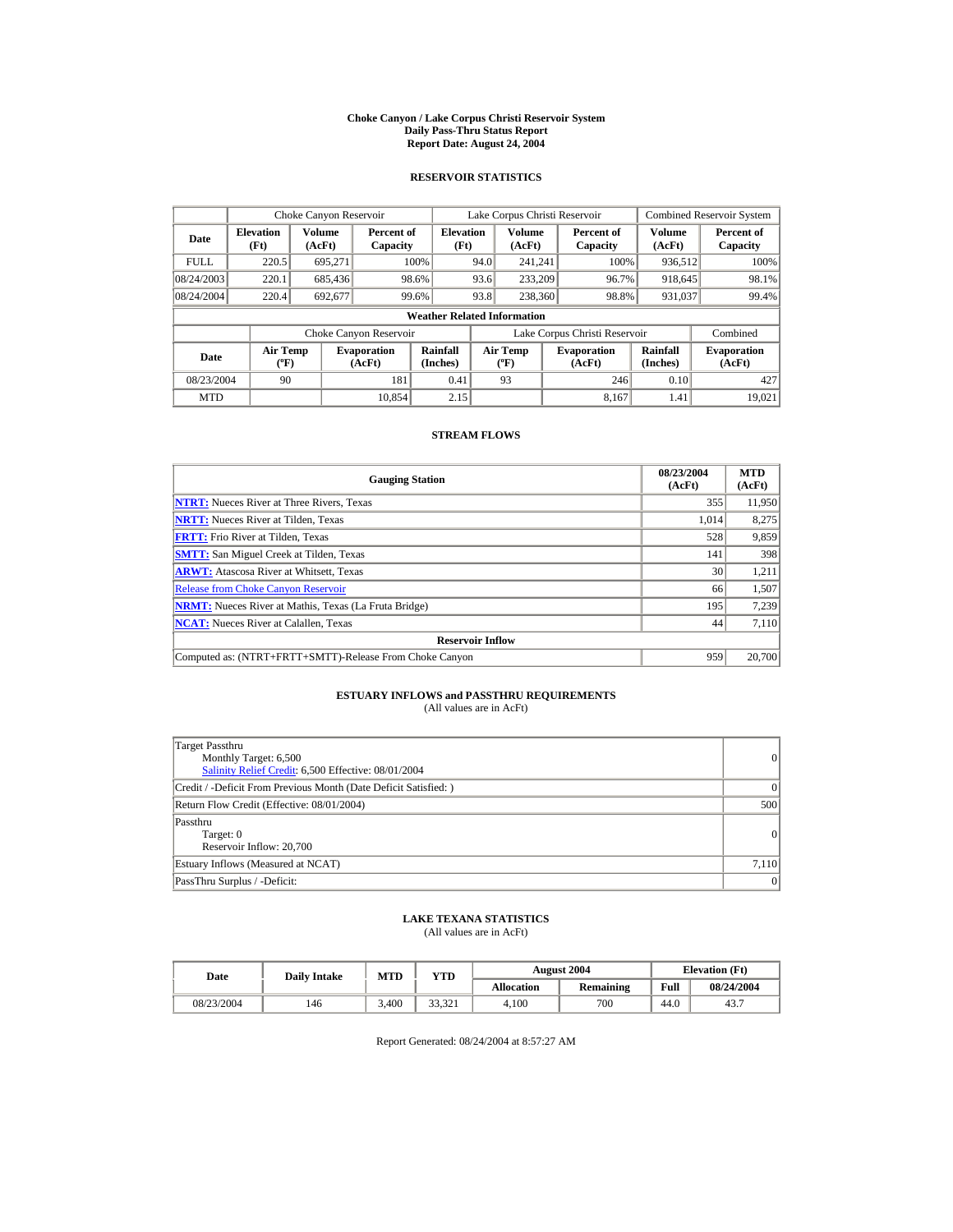#### **Choke Canyon / Lake Corpus Christi Reservoir System Daily Pass-Thru Status Report Report Date: August 25, 2004**

## **RESERVOIR STATISTICS**

|             | Choke Canyon Reservoir                      |                  |                              |                          |      | Lake Corpus Christi Reservoir               |  |                               |                      | Combined Reservoir System    |  |  |
|-------------|---------------------------------------------|------------------|------------------------------|--------------------------|------|---------------------------------------------|--|-------------------------------|----------------------|------------------------------|--|--|
| Date        | <b>Elevation</b><br>(Ft)                    | Volume<br>(AcFt) | Percent of<br>Capacity       | <b>Elevation</b><br>(Ft) |      | Volume<br>(AcFt)                            |  | Percent of<br>Capacity        | Volume<br>(AcFt)     | Percent of<br>Capacity       |  |  |
| <b>FULL</b> | 220.5                                       | 695.271          |                              | 100%                     | 94.0 | 241.241                                     |  | 100%                          | 936,512              | 100%                         |  |  |
| 08/25/2003  | 220.1                                       | 685,176          |                              | 98.5%                    | 93.6 | 232,640                                     |  | 96.4%                         | 917,816              | 98.0%                        |  |  |
| 08/25/2004  | 220.4                                       | 692,677          |                              | 99.6%                    | 93.9 | 238.551                                     |  | 98.9%                         | 931.228              | 99.4%                        |  |  |
|             | <b>Weather Related Information</b>          |                  |                              |                          |      |                                             |  |                               |                      |                              |  |  |
|             |                                             |                  | Choke Canyon Reservoir       |                          |      |                                             |  | Lake Corpus Christi Reservoir |                      | Combined                     |  |  |
| Date        | <b>Air Temp</b><br>$({}^{\circ}\mathrm{F})$ |                  | <b>Evaporation</b><br>(AcFt) | Rainfall<br>(Inches)     |      | <b>Air Temp</b><br>$({}^{\circ}\mathbf{F})$ |  | <b>Evaporation</b><br>(AcFt)  | Rainfall<br>(Inches) | <b>Evaporation</b><br>(AcFt) |  |  |
| 08/24/2004  | 97                                          |                  | 574                          | 0.00                     |      | 98                                          |  | 480                           | 0.00                 | 1.054                        |  |  |
| <b>MTD</b>  |                                             |                  | 11.428                       | 2.15                     |      |                                             |  | 8.647                         | 1.41                 | 20,075                       |  |  |

## **STREAM FLOWS**

| <b>Gauging Station</b>                                       | 08/24/2004<br>(AcFt) | <b>MTD</b><br>(AcFt) |
|--------------------------------------------------------------|----------------------|----------------------|
| <b>NTRT:</b> Nueces River at Three Rivers, Texas             | 937                  | 12,887               |
| <b>NRTT:</b> Nueces River at Tilden, Texas                   | 1,062                | 9,337                |
| <b>FRTT:</b> Frio River at Tilden, Texas                     | 1.088                | 10,947               |
| <b>SMTT:</b> San Miguel Creek at Tilden, Texas               | 361                  | 759                  |
| <b>ARWT:</b> Atascosa River at Whitsett, Texas               | 36                   | 1,247                |
| <b>Release from Choke Canyon Reservoir</b>                   | 975                  | 2,481                |
| <b>NRMT:</b> Nueces River at Mathis, Texas (La Fruta Bridge) | 193                  | 7,432                |
| <b>NCAT:</b> Nueces River at Calallen, Texas                 | 67                   | 7,178                |
| <b>Reservoir Inflow</b>                                      |                      |                      |
| Computed as: NRTT+FRTT+SMTT+ARWT                             | 2.547                | 23.247               |

# **ESTUARY INFLOWS and PASSTHRU REQUIREMENTS**<br>(All values are in AcFt)

| Target Passthru<br>Monthly Target: 6,500<br>Salinity Relief Credit: 6,500 Effective: 08/01/2004 | $\overline{0}$ |
|-------------------------------------------------------------------------------------------------|----------------|
| Credit / -Deficit From Previous Month (Date Deficit Satisfied: )                                | $\Omega$       |
| Return Flow Credit (Effective: 08/01/2004)                                                      | 500            |
| Passthru<br>Target: 0<br>Reservoir Inflow: 23,247                                               | 0              |
| Estuary Inflows (Measured at NCAT)                                                              | 7,178          |
| PassThru Surplus / -Deficit:                                                                    | 0              |

## **LAKE TEXANA STATISTICS**

(All values are in AcFt)

| Date       | <b>August 2004</b><br><b>MTD</b><br>YTD<br><b>Daily Intake</b> |                             |        | <b>Elevation</b> (Ft) |                  |      |            |
|------------|----------------------------------------------------------------|-----------------------------|--------|-----------------------|------------------|------|------------|
|            |                                                                |                             |        | <b>Allocation</b>     | <b>Remaining</b> | Full | 08/25/2004 |
| 08/24/2004 |                                                                | $2.55$ <sup>*</sup><br>---- | 33.472 | 4.100                 | 549              | 44.0 | 43.6       |

Report Generated: 08/25/2004 at 8:43:56 AM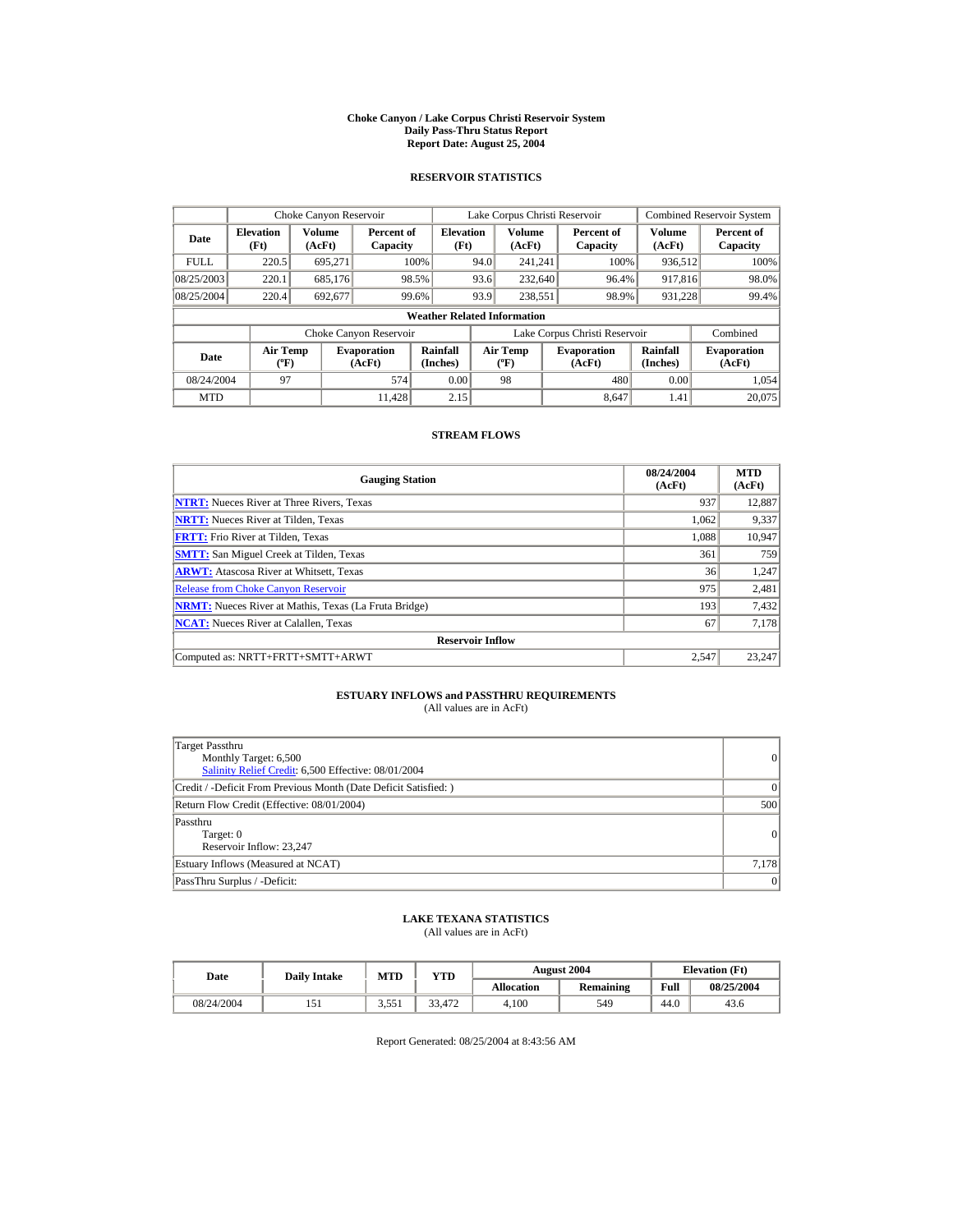#### **Choke Canyon / Lake Corpus Christi Reservoir System Daily Pass-Thru Status Report Report Date: August 26, 2004**

## **RESERVOIR STATISTICS**

|             | Choke Canyon Reservoir                      |                  |                              |                          |      | Lake Corpus Christi Reservoir               |  |                               |                      | Combined Reservoir System    |  |  |
|-------------|---------------------------------------------|------------------|------------------------------|--------------------------|------|---------------------------------------------|--|-------------------------------|----------------------|------------------------------|--|--|
| Date        | <b>Elevation</b><br>(Ft)                    | Volume<br>(AcFt) | Percent of<br>Capacity       | <b>Elevation</b><br>(Ft) |      | Volume<br>(AcFt)                            |  | Percent of<br>Capacity        | Volume<br>(AcFt)     | Percent of<br>Capacity       |  |  |
| <b>FULL</b> | 220.5                                       | 695.271          |                              | 100%                     | 94.0 | 241.241                                     |  | 100%                          | 936,512              | 100%                         |  |  |
| 08/26/2003  | 220.1                                       | 684,917          |                              | 98.5%                    | 93.5 | 232.261                                     |  | 96.3%                         | 917,178              | 97.9%                        |  |  |
| 08/26/2004  | 220.3                                       | 691.121          |                              | 99.4%                    | 94.0 | 240,471                                     |  | 99.7%                         | 931,592              | 99.5%                        |  |  |
|             | <b>Weather Related Information</b>          |                  |                              |                          |      |                                             |  |                               |                      |                              |  |  |
|             |                                             |                  | Choke Canyon Reservoir       |                          |      |                                             |  | Lake Corpus Christi Reservoir |                      | Combined                     |  |  |
| Date        | <b>Air Temp</b><br>$({}^{\circ}\mathrm{F})$ |                  | <b>Evaporation</b><br>(AcFt) | Rainfall<br>(Inches)     |      | <b>Air Temp</b><br>$({}^{\circ}\mathbf{F})$ |  | <b>Evaporation</b><br>(AcFt)  | Rainfall<br>(Inches) | <b>Evaporation</b><br>(AcFt) |  |  |
| 08/25/2004  | 97                                          |                  | 528                          | 0.00                     |      | 98                                          |  | 370                           | 0.00                 | 898                          |  |  |
| <b>MTD</b>  |                                             |                  | 11.956                       | 2.15                     |      |                                             |  | 9.017                         | 1.41                 | 20,973                       |  |  |

## **STREAM FLOWS**

| <b>Gauging Station</b>                                       | 08/25/2004<br>(AcFt) | <b>MTD</b><br>(AcFt) |
|--------------------------------------------------------------|----------------------|----------------------|
| <b>NTRT:</b> Nueces River at Three Rivers, Texas             | 1.910                | 14,796               |
| <b>NRTT:</b> Nueces River at Tilden, Texas                   | 318                  | 9,655                |
| <b>FRTT:</b> Frio River at Tilden, Texas                     | 1,195                | 12,142               |
| <b>SMTT:</b> San Miguel Creek at Tilden, Texas               | 125                  | 884                  |
| <b>ARWT:</b> Atascosa River at Whitsett, Texas               | 38                   | 1,284                |
| <b>Release from Choke Canvon Reservoir</b>                   | 2.418                | 4,899                |
| <b>NRMT:</b> Nueces River at Mathis, Texas (La Fruta Bridge) | 193                  | 7,624                |
| <b>NCAT:</b> Nueces River at Calallen, Texas                 | 56                   | 7,233                |
| <b>Reservoir Inflow</b>                                      |                      |                      |
| Computed as: NRTT+FRTT+SMTT+ARWT                             | 1.675                | 24,922               |

# **ESTUARY INFLOWS and PASSTHRU REQUIREMENTS**<br>(All values are in AcFt)

| Target Passthru<br>Monthly Target: 6,500<br>Salinity Relief Credit: 6,500 Effective: 08/01/2004 | $\overline{0}$ |
|-------------------------------------------------------------------------------------------------|----------------|
| Credit / -Deficit From Previous Month (Date Deficit Satisfied:)                                 | $\Omega$       |
| Return Flow Credit (Effective: 08/01/2004)                                                      | 500            |
| Passthru<br>Target: 0<br>Reservoir Inflow: 24,922                                               | 0              |
| Estuary Inflows (Measured at NCAT)                                                              | 7,233          |
| PassThru Surplus / -Deficit:                                                                    | 0              |

## **LAKE TEXANA STATISTICS**

(All values are in AcFt)

| Date       | <b>Daily Intake</b> | <b>MTD</b> | YTD    |                   | <b>August 2004</b> | <b>Elevation</b> (Ft) |            |
|------------|---------------------|------------|--------|-------------------|--------------------|-----------------------|------------|
|            |                     |            |        | <b>Allocation</b> | <b>Remaining</b>   | Full                  | 08/26/2004 |
| 08/25/2004 |                     | 3.701      | 33.623 | 4.100             | 399                | 44.0                  | 43.6       |

Report Generated: 08/26/2004 at 9:29:52 AM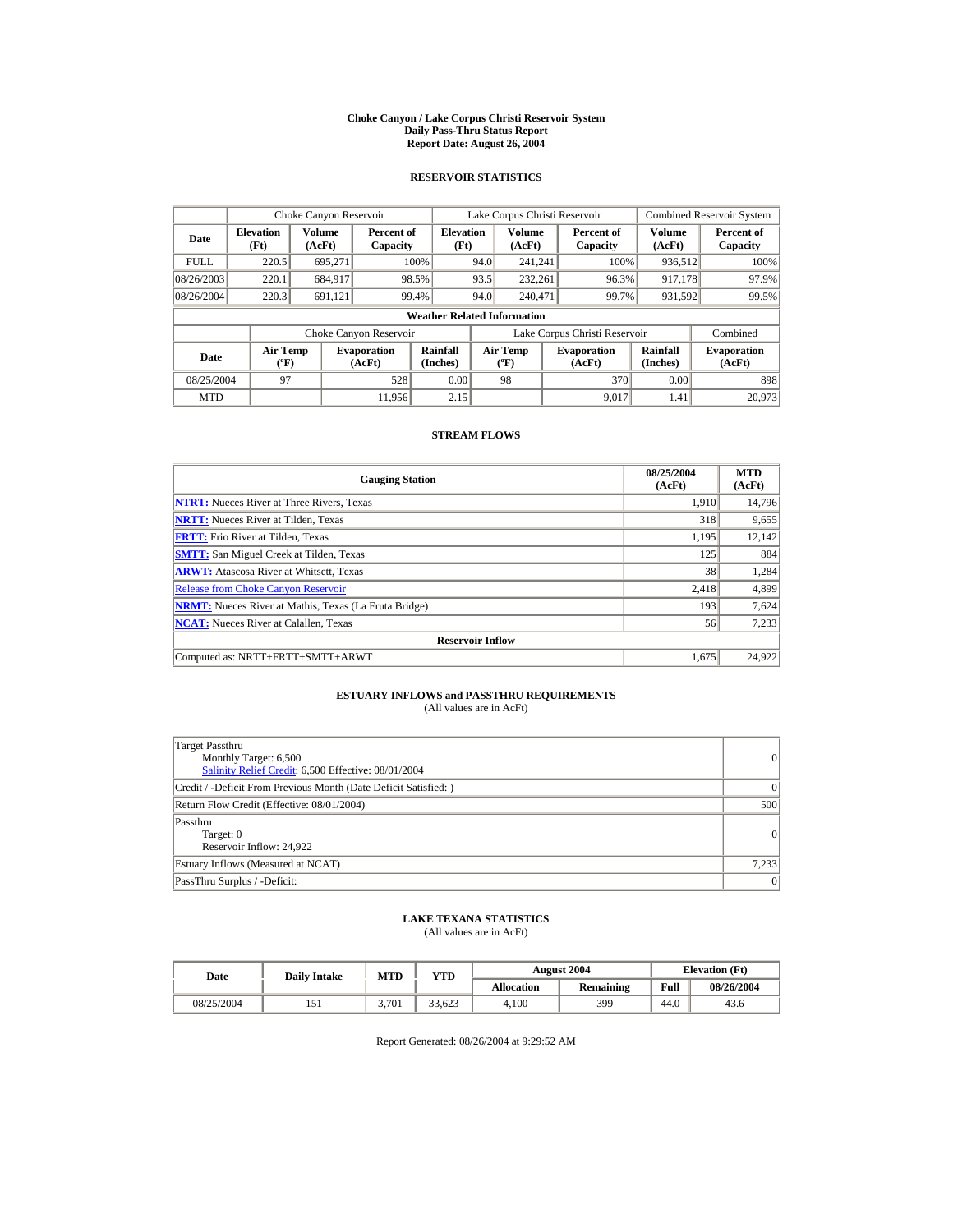#### **Choke Canyon / Lake Corpus Christi Reservoir System Daily Pass-Thru Status Report Report Date: August 27, 2004**

## **RESERVOIR STATISTICS**

|             | Choke Canyon Reservoir                      |                  |                              |                          |      | Lake Corpus Christi Reservoir               |  |                               |                      | Combined Reservoir System    |  |  |
|-------------|---------------------------------------------|------------------|------------------------------|--------------------------|------|---------------------------------------------|--|-------------------------------|----------------------|------------------------------|--|--|
| Date        | <b>Elevation</b><br>(Ft)                    | Volume<br>(AcFt) | Percent of<br>Capacity       | <b>Elevation</b><br>(Ft) |      | Volume<br>(AcFt)                            |  | Percent of<br>Capacity        | Volume<br>(AcFt)     | Percent of<br>Capacity       |  |  |
| <b>FULL</b> | 220.5                                       | 695.271          |                              | 100%                     | 94.0 | 241.241                                     |  | 100%                          | 936,512              | 100%                         |  |  |
| 08/27/2003  | 220.1                                       | 684,660          |                              | 98.5%                    | 93.5 | 231.692                                     |  | 96.0%                         | 916,352              | 97.8%                        |  |  |
| 08/27/2004  | 220.5                                       | 695.271          |                              | 100.0%                   | 94.0 | 240,471                                     |  | 99.7%                         | 935,742              | 99.9%                        |  |  |
|             | <b>Weather Related Information</b>          |                  |                              |                          |      |                                             |  |                               |                      |                              |  |  |
|             |                                             |                  | Choke Canyon Reservoir       |                          |      |                                             |  | Lake Corpus Christi Reservoir |                      | Combined                     |  |  |
| Date        | <b>Air Temp</b><br>$({}^{\circ}\mathrm{F})$ |                  | <b>Evaporation</b><br>(AcFt) | Rainfall<br>(Inches)     |      | <b>Air Temp</b><br>$({}^{\circ}\mathbf{F})$ |  | <b>Evaporation</b><br>(AcFt)  | Rainfall<br>(Inches) | <b>Evaporation</b><br>(AcFt) |  |  |
| 08/26/2004  | 98                                          |                  | 651                          | 0.00                     |      | 96                                          |  | 291                           | 0.00                 | 942                          |  |  |
| <b>MTD</b>  |                                             |                  | 12.607                       | 2.15                     |      |                                             |  | 9.308                         | 1.41                 | 21,915                       |  |  |

## **STREAM FLOWS**

| <b>Gauging Station</b>                                       | 08/26/2004<br>(AcFt) | <b>MTD</b><br>(AcFt) |
|--------------------------------------------------------------|----------------------|----------------------|
| <b>NTRT:</b> Nueces River at Three Rivers, Texas             | 2.521                | 17,317               |
| <b>NRTT:</b> Nueces River at Tilden, Texas                   | 707                  | 10,362               |
| <b>FRTT:</b> Frio River at Tilden, Texas                     | 8.913                | 21,055               |
| <b>SMTT:</b> San Miguel Creek at Tilden, Texas               | 46                   | 930                  |
| <b>ARWT:</b> Atascosa River at Whitsett, Texas               | 40                   | 1,324                |
| <b>Release from Choke Canyon Reservoir</b>                   | 3,869                | 8,768                |
| <b>NRMT:</b> Nueces River at Mathis, Texas (La Fruta Bridge) | 834                  | 8,458                |
| <b>NCAT:</b> Nueces River at Calallen, Texas                 | 30                   | 7,263                |
| <b>Reservoir Inflow</b>                                      |                      |                      |
| Computed as: NRTT+FRTT+SMTT+ARWT                             | 9.705                | 34,627               |

# **ESTUARY INFLOWS and PASSTHRU REQUIREMENTS**<br>(All values are in AcFt)

| Target Passthru<br>Monthly Target: 6,500<br>Salinity Relief Credit: 6,500 Effective: 08/01/2004 | $\overline{0}$ |
|-------------------------------------------------------------------------------------------------|----------------|
| Credit / -Deficit From Previous Month (Date Deficit Satisfied: )                                | $\Omega$       |
| Return Flow Credit (Effective: 08/01/2004)                                                      | 500            |
| Passthru<br>Target: 0<br>Reservoir Inflow: 34,627                                               | 0              |
| Estuary Inflows (Measured at NCAT)                                                              | 7,263          |
| PassThru Surplus / -Deficit:                                                                    | 0              |

## **LAKE TEXANA STATISTICS**

(All values are in AcFt)

| Date       | <b>Daily Intake</b> | <b>MTD</b> | YTD    |                   | <b>August 2004</b> |      | <b>Elevation</b> (Ft) |
|------------|---------------------|------------|--------|-------------------|--------------------|------|-----------------------|
|            |                     |            |        | <b>Allocation</b> | Remaining          | Full | 08/27/2004            |
| 08/26/2004 |                     | 3.852      | 33,774 | 4.100             | 248                | 44.0 | 43.5                  |

Report Generated: 08/27/2004 at 8:17:13 AM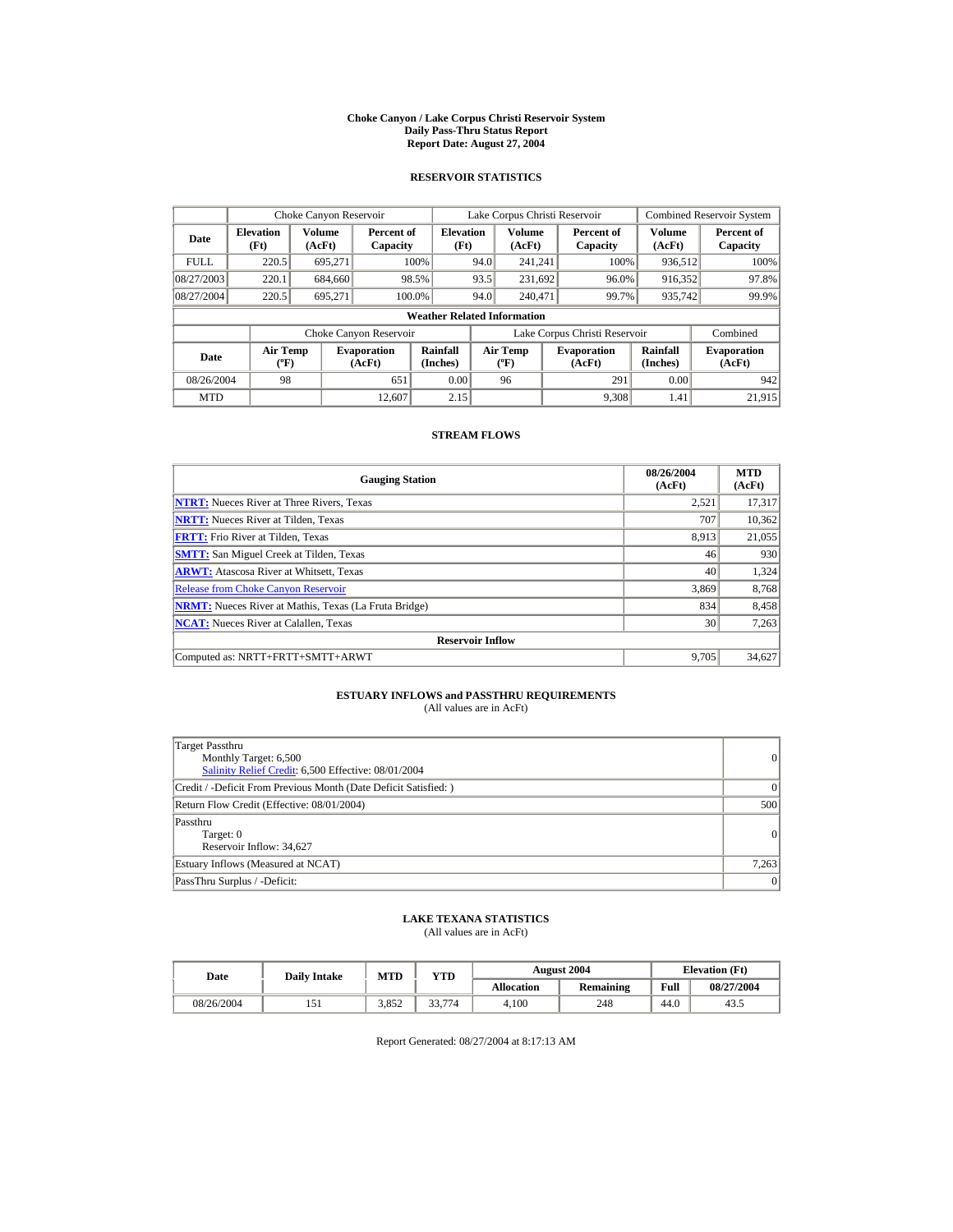#### **Choke Canyon / Lake Corpus Christi Reservoir System Daily Pass-Thru Status Report Report Date: August 28, 2004**

## **RESERVOIR STATISTICS**

|             | Choke Canyon Reservoir         |                         |                              |                                    |      | Lake Corpus Christi Reservoir     |                               |                         | <b>Combined Reservoir System</b> |
|-------------|--------------------------------|-------------------------|------------------------------|------------------------------------|------|-----------------------------------|-------------------------------|-------------------------|----------------------------------|
| Date        | <b>Elevation</b><br>(Ft)       | <b>Volume</b><br>(AcFt) | Percent of<br>Capacity       | <b>Elevation</b><br>(Ft)           |      | <b>Volume</b><br>(AcFt)           | Percent of<br>Capacity        | <b>Volume</b><br>(AcFt) | Percent of<br>Capacity           |
| <b>FULL</b> | 220.5                          | 695.271                 |                              | 100%                               | 94.0 | 241.241                           | 100%                          | 936,512                 | 100%                             |
| 08/28/2003  | 220.1                          | 684,403                 |                              | 98.4%                              | 93.5 | 231.124                           | 95.8%                         | 915,527                 | 97.8%                            |
| 08/28/2004  | 221.2                          | 695.271                 |                              | 100.0%                             | 93.9 | 240,087                           | 99.5%                         | 935,358                 | 99.9%                            |
|             |                                |                         |                              | <b>Weather Related Information</b> |      |                                   |                               |                         |                                  |
|             |                                |                         | Choke Canyon Reservoir       |                                    |      |                                   | Lake Corpus Christi Reservoir |                         | Combined                         |
| Date        | Air Temp<br>$({}^o\mathrm{F})$ |                         | <b>Evaporation</b><br>(AcFt) | Rainfall<br>(Inches)               |      | Air Temp<br>$({}^{\circ}{\rm F})$ | <b>Evaporation</b><br>(AcFt)  | Rainfall<br>(Inches)    | <b>Evaporation</b><br>(AcFt)     |
| 08/27/2004  | 96                             |                         | 560                          | 0.00                               |      | 94                                | 280                           | 0.00                    | 840                              |
| <b>MTD</b>  |                                |                         | 13.167                       | 2.15                               |      |                                   | 9,588                         | 1.41                    | 22,755                           |

## **STREAM FLOWS**

| <b>Gauging Station</b>                                       | 08/27/2004<br>(AcFt) | <b>MTD</b><br>(AcFt) |
|--------------------------------------------------------------|----------------------|----------------------|
| <b>NTRT:</b> Nueces River at Three Rivers, Texas             | 3,950                | 21,267               |
| <b>NRTT:</b> Nueces River at Tilden, Texas                   | 1.213                | 11,575               |
| <b>FRTT:</b> Frio River at Tilden, Texas                     | 19,552               | 40,607               |
| <b>SMTT:</b> San Miguel Creek at Tilden, Texas               | 22                   | 952                  |
| <b>ARWT:</b> Atascosa River at Whitsett, Texas               | 38                   | 1,362                |
| <b>Release from Choke Canyon Reservoir</b>                   | 4.516                | 13,284               |
| <b>NRMT:</b> Nueces River at Mathis, Texas (La Fruta Bridge) | 3.712                | 12,170               |
| <b>NCAT:</b> Nueces River at Calallen, Texas                 | 1,211                | 8,474                |
| <b>Reservoir Inflow</b>                                      |                      |                      |
| Computed as: NRTT+FRTT+SMTT+ARWT                             | 20.825               | 55,452               |

# **ESTUARY INFLOWS and PASSTHRU REQUIREMENTS**<br>(All values are in AcFt)

| Target Passthru<br>Monthly Target: 6,500<br>Salinity Relief Credit: 6,500 Effective: 08/01/2004 | 0              |
|-------------------------------------------------------------------------------------------------|----------------|
| Credit / -Deficit From Previous Month (Date Deficit Satisfied:)                                 | $\Omega$       |
| Return Flow Credit (Effective: 08/01/2004)                                                      | 500            |
| Passthru<br>Target: 0<br>Reservoir Inflow: 55,452                                               | $\overline{0}$ |
| Estuary Inflows (Measured at NCAT)                                                              | 8.474          |
| PassThru Surplus / -Deficit:                                                                    | 0              |

## **LAKE TEXANA STATISTICS**

(All values are in AcFt)

| Date       | <b>Daily Intake</b> | <b>MTD</b> | YTD    |                   | <b>August 2004</b> |      | <b>Elevation</b> (Ft) |
|------------|---------------------|------------|--------|-------------------|--------------------|------|-----------------------|
|            |                     |            |        | <b>Allocation</b> | <b>Remaining</b>   | Full | 08/28/2004            |
| 08/27/2004 |                     | 4.003      | 33.925 | 4.100             |                    | 44.0 | 43.5                  |

Report Generated: 08/28/2004 at 8:03:13 AM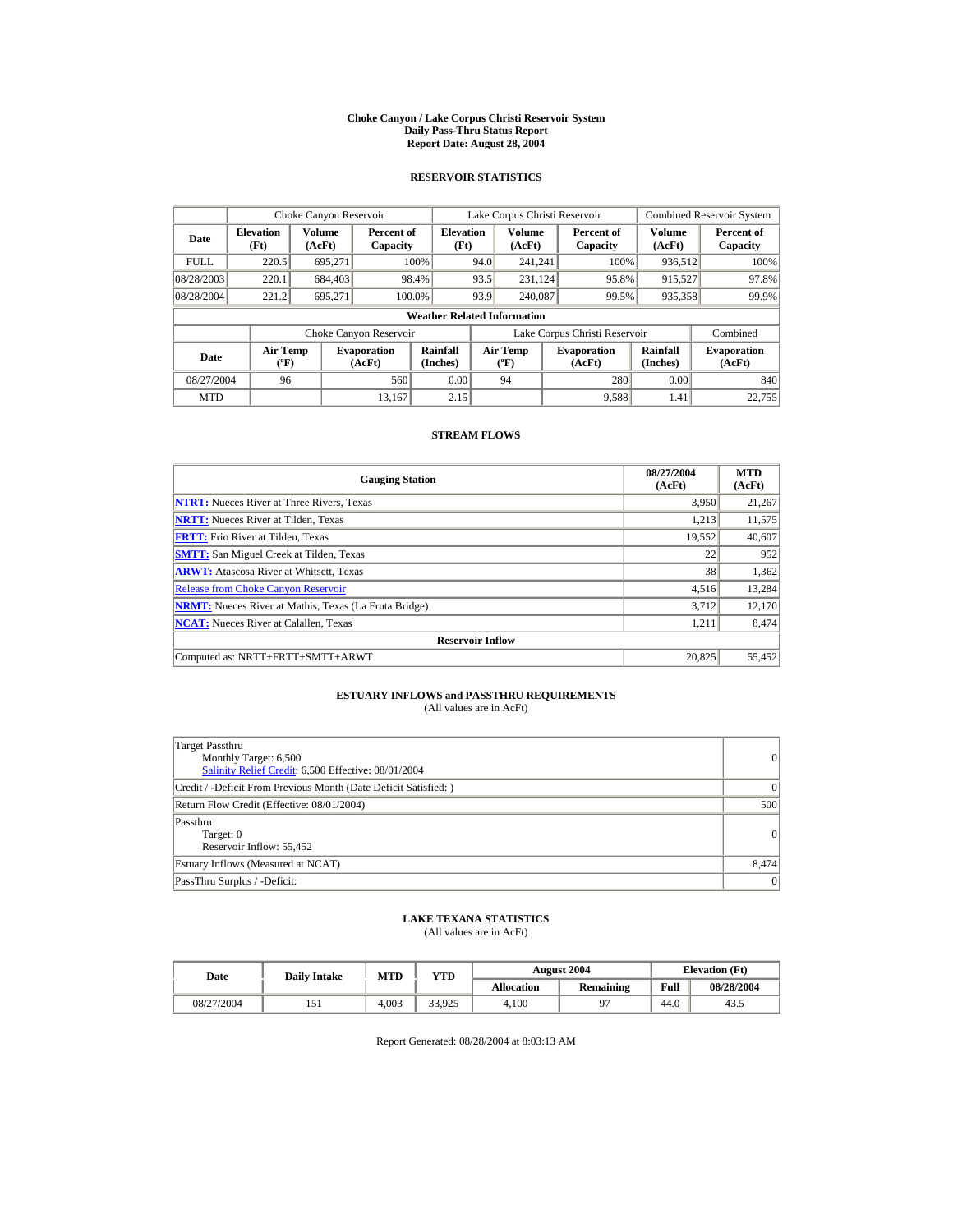#### **Choke Canyon / Lake Corpus Christi Reservoir System Daily Pass-Thru Status Report Report Date: August 29, 2004**

## **RESERVOIR STATISTICS**

|             | Choke Canyon Reservoir                      |                  |                              |                                    |      | Lake Corpus Christi Reservoir               |                               |                      | Combined Reservoir System    |
|-------------|---------------------------------------------|------------------|------------------------------|------------------------------------|------|---------------------------------------------|-------------------------------|----------------------|------------------------------|
| Date        | <b>Elevation</b><br>(Ft)                    | Volume<br>(AcFt) | Percent of<br>Capacity       | <b>Elevation</b><br>(Ft)           |      | Volume<br>(AcFt)                            | Percent of<br>Capacity        | Volume<br>(AcFt)     | Percent of<br>Capacity       |
| <b>FULL</b> | 220.5                                       | 695.271          |                              | 100%                               | 94.0 | 241.241                                     | 100%                          | 936,512              | 100%                         |
| 08/29/2003  | 220.1                                       | 684,146          |                              | 98.4%                              | 93.4 | 230,746                                     | 95.6%                         | 914,892              | 97.7%                        |
| 08/29/2004  | 221.5                                       | 695.271          | 100.0%                       |                                    | 93.9 | 239,318                                     | 99.2%                         | 934,589              | 99.8%                        |
|             |                                             |                  |                              | <b>Weather Related Information</b> |      |                                             |                               |                      |                              |
|             |                                             |                  | Choke Canyon Reservoir       |                                    |      |                                             | Lake Corpus Christi Reservoir |                      | Combined                     |
| Date        | <b>Air Temp</b><br>$({}^{\circ}\mathrm{F})$ |                  | <b>Evaporation</b><br>(AcFt) | Rainfall<br>(Inches)               |      | <b>Air Temp</b><br>$({}^{\circ}\mathbf{F})$ | <b>Evaporation</b><br>(AcFt)  | Rainfall<br>(Inches) | <b>Evaporation</b><br>(AcFt) |
| 08/28/2004  | 96                                          |                  | 530                          | 0.00                               |      | 96                                          | 279                           | 0.00                 | 809                          |
| <b>MTD</b>  |                                             |                  | 13.697                       | 2.15                               |      |                                             | 9.867                         | 1.41                 | 23,564                       |

## **STREAM FLOWS**

| <b>Gauging Station</b>                                       | 08/28/2004<br>(AcFt) | <b>MTD</b><br>(AcFt) |
|--------------------------------------------------------------|----------------------|----------------------|
| <b>NTRT:</b> Nueces River at Three Rivers, Texas             | 4,645                | 25,912               |
| <b>NRTT:</b> Nueces River at Tilden, Texas                   | 1.441                | 13,016               |
| <b>FRTT:</b> Frio River at Tilden, Texas                     | 12,764               | 53,371               |
| <b>SMTT:</b> San Miguel Creek at Tilden, Texas               | 13                   | 965                  |
| <b>ARWT:</b> Atascosa River at Whitsett, Texas               | 32                   | 1,393                |
| <b>Release from Choke Canyon Reservoir</b>                   | 4,516                | 17,799               |
| <b>NRMT:</b> Nueces River at Mathis, Texas (La Fruta Bridge) | 5,598                | 17,768               |
| <b>NCAT:</b> Nueces River at Calallen, Texas                 | 4,863                | 13,337               |
| <b>Reservoir Inflow</b>                                      |                      |                      |
| Computed as: (NTRT+FRTT+SMTT)-Release From Choke Canyon      | 12.906               | 68,358               |

# **ESTUARY INFLOWS and PASSTHRU REQUIREMENTS**<br>(All values are in AcFt)

| Target Passthru<br>Monthly Target: 6,500<br>Salinity Relief Credit: 6,500 Effective: 08/01/2004 | 0               |
|-------------------------------------------------------------------------------------------------|-----------------|
| Credit / -Deficit From Previous Month (Date Deficit Satisfied: )                                | 0               |
| Return Flow Credit (Effective: 08/01/2004)                                                      | 500             |
| Passthru<br>Target: 0<br>Reservoir Inflow: 68,358                                               | 0               |
| Estuary Inflows (Measured at NCAT)                                                              | 13,337          |
| PassThru Surplus / -Deficit:                                                                    | $\vert 0 \vert$ |

## **LAKE TEXANA STATISTICS**

(All values are in AcFt)

| Date       | <b>Daily Intake</b> | <b>MTD</b> | $_{\rm VTD}$ |                   | <b>August 2004</b> | <b>Elevation</b> (Ft) |            |
|------------|---------------------|------------|--------------|-------------------|--------------------|-----------------------|------------|
|            |                     |            |              | <b>Allocation</b> | Remaining          | Full                  | 08/29/2004 |
| 08/28/2004 |                     | 4.154      | 34.075       | 4.100             | 54                 | 44.0                  | 43.5       |

Report Generated: 08/29/2004 at 8:02:12 AM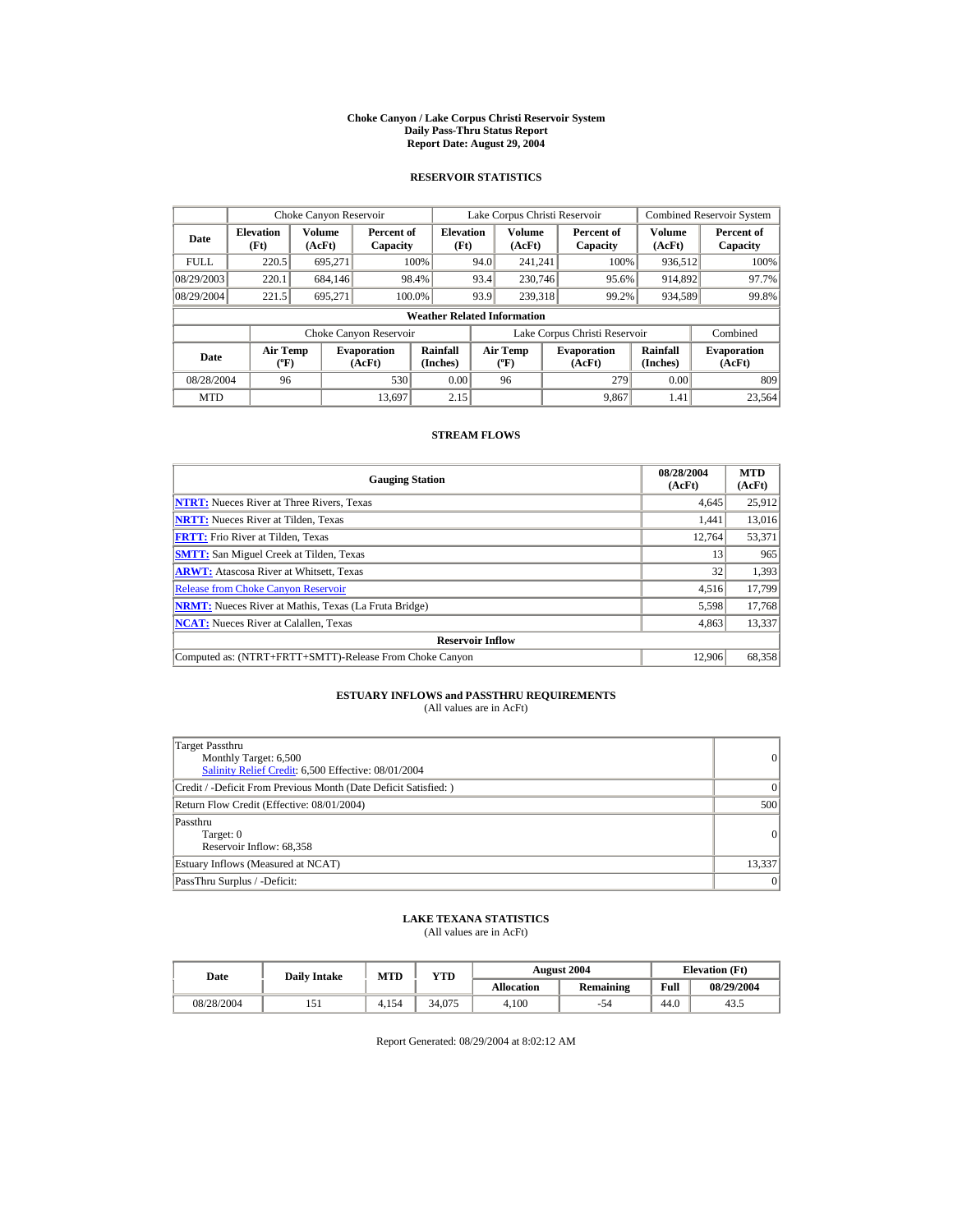#### **Choke Canyon / Lake Corpus Christi Reservoir System Daily Pass-Thru Status Report Report Date: August 30, 2004**

## **RESERVOIR STATISTICS**

|             | Choke Canyon Reservoir                |                         |                              |                                    |      | Lake Corpus Christi Reservoir             |                               |                      | <b>Combined Reservoir System</b> |
|-------------|---------------------------------------|-------------------------|------------------------------|------------------------------------|------|-------------------------------------------|-------------------------------|----------------------|----------------------------------|
| Date        | <b>Elevation</b><br>(Ft)              | <b>Volume</b><br>(AcFt) | Percent of<br>Capacity       | <b>Elevation</b><br>(Ft)           |      | Volume<br>(AcFt)                          | Percent of<br>Capacity        | Volume<br>(AcFt)     | Percent of<br>Capacity           |
| <b>FULL</b> | 220.5                                 | 695,271                 |                              | 100%                               | 94.0 | 241,241                                   | 100%                          | 936,512              | 100%                             |
| 08/30/2003  | 220.0                                 | 683.117                 |                              | 98.3%                              | 93.4 | 230,368                                   | 95.5%                         | 913.485              | 97.5%                            |
| 08/30/2004  | 221.6                                 | 695.271                 |                              | 100.0%                             | 93.9 | 239.318                                   | 99.2%                         | 934,589              | 99.8%                            |
|             |                                       |                         |                              | <b>Weather Related Information</b> |      |                                           |                               |                      |                                  |
|             |                                       |                         | Choke Canyon Reservoir       |                                    |      |                                           | Lake Corpus Christi Reservoir |                      | Combined                         |
| Date        | <b>Air Temp</b><br>$({}^o\mathrm{F})$ |                         | <b>Evaporation</b><br>(AcFt) | Rainfall<br>(Inches)               |      | <b>Air Temp</b><br>$({}^{\circ}\text{F})$ | <b>Evaporation</b><br>(AcFt)  | Rainfall<br>(Inches) | <b>Evaporation</b><br>(AcFt)     |
| 08/29/2004  | 92                                    |                         | 273                          | 0.02                               |      | 90                                        | 56                            | 0.31                 | 329                              |
| <b>MTD</b>  |                                       |                         | 13.970                       | 2.17                               |      |                                           | 9.923                         | 1.72                 | 23.893                           |

### **STREAM FLOWS**

| <b>Gauging Station</b>                                       | 08/29/2004<br>(AcFt) | <b>MTD</b><br>(AcFt) |
|--------------------------------------------------------------|----------------------|----------------------|
| <b>NTRT:</b> Nueces River at Three Rivers, Texas             | 4.962                | 30,875               |
| <b>NRTT:</b> Nueces River at Tilden, Texas                   | 1.671                | 14,687               |
| <b>FRTT:</b> Frio River at Tilden, Texas                     | 5,955                | 59,326               |
| <b>SMTT:</b> San Miguel Creek at Tilden, Texas               | 12                   | 977                  |
| <b>ARWT:</b> Atascosa River at Whitsett, Texas               | 28                   | 1,421                |
| <b>Release from Choke Canyon Reservoir</b>                   | 4,516                | 22,315               |
| <b>NRMT:</b> Nueces River at Mathis, Texas (La Fruta Bridge) | 5,637                | 23,405               |
| <b>NCAT:</b> Nueces River at Calallen, Texas                 | 6,590                | 19,927               |
| <b>Reservoir Inflow</b>                                      |                      |                      |
| Computed as: (NTRT+FRTT+SMTT)-Release From Choke Canyon      | 6.413                | 74,771               |

# **ESTUARY INFLOWS and PASSTHRU REQUIREMENTS**<br>(All values are in AcFt)

| Target Passthru<br>Monthly Target: 6,500<br>Salinity Relief Credit: 6,500 Effective: 08/01/2004 | $\vert$   |
|-------------------------------------------------------------------------------------------------|-----------|
| Credit / -Deficit From Previous Month (Date Deficit Satisfied:)                                 | $\Omega$  |
| Return Flow Credit (Effective: 08/01/2004)                                                      | 500       |
| Passthru<br>Target: 0<br>Reservoir Inflow: 74,771                                               | $\vert$   |
| Estuary Inflows (Measured at NCAT)                                                              | 19.927    |
| PassThru Surplus / -Deficit:                                                                    | $\vert$ 0 |

## **LAKE TEXANA STATISTICS** (All values are in AcFt)

| Date       | <b>Daily Intake</b> | <b>MTD</b> | VTD    |            | <b>August 2004</b> | <b>Elevation</b> (Ft) |            |
|------------|---------------------|------------|--------|------------|--------------------|-----------------------|------------|
|            |                     |            |        | Allocation | Remaining          | Full                  | 08/30/2004 |
| 08/29/2004 |                     | 4.305      | 34.226 | 4.100      | $-205$             | 44.0                  | 43.        |

Report Generated: 08/30/2004 at 8:19:30 AM